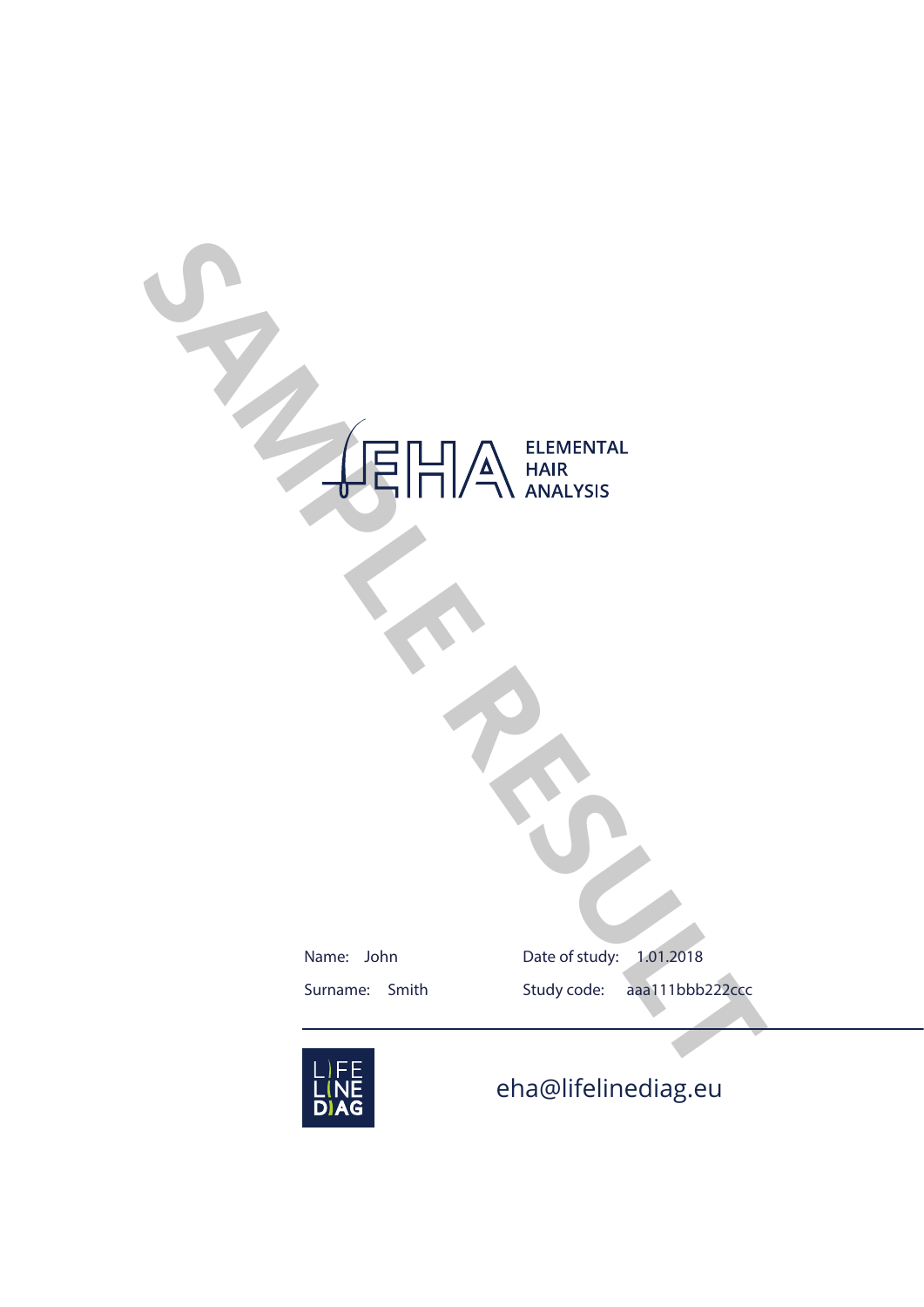## What will the result tell you?

The result contains information about the concentrations and ratios of the elements in your body. The element ratios are very important, because they reflect your biochemical balance, which is critical to maintaining health. Based on them, you can evaluate metabolic activity and the correct functioning of physiological processes. The results took into account the elements whose concentrations and ratios have been scientifically identified as significant to human health.

## Additional information

# Your score: CONCENTRATION OF DIETARY ELEMENTS IN YOUR BODY

| been scientifically identified as significant to human health. |                |                     |      |                   |             |                                                                                                                                                                                                                                                                                                                                                                                                                                    |
|----------------------------------------------------------------|----------------|---------------------|------|-------------------|-------------|------------------------------------------------------------------------------------------------------------------------------------------------------------------------------------------------------------------------------------------------------------------------------------------------------------------------------------------------------------------------------------------------------------------------------------|
| Additional information                                         |                |                     |      |                   |             |                                                                                                                                                                                                                                                                                                                                                                                                                                    |
| to restore your body to a state of equilibrium.<br>Your score: |                |                     |      |                   |             | The EHA result includes an interpretation prepared by Jerzy Maslanky - dietitian and promoter of environmental medicine. Thanks to the<br>enclosed brochure Rate your biochemical needs', you'll not only find out why elemental hair analysis is far superior to testing the mineral<br>content of body fluids, but, most importantly, you'll get individual recommendations on what diet to follow and which supplements to take |
| CONCENTRATION OF DIETARY ELEMENTS IN YOUR BODY                 |                |                     |      |                   |             |                                                                                                                                                                                                                                                                                                                                                                                                                                    |
| element                                                        | norm           | patient's<br>result | unit | <b>DEFICIENCY</b> | <b>NORM</b> | <b>EXCESS</b>                                                                                                                                                                                                                                                                                                                                                                                                                      |
| Chromium (Cr)                                                  | $0.6 - 1.1$    | 0.059               | ppm  |                   |             |                                                                                                                                                                                                                                                                                                                                                                                                                                    |
| Potassium (K)                                                  | 75-125         | 49.5                | ppm  |                   |             |                                                                                                                                                                                                                                                                                                                                                                                                                                    |
| Phosphorus (P)                                                 | 110-210        | 133                 | ppm. |                   |             |                                                                                                                                                                                                                                                                                                                                                                                                                                    |
| Germanium (Ge)                                                 | $0.03 - 0.06$  | 0.0453              | ppm. |                   |             |                                                                                                                                                                                                                                                                                                                                                                                                                                    |
| Magnesium (Mg)                                                 | $20 - 50$      | 82.7                | ppm  |                   |             |                                                                                                                                                                                                                                                                                                                                                                                                                                    |
| lodine (I)                                                     | $3.5 - 6$      | $\overline{2}$      | ppm  |                   |             |                                                                                                                                                                                                                                                                                                                                                                                                                                    |
| Cobalt (Co)                                                    | 0.035-0.06     | 0.0399              | ppm  |                   |             |                                                                                                                                                                                                                                                                                                                                                                                                                                    |
| Silicon (Si)                                                   | $35 - 65$      | 23.5                | ppm  |                   |             |                                                                                                                                                                                                                                                                                                                                                                                                                                    |
| Lithium (Li)                                                   | 0.038-0.05     | 0.0038              | ppm  |                   |             |                                                                                                                                                                                                                                                                                                                                                                                                                                    |
| Manganese (Mn)                                                 | $1 - 1.9$      | 0.172               | ppm  |                   |             |                                                                                                                                                                                                                                                                                                                                                                                                                                    |
| Copper (Cu)                                                    | $9.5 - 17.5$   | 12.28               | ppm  |                   |             |                                                                                                                                                                                                                                                                                                                                                                                                                                    |
| Molybdenum (Mo)                                                | $0.025 - 0.05$ | 0.0466              | ppm  |                   |             |                                                                                                                                                                                                                                                                                                                                                                                                                                    |
| Selenium (Se)                                                  | $0.6 - 1.1$    | 0.319               | ppm  |                   |             |                                                                                                                                                                                                                                                                                                                                                                                                                                    |
| Sulfur (S)                                                     | 20000-35000    | 38015               | ppm  |                   |             |                                                                                                                                                                                                                                                                                                                                                                                                                                    |
| Sodium (Na)                                                    | 100-310        | 149.6               | ppm  |                   |             |                                                                                                                                                                                                                                                                                                                                                                                                                                    |
| Silver (Ag)                                                    | $0.005 - 0.6$  | 0.1001              | ppm  |                   |             |                                                                                                                                                                                                                                                                                                                                                                                                                                    |
| Vanadium (V)                                                   | $0.04 - 0.08$  | 0.006               | ppm  |                   |             |                                                                                                                                                                                                                                                                                                                                                                                                                                    |
| Calcium (Ca)                                                   | 220-380        | 1092                | ppm  |                   |             |                                                                                                                                                                                                                                                                                                                                                                                                                                    |
| Iron (Fe)                                                      | $14 - 24$      | 9.7                 | ppm  |                   |             |                                                                                                                                                                                                                                                                                                                                                                                                                                    |
| Zinc $(Zn)$                                                    | 120-220        | 194                 | ppm  |                   |             |                                                                                                                                                                                                                                                                                                                                                                                                                                    |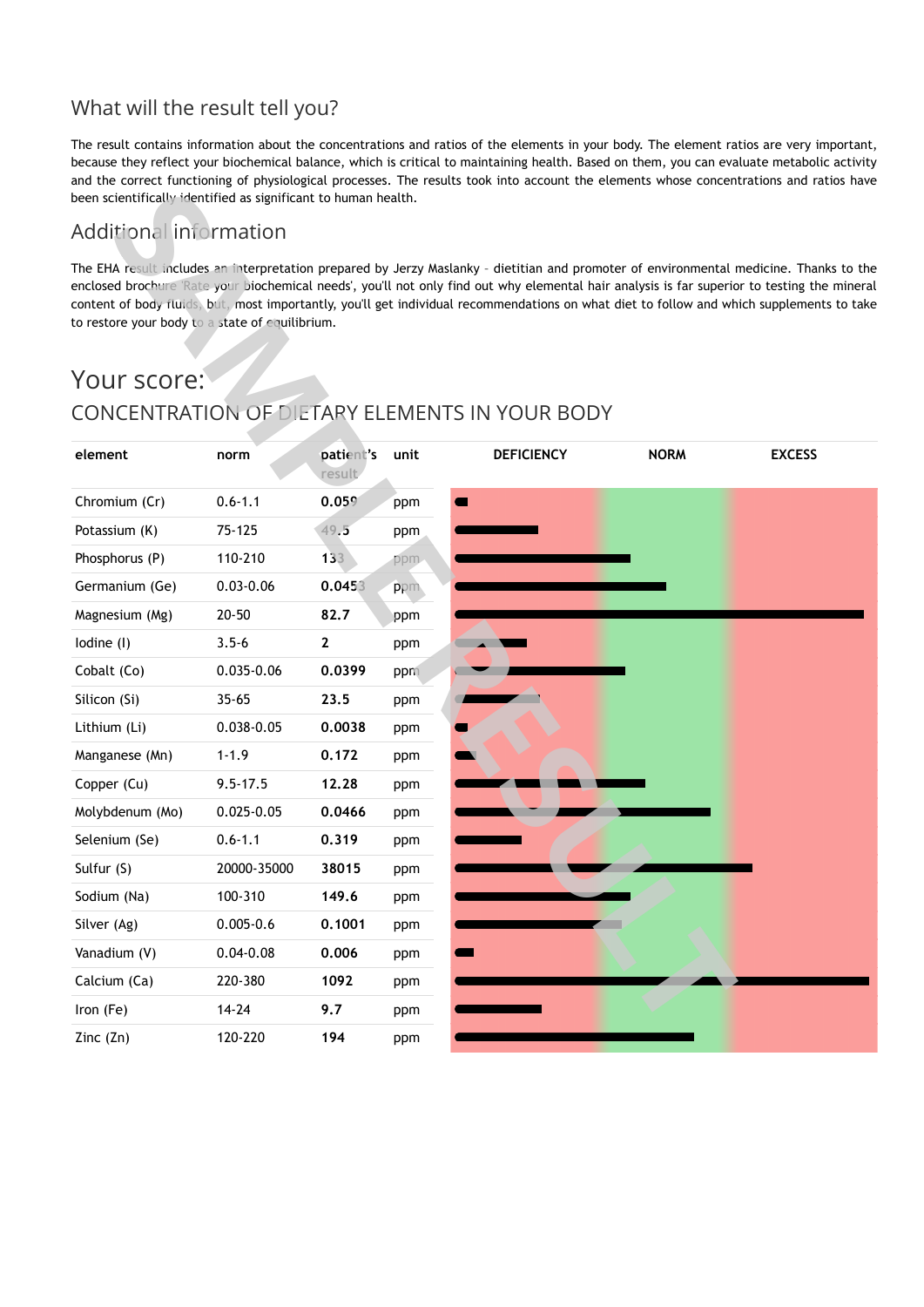## CONCENTRATION OF TOXIC ELEMENTS IN YOUR BODY

| element        | norm                | patient's<br>result | unit | <b>NORM</b> | <b>EXCESS</b> |
|----------------|---------------------|---------------------|------|-------------|---------------|
| Arsenic (As)   | do 0.6              | 0.109               | ppm  |             |               |
| Barium (Ba)    | do 1.5              | 1.55                | ppm  |             |               |
| Aluminium (Al) | do 10               | 3.22                | ppm  |             |               |
| Cadmium (Cd)   | $do$ $0.3$          | 0.037               | ppm  |             |               |
| Nickel (Ni)    | $do$ $2.6$          | 0.17                | ppm  |             |               |
| Lead (Pb)      | $d$ o 4             | 0.33                | ppm  |             |               |
| Mercury (Hg)   | do 0.5              | 0.027               | ppm  |             |               |
| Strontium (Sr) | $\overline{d}$ o 4. | 2.38                | ppm  |             |               |
| Thallium (Tl)  | do 0.0015           | 0.0001              | ppm  |             |               |

## RATIOS OF ELEMENTS IN YOUR BODY

| Barium (Ba)                                                       | do 1.5          | 1.55   | ppm           |                                                                                                                                         |          |
|-------------------------------------------------------------------|-----------------|--------|---------------|-----------------------------------------------------------------------------------------------------------------------------------------|----------|
| Aluminium (Al)                                                    | do 10           | 3.22   | ppm           |                                                                                                                                         |          |
| Cadmium (Cd)                                                      | do 0.3          | 0.037  | ppm           |                                                                                                                                         |          |
| Nickel (Ni)                                                       | $do$ $2.6$      | 0.17   | ppm           |                                                                                                                                         |          |
| Lead (Pb)                                                         | do <sub>4</sub> | 0.33   | ppm           | ٠                                                                                                                                       |          |
| Mercury (Hg)                                                      | do 0.5          | 0.027  | ppm           |                                                                                                                                         |          |
| Strontium (Sr)                                                    | $do$ 4.1        | 2.38   | ppm           |                                                                                                                                         |          |
| Thallium (Tl)                                                     | do 0.0015       | 0.0001 | ppm           |                                                                                                                                         |          |
| presence of toxic elements in the body is, therefore, inevitable. |                 |        |               | Unfortunately, each of us is doomed to coming in contact with toxic elements, which enter our bodies from the external environment. The |          |
| RATIOS OF ELEMENTS IN YOUR BODY                                   |                 |        |               |                                                                                                                                         |          |
| proportion                                                        |                 |        | norm          | patient's result                                                                                                                        | ratio    |
| Sodium (Na)<br>Potassium (K)                                      |                 |        | $1.92 - 2.88$ | 3.02                                                                                                                                    | too high |
| Calcium (Ca)<br>Magnesium (Mg)                                    |                 |        | $5.60 - 8.40$ | 13.21                                                                                                                                   | too high |
| Zinc $(Zn)$<br>Copper (Cu)                                        |                 |        | $6.40 - 9.60$ | 15.79                                                                                                                                   | too high |
| Sodium (Na)<br>Magnesium (Mg)                                     |                 |        | $3.20 - 4.80$ | 1.81                                                                                                                                    | too low  |
| Calcium (Ca)<br>Phosphorus (P)                                    |                 |        | $2.08 - 3.12$ | 8.19                                                                                                                                    | too high |
| Calcium (Ca)<br>Potassium (K)                                     |                 |        | $3.36 - 5.04$ | 22.07                                                                                                                                   | too high |
| Potassium (K)<br>Lithium (Li)                                     |                 |        | 2000 - 3000   | 13191                                                                                                                                   | too high |
| Potassium (K)<br>Cobalt (Co)                                      |                 |        | > 2000        | 1240                                                                                                                                    | too low  |
| Iron (Fe)<br>Copper (Cu)                                          |                 |        | $0.72 - 1.08$ | 0.788                                                                                                                                   | normal   |
| Calcium (Ca)<br>Sodium (Na)                                       |                 |        | $2.08 - 3.12$ | 7.3                                                                                                                                     | too high |
| Calcium (Ca)<br>Silicon (Si)                                      |                 |        | $6.08 - 9.12$ | 46.56                                                                                                                                   | too high |
| Phosphorus (P)<br>Silicon (Si)                                    |                 |        | $4.16 - 6.24$ | 5.68                                                                                                                                    | normal   |
| Calcium (Ca)<br>Iron (Fe)                                         |                 |        | $20 - 30$     | 112.8                                                                                                                                   | too high |
| Iron (Fe)<br>Cobalt (Co)                                          |                 |        | > 440         | 243                                                                                                                                     | too low  |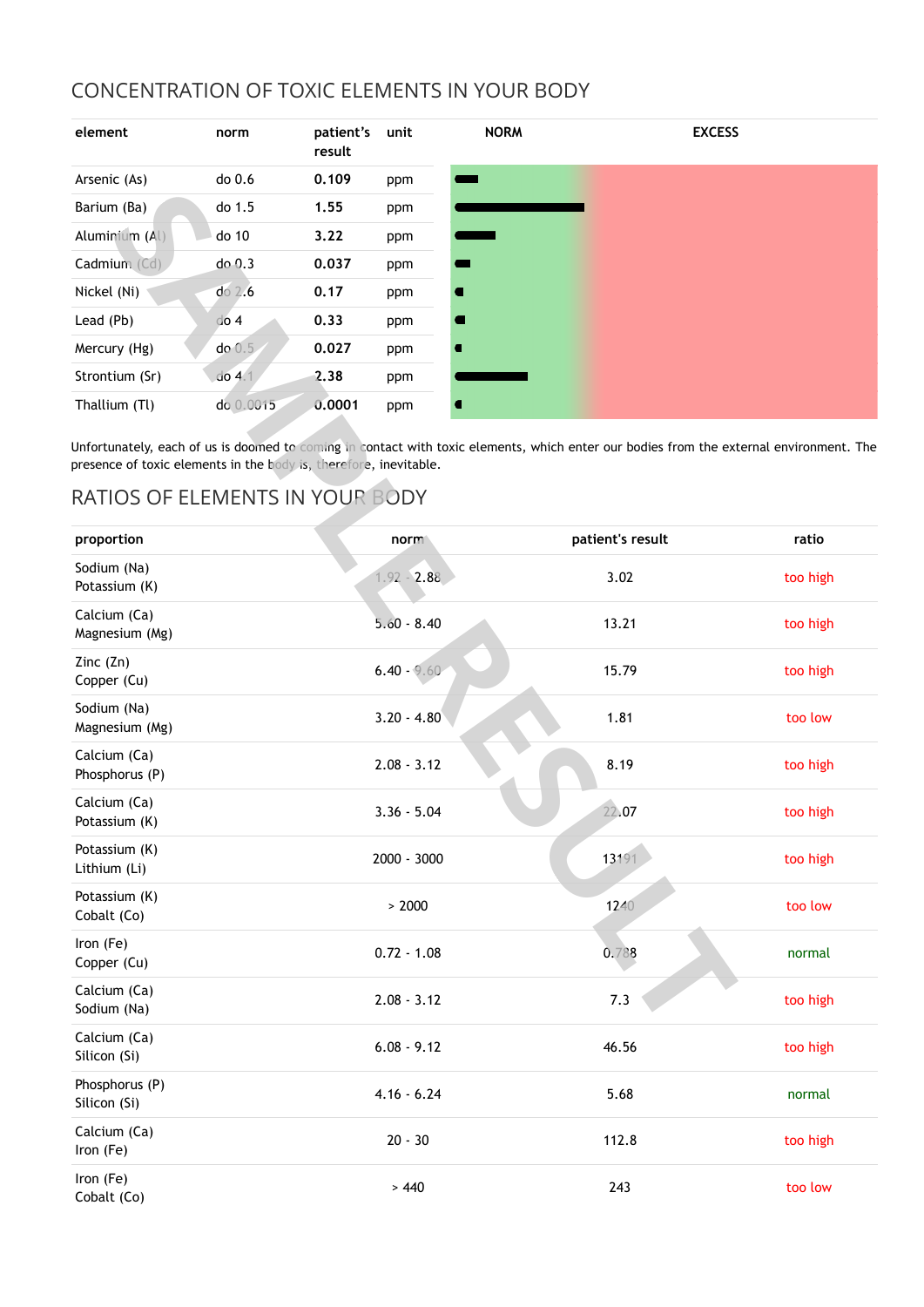The test was made using the inductively coupled plasma optical emission spectometry with the Optima 8000 ICP- OES spectrometer from PerkinElmer by Krystyna Kowalska, the analyst technician Lifeline Diag Sp. z o.o

Konalo Keyistyna Kowalaka<br>starszy technik analityki

**SAMPLE RESULTS**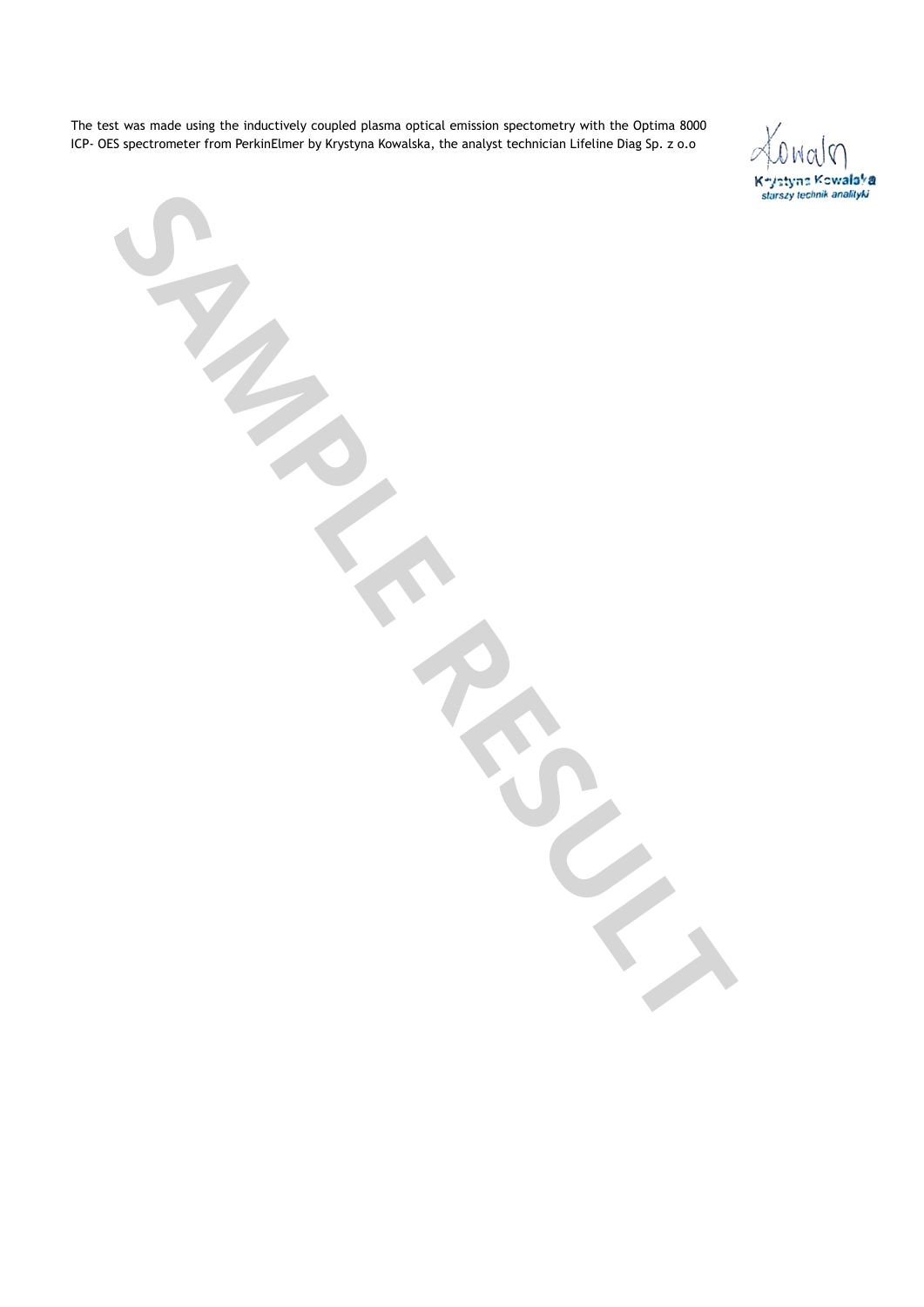

**EVALUATION OF YOUR BIOCHEMICAL NEEDS**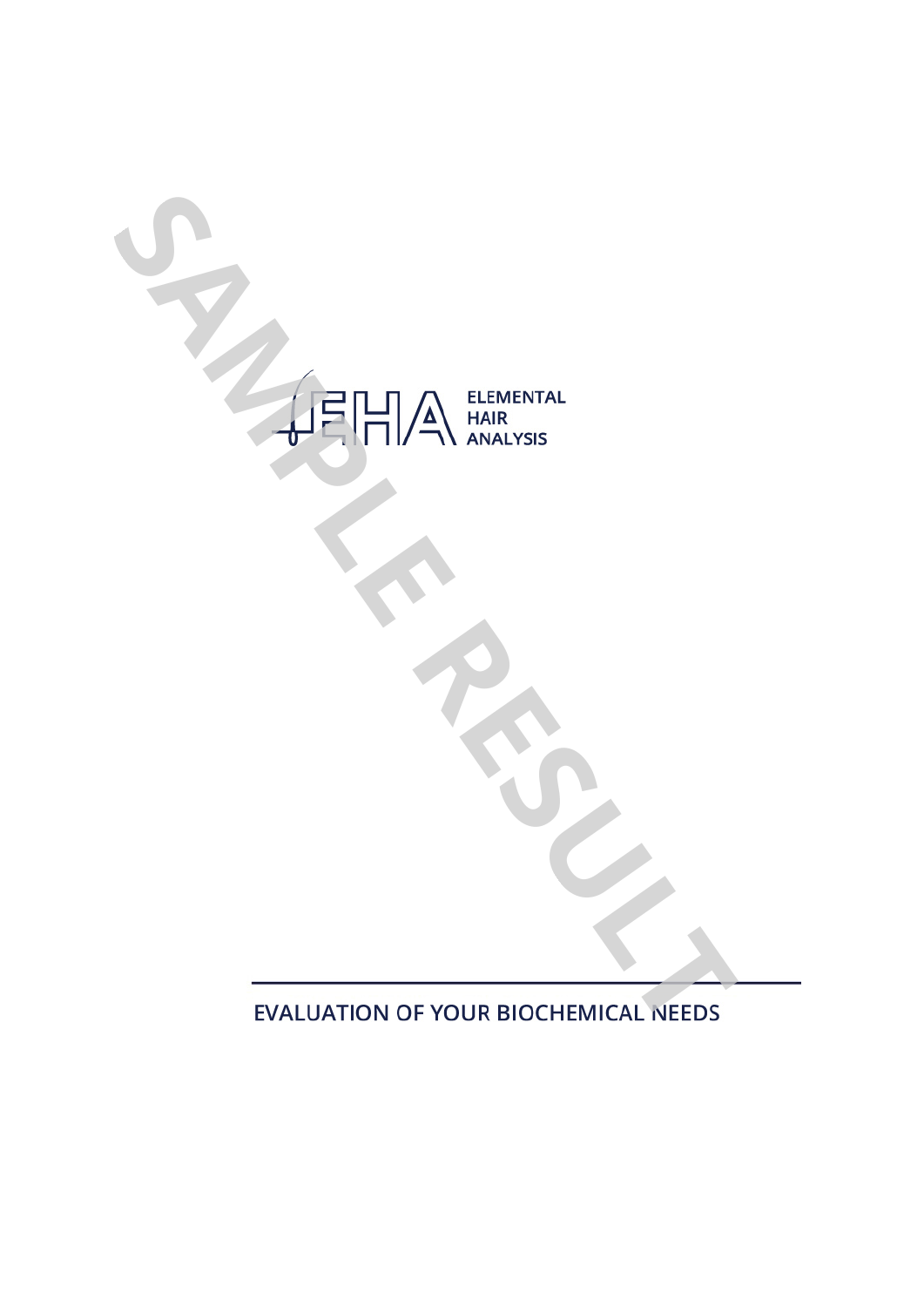# Elemental Hair Analysis (EHA)

# WHO ARE WE, REALLY?

'Although blood tests can show a lot, they can't show the whole picture, and can be completely misleading. Why? Because blood is continually striving to maintain a state of normality, and it'll do so until death.'

Dr n. med. D. Rowland, Canada

# **Introduction**

You've done a study that prestigious scientific and forensic institutions worldwide have deemed as being fundamental in evaluating your biochemical and metabolic profile. The fact that you've made the right decision is confirmed by thousands of studies and publications, as well as millions of patients who are aware of the complex nature of disease.



The position of the United States Environmental Protection Agency, which analysed over 420 scientific publications back in 1979, concluded that: 'Hair is a meaningful and highly representative tissue for assessing toxic burden.

Today, no one in serious scientific and medical circles dares deny this. They also don't dare to deny the relationship between diseases and the availability of microelements and macroelements. And this is regardless of the disease – whether it's Brandt syndrome, which is recognised to be a genetic disorder and whose main cause is zinc deficiency – Wilson's liver disease caused by copper deficiency, cardiovascular diseases dependent on magnesium, zinc and copper, immunological diseases, which are affected by iron and zinc, tumours, in which selenium levels are important, or diabetes, whose progress or inhibition is affected by chromium levels.

EHA is the result of many years of observation and research by world-renowned doctors and biochemists. Authoritative figures in the world of medicine, such as dr P. Eck, dr G. Watson, dr R. Passwater, dr W. Price, dr H. Selye, prof. L. Pauling, dr M. Gerson and others have taken on this topic.

Their contribution to the development of non-invasive diagnostic methods are appreciated by many. That's why today EHA is an indispensable part of medical and dietetic practices. We're thrilled that you've also taken advantage of it. The following information, which is based on your EHA result, will help you determine the causes of your (perhaps weird) atypical symptoms, which are usually an early sign of health problems. They'll also help you understand their origin. What's more, you'll be equipped to choose the diet, supplements and detoxification types that are best suited to you. EHA will also teach you about your own body, which, although seemingly similar to other bodies, differs from them in many ways. Your 'difference' has come up in the chemical composition of your hair. and the lifely can show the white internal of the completely metachine Whyl frecans boost the lifeline Sp. z o.o. Scientific Controller Controller Controller Controller Controller Controller Controller Controller Controlle

Any improvement in your health problems (which usually build up over many years) will require you to change dietary habits and/or lifestyle. Although the EHA will act as a guide, it doesn't mean that it'll be easy. Your awareness, determination and persistence are crucial. We wish you perseverance,

Jerzy Maslanky, dietitian, promoter of environmental medicine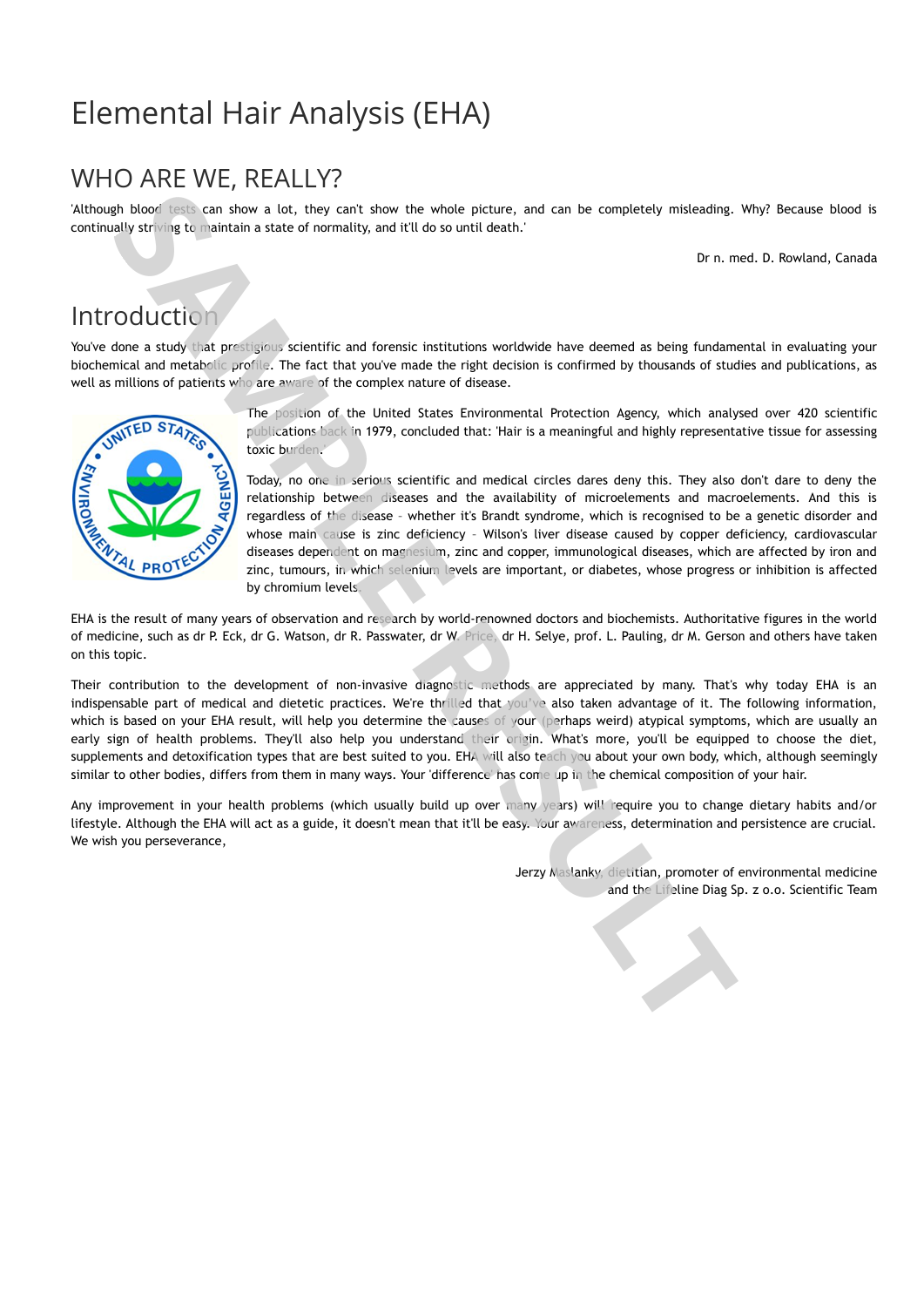# EHA's advantage over a blood test

Are you still questioning whether you made the right decision, although you've already had an EHA done? We think that a short explanation will dispel your fears.

Let's start by answering the question of: what is your hair? Your hair is soft tissue, similarly to fat. Second question: what is a biopsy and why is it done? A soft tissue biopsy is done when there's a need to examine it to get a detailed assessment of changes observed in it.

Likewise, hair analysis is also a biopsy done for the same reason. In this case, we're dealing with a detailed assessment of your levels of 'good' and 'bad' minerals.

EHA is not a diagnosis in its current interpretation. It is, however, an extremely useful test to determine the hidden and asymptomatic (subclinical) trends and tendencies that exist in the body. If left unchanged, they will open the door to the development of disease processes.

For example, in a person with asymptomatic development of diabetes, a urine and blood test is not able to identify an early tendency to disease at cellular level. However, such a tendency can be identified by a quantitative analysis of the 'spark plugs' responsible for the biochemical processes involved in this type of disease. If there are deficiencies, they can be adjusted, preventing further progression of this type of tendency. In medicine, this is called primary prevention, which is important to both yourself and anyone who is health oriented.

## The facts

**Fact 1.** Minerals in hair are present in its 'dead' structure in unchanging quantities and forms. Neither time nor its 'deadness' plays a role. It's similar with heavy metals, which, like other toxic substances, the body likes to eliminate into soft tissue. The principle it follows is simple: it considers minerals that are present in excess as superfluous and sends them to the 'less-important' soft tissue, which is the hair. On the other hand, it transports the minerals it's deficient in to the hair in minute quantities. It'll continue doing this until it reaches a state of biochemical equilibrium, i.e. homeostasis.

Fact 2. Because the level of minerals in hair is generally approximately 10 times higher than in the blood, their amounts can be precisely determined based on an EHA without any problems.

Fact 3. Blood tests are often extremely valuable (especially in ad-hoc cases). The problem is that the results reflect only the state at a particular moment in time, and do not communicate what's happening in the body over time at cellular level. This is because blood is only a carrier of substances (e.g. minerals, glucose, vitamins, fats, hormones, and amino acids). However, their final recipient is cells, and that's why you should determine what your cells are missing or have too much of. EHA will help you with this, and it'll also answer the annoying question of: 'Why are my urine and blood results normal, but I still feel unwell?'

**Fact 4.** Blood (as well as urine and stool) results may change every hour, and their current values are affected by, among others, physical activity, mental stress, type of food, the time the test was carried out, the length of exposure to something, etc. They are well-established in medical diagnostics and, according to experts, they are recommended and fulfil their task, but only in ad-hoc cases. However, when it comes to metabolism, trends and tendencies, they become less useful and, where actual loads and nutritional needs must be determined, they are downright useless.

An example would be to measure the calcium and magnesium levels from blood. It just so happens that in order to maintain homeostasis, the body will do everything to ensure that minerals in the blood serum are relatively constant. Therefore, if blood calcium is insufficient, the body will equalise its level, taking it from bones or teeth. In practice, this means that you can have a tendency to bone demineralisation or osteoporosis, while your blood calcium level is still within the normal range. Likewise, you may be deficient in magnesium, which is responsible for, among others, turning calcium into a liquid. The ratio that is lost between them (excess calcium compared with magnesium) can have different repercussions, for example, artery calcification. Despite this, the blood magnesium level can still be normal, while cells' demand for magnesium is increased. y answer are apertion of: what is your hair? Your har is soft issue, similarly to fat. Second question: While the same of chinese of the same for the same reason. In this case, were detailing with a detailed assessment of

Fact 5. As mentioned above, hair is a soft tissue that is not necessarily important for survival. That's why the body treats it (similarly to fat) more like an unloading ramp than something that is necessary for its survival. Hence, an EHA can show you the minerals that you have put into your body during the last several months at least. So, it's an advantage that gives you the ability to assess the quality of the food and supplements you eat, and your environment. You could say that the EHA reflects your dietary and environmental state. And, because it's also the 'spark plug' state, assessment of your trends and tendencies has a strong scientific base. This became possible thanks to spectroscopy – a highly precise, efficient (which is very important in the era of financial burdens), and non-invasive biopsy technique for soft tissue, such as hair.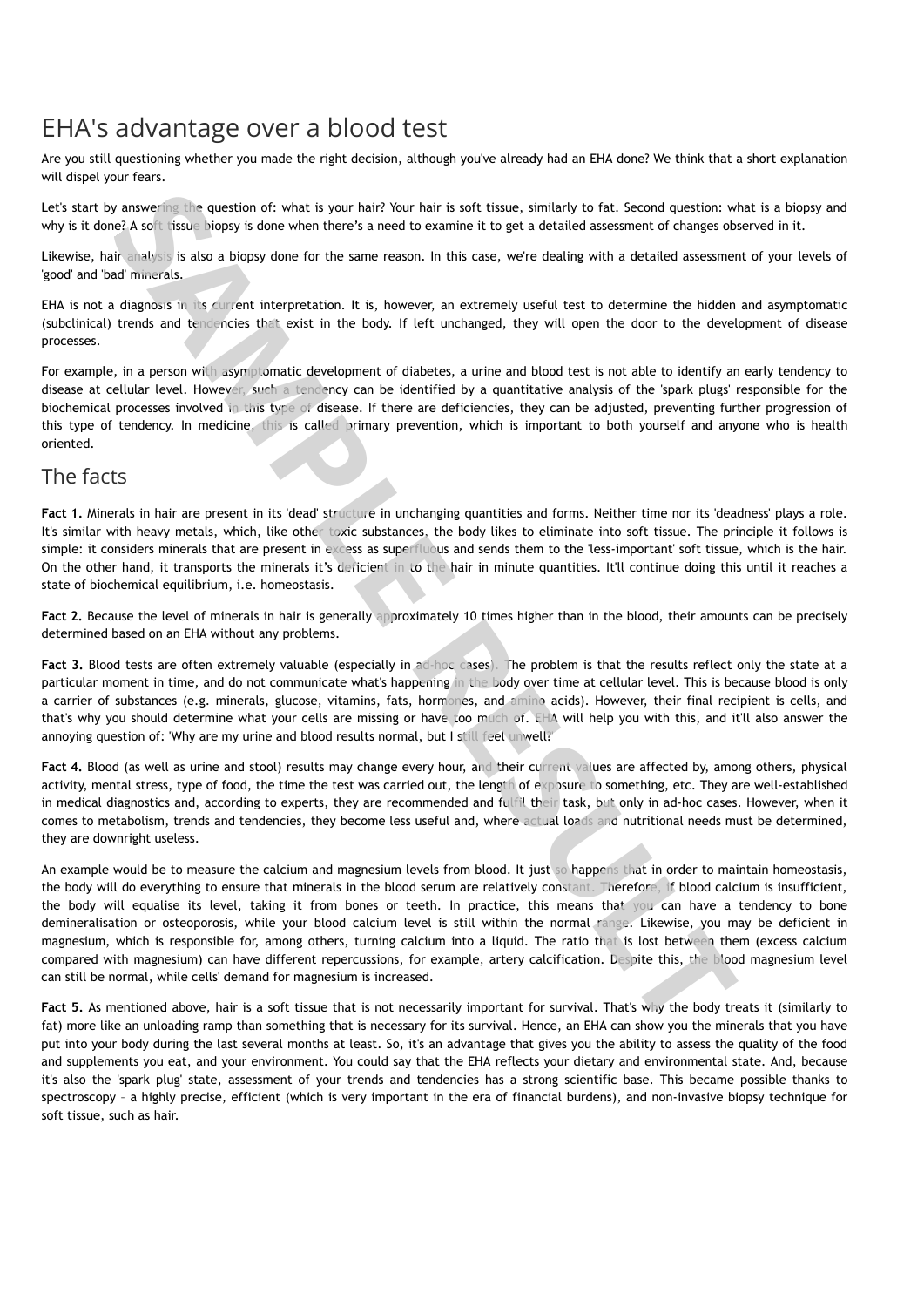# Possibilities that EHA gives you

### **1. The ability to determine your own metabolic profile**

Everyone is individual not only biologically, but also metabolically. Assessing who you are in terms of both of these allows us to understand and correct the causes of many atypical symptoms (including psychiatric ones) as well as biochemical trends and tendencies by tailoring a proper diet and supplementation. You should know that you are what you eat and how you eat!

## **2. The ability to evaluate the activity of various organs and glands**

Assessing the function of one organ or gland without taking into account the state of others doesn't give you the whole picture. Therefore, estimating the availability of e.g. thyroid hormones at cellular level without taking into account the state of adrenal hormones, or even the level of hydrochloric acid in the stomach may be impossible due to the direct or indirect impact of the 'spark plugs' on their availability. EHA can, once again, predict how the trends and tendencies will play out early on.

### **3. The ability to determine the degree of heavy metal load**

There's no test that can accurately determine the degree of accumulation of all toxic minerals that occupy deep layers of tissue. However, by assessing the relative ratios of the others, EHA is able to precisely establish the degree of accumulation of the most toxic ones, regardless of whether they're hidden in the brain, lymph nodes, bones or liver. You could almost say the same thing about the availability and levels of the minerals you're currently lacking, or those you have in excess.

### **4. The ability to identify trends and tendencies in the development of many diseases**

A correct interpretation of the EHA will help you determine not only your trends and tendencies, but also other causes leading to many disorders (including psychological ones). In other words, an EHA is able to show you the potential health problems that may occur at some point in the future. So, EHA can be considered an important element of prevention of diseases that, until recently, were sporadic. Another benefit of EHA is its ability to determine the 'model of progress', i.e. re-evaluating your health in relation to a previous adjustment in eating habits, lifestyle, stress management and physical activity. EHA enables the monitoring of important pathogenic factors, regardless of whether they're physical or emotional. ine the wave and the matter of the state of the state of the state of the state of the state of the state of the state of the state of the state of the state of the state of the state of the state of the state of the state

## **5. The ability to determine the extent of carbohydrate tolerance**

In the era of a high incidence of diabetes (often asymptomatic in its hidden stage), EHA can show a trend or tendency to developing the disease. Like a glucose test, EHA is also highly useful due to its additional advantage, i.e. the ability to determine an individualised nutrition and supplementation programme that is appropriate for the person in question. Especially since it's the loss of mineral ratios (similar to chronic infections) that's behind this type of disorder.

### **6. The ability to determine patterns of mental stress**

Susceptibility to mental stress or mental disorders increases proportionately to the level of biochemical disorders and vice versa – increases in the degree of biochemical disorders are accompanied by susceptibility to mental stress and mental disorders. EHA can determine the outcome of both types of stress, and correct the trends and tendencies of patterns associated with a propensity for psychiatric disorders.

## **7. The ability to determine the state of the autonomic nervous system**

The autonomic nervous system operates without our control. It decides on the quality of sleep, peristalsis (bowel movement), heartbeat, blinking of the eyelids, etc. EHA can determine and identify the causes of disturbances in its functioning, which may be due to, for example, a lack of specific enzymes (such as ingredients necessary for their production) responsible for the elimination of heavy metals from the body. A lack of these enzymes can be, and usually is, caused by a deficiency of 'spark plugs' (read the next chapter: 'Who am I metabolically?').

Your EHA result will include standard recommendations. However, we believe that it is YOU who must make the final decision regarding the proposed options. Who else knows your body as well as you? That's why our task is to give you the information that will enable you to verify what is scientifically regarded as harmful, as well as information that'll help you to get to know yourself better.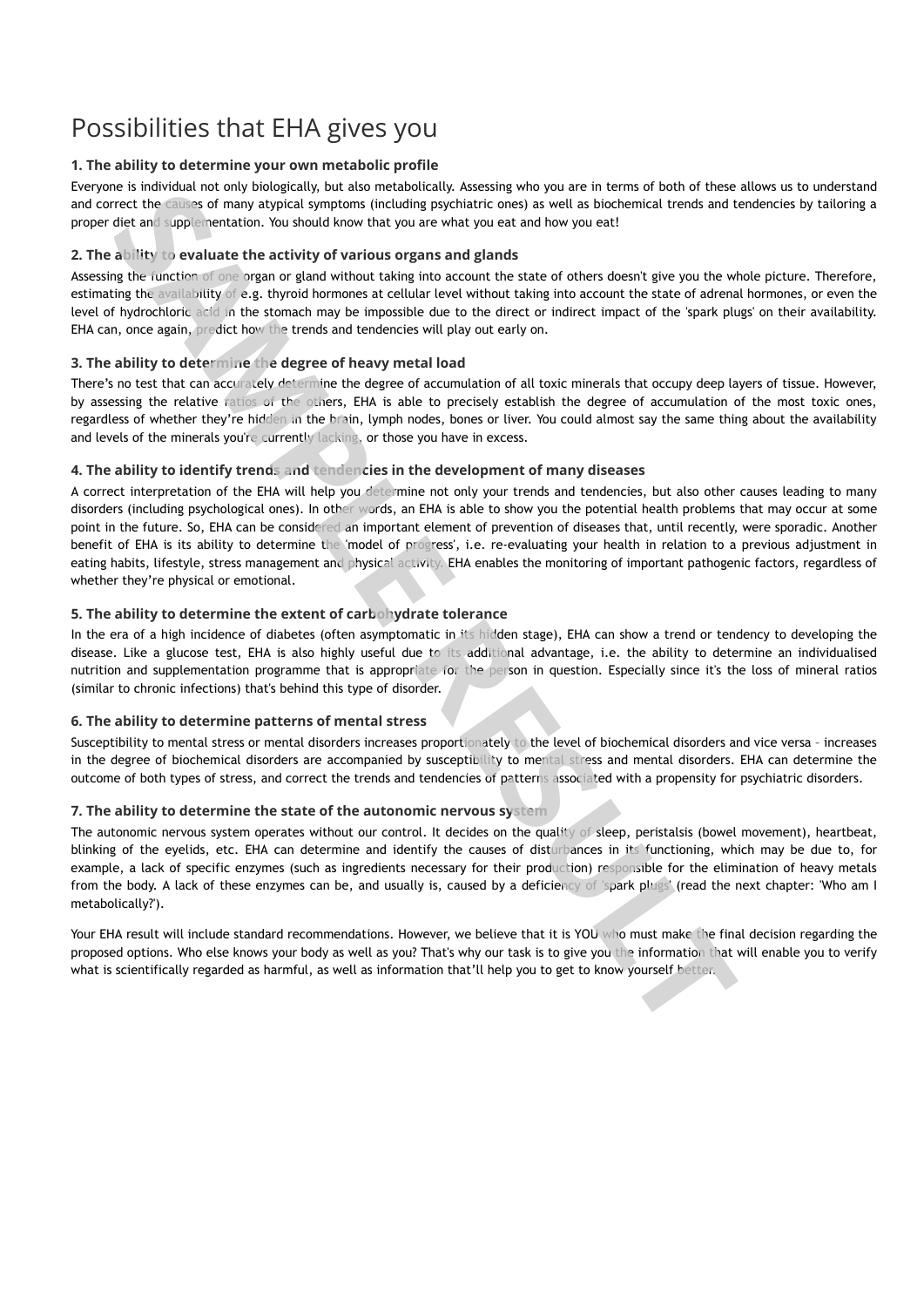# What does your EHA result address?

Although the technology used in EHA is able to detect and determine the level of all organic and inorganic substances that exist in nature, it's here that we'd like you to focus on the 'spark plugs' of biochemical processes, i.e. 'good' and 'bad' minerals. Ironically, both types may be beneficial for you, which doesn't mean that the 'bad' ones are a cure...

## 1. Dietary minerals

Without minerals or a set ratio between them, biochemical processes will not occur properly. This is because they're a component of and starting point for thousands of metabolic enzymes; the decision-making factor determining the condition and performance of glands, organs and tissues; an inseparable element in hormone production; and they guarantee the absorption of vitamins, amino acids and unsaturated fatty acids. Therefore, if you analyse the level of or ratio between minerals, you'll learn about the existing and potential causes of your ailments and diseases. You can also assess your metabolic predispositions and, if necessary, make the required adjustments in accordance with your (and not the proverbial Mrs Smith's) needs.

## 2. Toxic minerals

These are also called heavy metals, and are predominantly an undesirable component of the process of restoring biochemical homeostasis (balance). They are present in food, air and water, and are considered one of the main causes of all types of ailments. Their ability to penetrate the protective placenta also makes them co-responsible for physical and mental disabilities in newborns! So, your decision to verify and assess the degree of accumulation was spot on, if only because of their extremely destructive nature. By assessing the type and concentration of toxic minerals, EHA can also help you in this aspect. It'll also show the minerals that are natural enemies for them (antagonists).

## 3. Ratios of elements

The EHA result is an analysis of minerals classified in three categories; it defines not only the amount of dietary and toxic elements, but also (perhaps crucial to illustrating the state of health) their relative ratios. The type and number of minerals that are to be analysed may vary depending on the type of equipment and procedures. Our analytical laboratory Lifeline Diag Sp. z o.o. at ul. Bielska 4 in Cieszyn marks 29 elements and meets the requirements for this type of facility.

## The following are tested:

- 1. Macro elements (phosphorus, magnesium, potassium, sulphur, sodium, calcium).
- 2. Micro elements (chromium, zinc, germanium, cobalt, silicon, lithium, manganese, molybdenum, copper, selenium, silver, vanadium, iron, iodine).
- 3. Toxic elements (arsenic, barium, aluminium, cadmium, nickel, lead, mercury, strontium, thallium).

# Dietary minerals – their role in the body and main sources

We're sure that you know that macro and micro elements are essential for the proper functioning of your body. But do you know exactly what they do? While the functions of macro nutrients, such as sodium, magnesium, calcium and potassium are discussed at length, it's not the case with microelements, which occupy a large part of the periodic table. They include less-known elements, such as germanium, lithium, cobalt, vanadium and silver. Each of these has a role to play in the body. Which role? No one knows exactly, although more is known about some of them than others. One thing's for sure – if they take part in certain biochemical processes, they'll always remain in direct a relationship with other 'spark plugs'. They can only interact thanks to the combination of air and water, organic food and proper (high-quality) supplementation. There's no other alternative. Find the sources that doesn't mean that the bad'ones are a cure...<br>
1. Diet Car- (mi) in the <sup>1</sup> is the source them, bischerisch processes will not occur properly. This is because they constrained particle to the sources t

Find out what dietary minerals do in your body. Use the EHA result to see which of them you lack, and which you have in excess, and then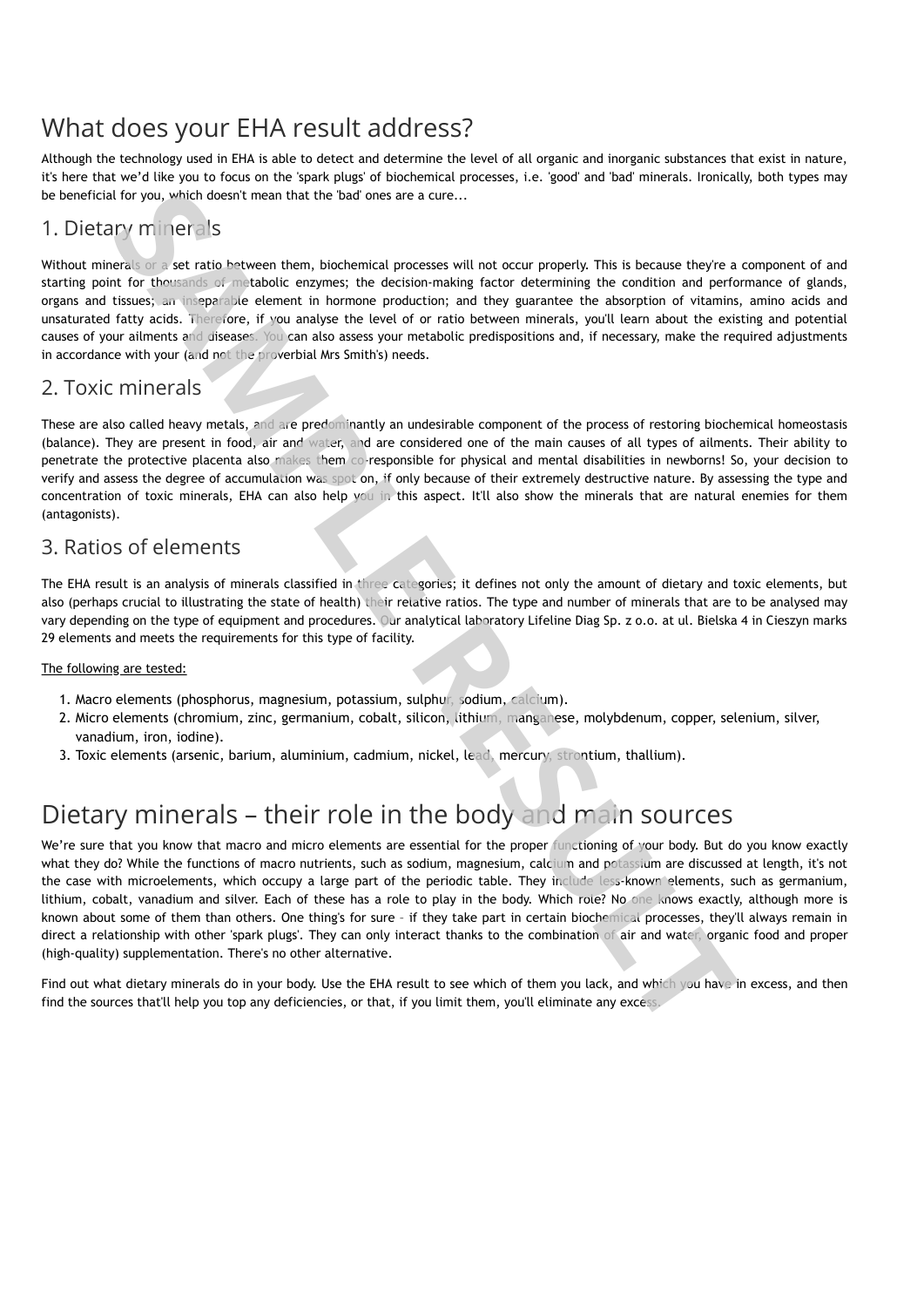| <b>Element</b> | Role in the body                                                                                                                                                                                                                                                                                                                                                                                                                                                                                                                                                                                                                                                                                | <b>Additional notes</b>                                                                                                                                                                                                                                         | Your level        | <b>Main sources</b>                                                                                                                                                                                                                                                                                |
|----------------|-------------------------------------------------------------------------------------------------------------------------------------------------------------------------------------------------------------------------------------------------------------------------------------------------------------------------------------------------------------------------------------------------------------------------------------------------------------------------------------------------------------------------------------------------------------------------------------------------------------------------------------------------------------------------------------------------|-----------------------------------------------------------------------------------------------------------------------------------------------------------------------------------------------------------------------------------------------------------------|-------------------|----------------------------------------------------------------------------------------------------------------------------------------------------------------------------------------------------------------------------------------------------------------------------------------------------|
| Chromium (Cr)  | • participates in the<br>metabolism of insulin (so-<br>called diabetics mineral, as<br>well as a mineral for the<br>elderly who are often<br>deficient)<br>• lowers blood pressure and<br>'bad' cholesterol<br><b>Controls atherosclerosis</b><br>processes<br>· useful in the treatment of<br>osteoporosis<br>· stimulates energy flow                                                                                                                                                                                                                                                                                                                                                         |                                                                                                                                                                                                                                                                 | <b>DEFICIENCY</b> | $\cdot$ meat<br>• liver<br>• kidneys<br>• yeast<br>• eggs<br>• cheese<br>• mushrooms<br>• nettle<br>• brown rice<br>• beetroot                                                                                                                                                                     |
| Zinc (Zn)      | · essential for the normal<br>development of<br>reproductive organs and<br>prostate health<br>· determines male fertility<br>and sexual potency<br>• necessary for hundreds of<br>metabolic and digestive<br>enzymes (including those<br>that neutralise alcohol)<br>• prevents acne<br>• strengthens the immune<br>system<br>• protects the liver from the<br>toxic effects of the<br>environment<br>• controls the sense of taste<br>and smell<br>• regulates vision focus<br>• regulates blood sugar<br>levels<br>• prevents physical and<br>mental disabilities in<br>newborns<br>• prevents epilepsy<br>• prevents hyperactivity<br>• accelerates wound healing<br>and tissue regeneration | Vegetarians (especially<br>vegans) have a high risk of<br>zinc deficiency due to<br>elevated copper levels. This<br>doesn't mean that zinc<br>supplementation is<br>contraindicated for meat<br>eaters. Zinc<br>supplementation is<br>recommended for everyone. | <b>NORM</b>       | • meat<br>• offal<br>· eggs<br>• pumpkin seeds<br>• sunflower seeds<br>· grains (but, because<br>they're highly pro-<br>inflammatory and<br>allergenic, their<br>consumption in any form<br>should be extremely limited<br>or abandoned)<br>· seafood (not<br>recommended due to high<br>toxicity) |
|                |                                                                                                                                                                                                                                                                                                                                                                                                                                                                                                                                                                                                                                                                                                 |                                                                                                                                                                                                                                                                 |                   |                                                                                                                                                                                                                                                                                                    |

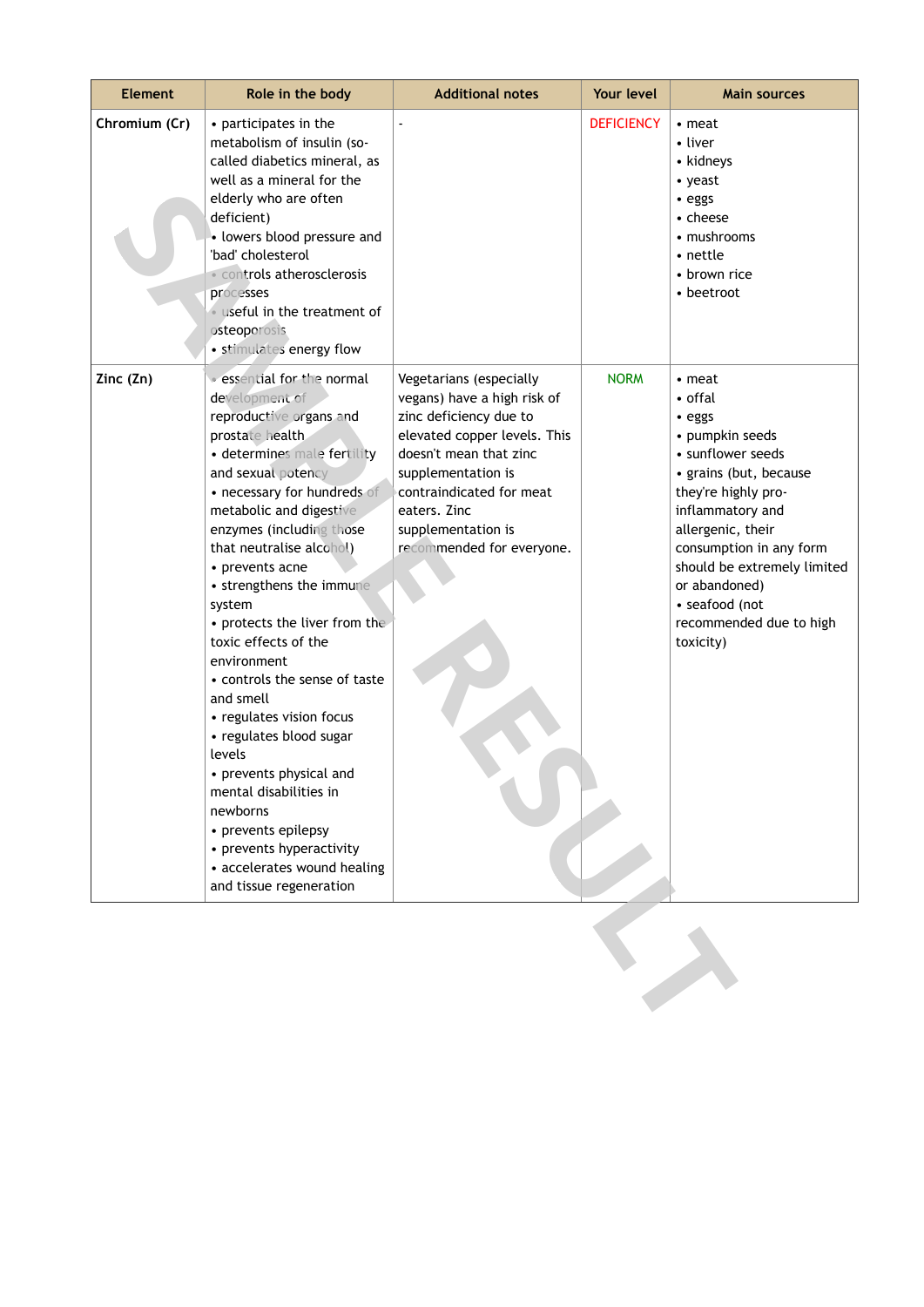| <b>Element</b> | Role in the body                                                                                                                                                                                                                                                                                                                                                                                 | <b>Additional notes</b>                                                                                                                                                                                                                                                                                                                                                                                    | Your level  | <b>Main sources</b>                                                                                                                                                                                                                                                                                                                                    |
|----------------|--------------------------------------------------------------------------------------------------------------------------------------------------------------------------------------------------------------------------------------------------------------------------------------------------------------------------------------------------------------------------------------------------|------------------------------------------------------------------------------------------------------------------------------------------------------------------------------------------------------------------------------------------------------------------------------------------------------------------------------------------------------------------------------------------------------------|-------------|--------------------------------------------------------------------------------------------------------------------------------------------------------------------------------------------------------------------------------------------------------------------------------------------------------------------------------------------------------|
| Phosphorus (P) | • involved in the synthesis<br>of proteins and DNA<br>• participates in the<br>metabolism of calcium<br>• regulates the building of<br>cell membranes<br>· essential in building bone<br>mass<br>· ensures proper kidney<br>function heart contractions                                                                                                                                          | Phosphorus is better<br>absorbed from animal<br>sources. Plant sources<br>contain phytates, which<br>limit the absorption of many<br>minerals. Elimination of<br>phytates from cereal grains,<br>beans and peas can take<br>place only after they have<br>been soaked in water for<br>over ten hours. Excess<br>phosphorus is a common<br>phenomenon accompanying<br>the consumption of dairy<br>products. | <b>NORM</b> | $\cdot$ meat<br>• offal<br>· eggs<br>• fish (only the smallest<br>ones - sardines, sprats,<br>herrings)<br>$\cdot$ nuts<br>$\bullet$ beans<br>$\cdot$ peas<br>• yeast<br>• garlic<br>• grains (but, because<br>they're highly pro-<br>inflammatory and<br>allergenic, their<br>consumption in any form<br>should be extremely limited<br>or abandoned) |
| Germanium (Ge) | · supports the treatment of<br>depression, arthritis,<br>tumours and AIDS<br>· controls the toxic effects<br>caused by many bacterial<br>strains<br>• increases the body's<br>resistance<br>• regulates interferon levels<br>• improves the supply of<br>oxygen to cells<br>• protects against the<br>harmful effects of ionising<br>radiation (including X-rays)<br>• deactivates free radicals | EHA shows that<br>approximately 95% of those<br>studied have a germanium<br>deficiency.                                                                                                                                                                                                                                                                                                                    | <b>NORM</b> | • majority of medicinal<br>herbs (especially comfrey)<br>• ginger<br>• aloe vera<br>• garlic                                                                                                                                                                                                                                                           |

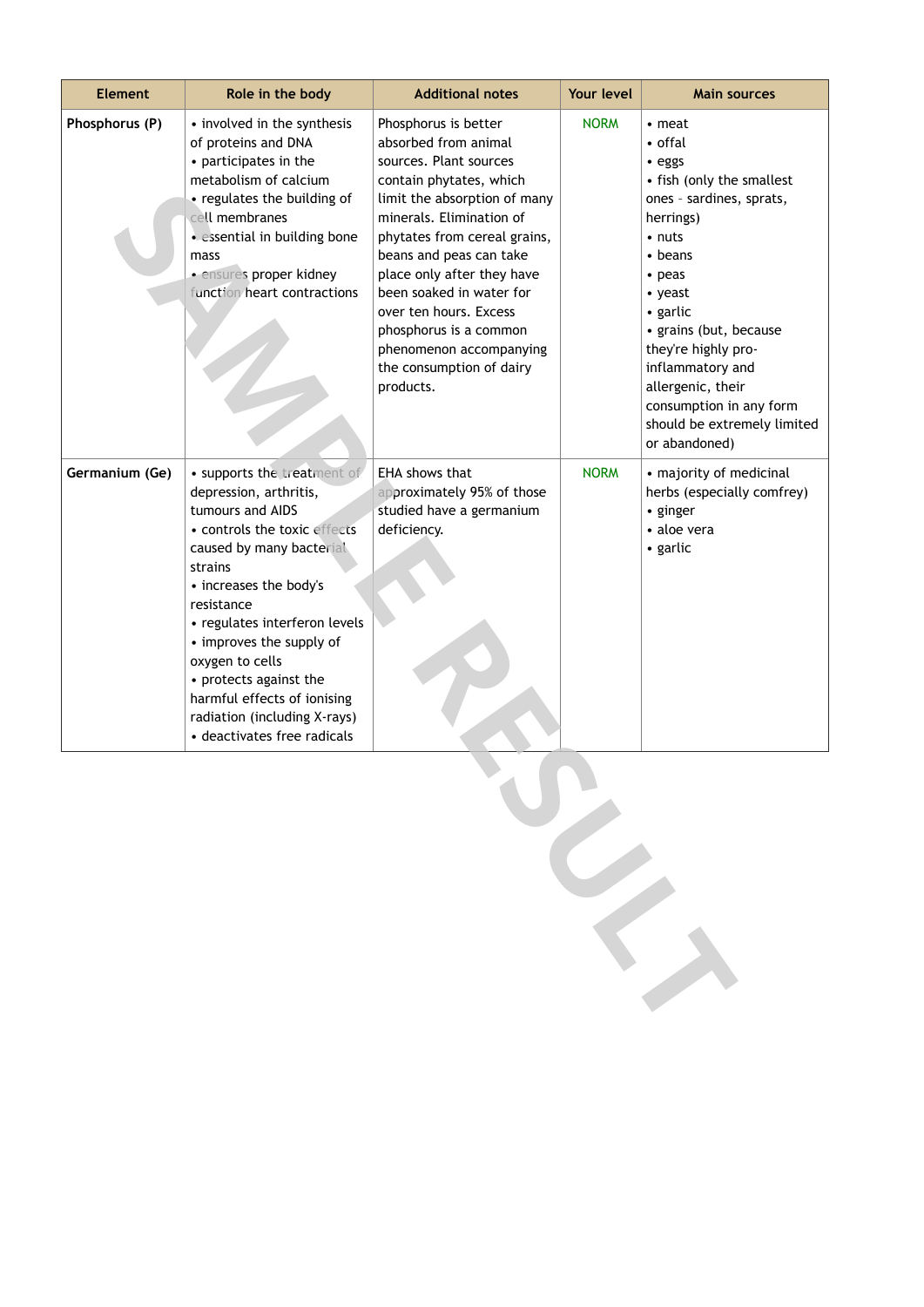| <b>Element</b> | Role in the body                                                                                                                                                                                                                                                                   | <b>Additional notes</b>                                                                                                                                                                                                                                                                           | Your level        | <b>Main sources</b>                                                                                                                                                                                                                                                                                                                 |
|----------------|------------------------------------------------------------------------------------------------------------------------------------------------------------------------------------------------------------------------------------------------------------------------------------|---------------------------------------------------------------------------------------------------------------------------------------------------------------------------------------------------------------------------------------------------------------------------------------------------|-------------------|-------------------------------------------------------------------------------------------------------------------------------------------------------------------------------------------------------------------------------------------------------------------------------------------------------------------------------------|
| Cobalt (Co)    | • increases the absorption<br>of vitamin B12<br>• acts as a 'substitute' for<br>zinc if there is a deficiency<br>• is useful in the treatment<br>of anaemia and bacterial<br>infections<br>• helps repair nerve cell<br>sheaths<br>• involved in the production<br>of many enzymes | In food, cobalt always goes<br>hand in hand with vitamin<br>B12 (creating a compound<br>called cobalamin). So, foods<br>containing large amounts of<br>B12 are a great source of<br>cobalt. So, you could say<br>that people with low levels<br>of vitamin B12 also have low<br>levels of cobalt. | <b>NORM</b>       | • eggs<br>$\bullet$ beef<br>• liver<br>$\cdot$ milk<br>• green vegetables (the<br>darker the colour, the<br>better)<br>• fish (only the smallest<br>ones - sardines, sprats,<br>herrings)<br>• (not recommended due to<br>high toxicity)<br>• if supplementing, the<br>most absorbable form of<br>cobalt is cyanocobalamin<br>(B12) |
| Silicon (Si)   | · maintains artery elasticity<br>· cares for skin, hair and<br>nails<br>• is involved in collagen<br>production<br>· supports treatment of<br>osteoporosis<br>• in combination with<br>selenium, increases brain<br>activity                                                       | Supplementing with silicon<br>is recommended especially<br>for the elderly.                                                                                                                                                                                                                       | <b>DEFICIENCY</b> | • beetroot<br>• green vegetables (the<br>darker the colour, the<br>better)<br>• dandelion<br>• brown rice<br>• onion<br>• horseradish<br>• cucumbers                                                                                                                                                                                |
| Lithium (Li)   | • protects the brain from<br>the destructive effects of<br>oxidants<br>• has beneficial effects for<br>dementia, Alzheimer's and<br>Parkinson's, and aids brain<br>development<br>• is necessary for and<br>present in virtually every<br>cell of the body                         | Lithium is regarded as one<br>of the most-important<br>minerals of the less-<br>important' ones.                                                                                                                                                                                                  | <b>DEFICIENCY</b> | • organic mustard plant<br>• cooked vegetables<br>• sea algae<br>• sprats<br>• sardines<br>• blue corn<br>• peanuts (not<br>recommended because they<br>usually contain the<br>carcinogenic aflatoxin)<br>• the recommended form of<br>lithium supplementation is<br>aspartate                                                      |
|                |                                                                                                                                                                                                                                                                                    |                                                                                                                                                                                                                                                                                                   |                   |                                                                                                                                                                                                                                                                                                                                     |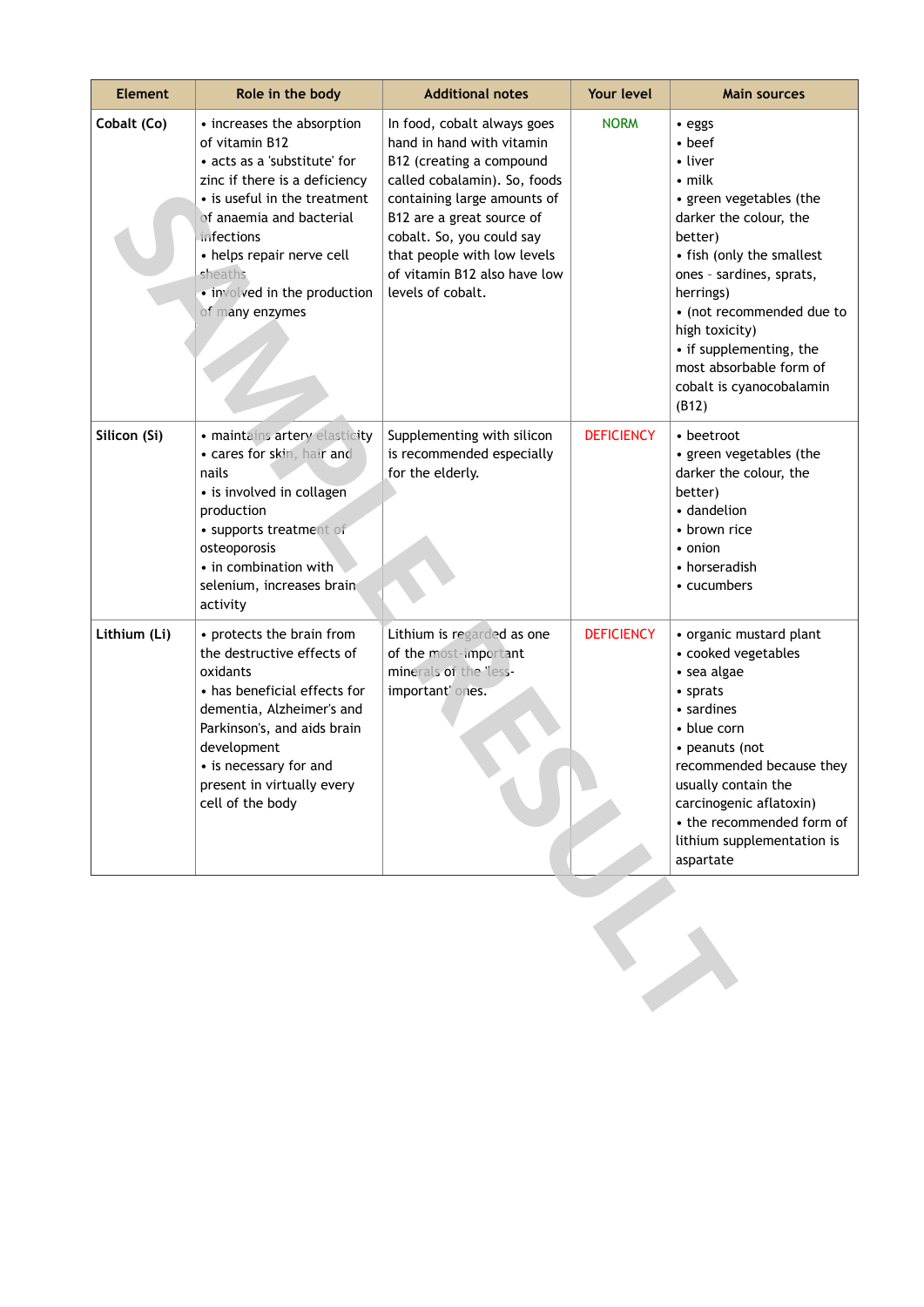| <b>Element</b> | Role in the body                                                                                                                                                                                                                                                                                                                                                                                              | <b>Additional notes</b>                                                    | Your level        | <b>Main sources</b>                                                                                                                                                                                                                                                                                                            |
|----------------|---------------------------------------------------------------------------------------------------------------------------------------------------------------------------------------------------------------------------------------------------------------------------------------------------------------------------------------------------------------------------------------------------------------|----------------------------------------------------------------------------|-------------------|--------------------------------------------------------------------------------------------------------------------------------------------------------------------------------------------------------------------------------------------------------------------------------------------------------------------------------|
| Magnesium (Mg) | • regulates the permeability<br>of cell membranes<br>• participates in energy<br>production<br>• necessary for the<br>production of hundreds of<br>enzymes responsible for the<br>metabolism of sugars<br>· controls the circulatory<br>system, blood pressure and<br>nervous system<br>· prevents muscle cramps<br>· prevents depression,<br>fatigue and weakness<br>• prevents diabetes and<br>osteoporosis |                                                                            | <b>EXCESS</b>     | $\cdot$ meat<br>• fish (only the smallest<br>ones - sardines, sprats,<br>herrings)<br>• eggs (yolk)<br>• unpasteurised milk<br>$\cdot$ cocoa<br>$\cdot$ nuts<br>• almonds<br>$\bullet$ bran<br>• green vegetables (the<br>darker the colour, the<br>better)<br>• sea algae<br>• lemon<br>• sprouts<br>• chamomile<br>• parsley |
| Manganese (Mn) | · regulates sugar levels<br>• is involved in the<br>metabolism of sugar,<br>proteins and fat<br>• ensures the proper growth<br>of bones, tendons and<br>cartilage<br>• is involved in the synthesis<br>of cholesterol<br>• essential for breastfeeding<br>women                                                                                                                                               | The vast majority of people<br>are deficient in bioavailable<br>manganese. | <b>DEFICIENCY</b> | • walnuts<br>• egg yolk<br>• sea algae<br>• green vegetables (the<br>darker the colour, the<br>better)<br>$\cdot$ tea<br>• grains (but, because<br>they're highly pro-<br>inflammatory and<br>allergenic, their<br>consumption in any form<br>should be extremely limited<br>or abandoned)<br>• parsley<br>• sprouts           |
|                |                                                                                                                                                                                                                                                                                                                                                                                                               |                                                                            |                   |                                                                                                                                                                                                                                                                                                                                |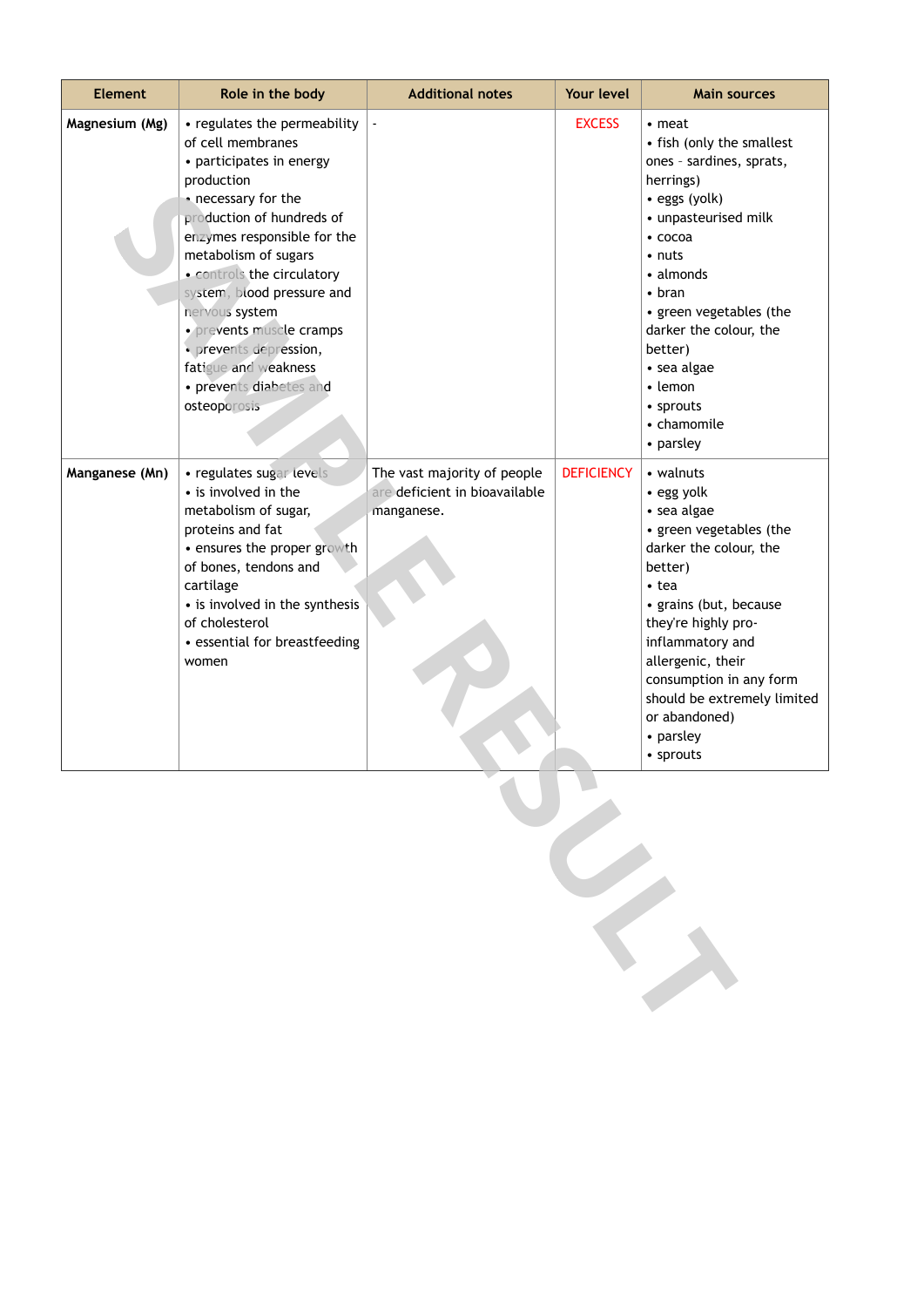| <b>Element</b>     | Role in the body                                                                                                                                                                                                                                                                                                                                                                           | <b>Additional notes</b>                                                                                                                                                                                                                                                                                                                                                                                                                               | Your level        | <b>Main sources</b>                                                                                                                                                                                                                                                                             |
|--------------------|--------------------------------------------------------------------------------------------------------------------------------------------------------------------------------------------------------------------------------------------------------------------------------------------------------------------------------------------------------------------------------------------|-------------------------------------------------------------------------------------------------------------------------------------------------------------------------------------------------------------------------------------------------------------------------------------------------------------------------------------------------------------------------------------------------------------------------------------------------------|-------------------|-------------------------------------------------------------------------------------------------------------------------------------------------------------------------------------------------------------------------------------------------------------------------------------------------|
| Copper (Cu)        | • supports the formation of<br>bones and the production of<br>haemoglobin<br>• is involved in the<br>production of blood<br>• maintains healthy arteries<br>• is necessary for the hair<br>and skin pigmentation<br>• is necessary for the<br>building of<br>neurotransmitters<br>(dopamine, norfenefrine)                                                                                 | Excess copper most-<br>commonly observed among<br>vegetarians, vegans, women<br>on contraceptives and<br>stressed people. An excess<br>(especially among women)<br>causes migraines, muscle<br>and joint pain, fluctuating<br>moods, depression, fatigue,<br>menstrual tension,<br>infertility, and acne. It also<br>causes a tendency to ADHD<br>and autism. Changes in<br>copper levels typically<br>correlate with changes in<br>oestrogen levels. | <b>NORM</b>       | • meat<br>• nuts<br>• almonds<br>• avocado<br>• beans<br>• beetroot<br>• mushrooms<br>• raisins<br>• chocolate<br>• garlic<br>• grains (but, because<br>they're highly pro-<br>inflammatory and<br>allergenic, their<br>consumption in any form<br>should be extremely limited<br>or abandoned) |
| Molybdenum<br>(Mo) | • promotes the maintenance<br>of normal levels of nitric<br>oxide in the body;<br>therefore, it's required for<br>protein metabolism<br>• is a cofactor for the<br>oxidase that converts<br>sulphites to sulphates<br>• improves the use of iron in<br>the body and can prevent<br>anaemia<br>• controls uric acid<br>metabolism<br>• has a beneficial effect on<br>teeth                  | It participates in the<br>synthesis of taurine, which<br>is an amino acid involved in<br>transporting creatine to<br>muscles, thanks to which it's<br>used more effectively and<br>accelerates muscle<br>regeneration after exercise.                                                                                                                                                                                                                 | <b>NORM</b>       | $\cdot$ beans<br>$\cdot$ peas<br>• green vegetables<br>• offal<br>• buckwheat<br>• brown rice<br>• eggs                                                                                                                                                                                         |
| Potassium (K)      | • regulates heartbeat and<br>blood pressure<br>• is responsible for the<br>transport of nutrients to<br>cells<br>• transmits nerve impulses<br>• is responsible for the work<br>of muscles (spasms) •<br>prevents cerebral<br>haemorrhage and retention<br>of water in the body<br>• prevents acne and dry skin<br>· eliminates insomnia and<br>nervousness<br>• prevents protein in urine |                                                                                                                                                                                                                                                                                                                                                                                                                                                       | <b>DEFICIENCY</b> | • sardines<br>• herrings<br>• meat<br>• cheeses<br>• avocado<br>• yeast<br>• figs<br>$\cdot$ nuts<br>• groats<br>• beans<br>· garlic<br>• onion<br>· green vegetables - the<br>darker the colour, the<br>better (drink the broth left<br>over from cooking<br>vegetables!)                      |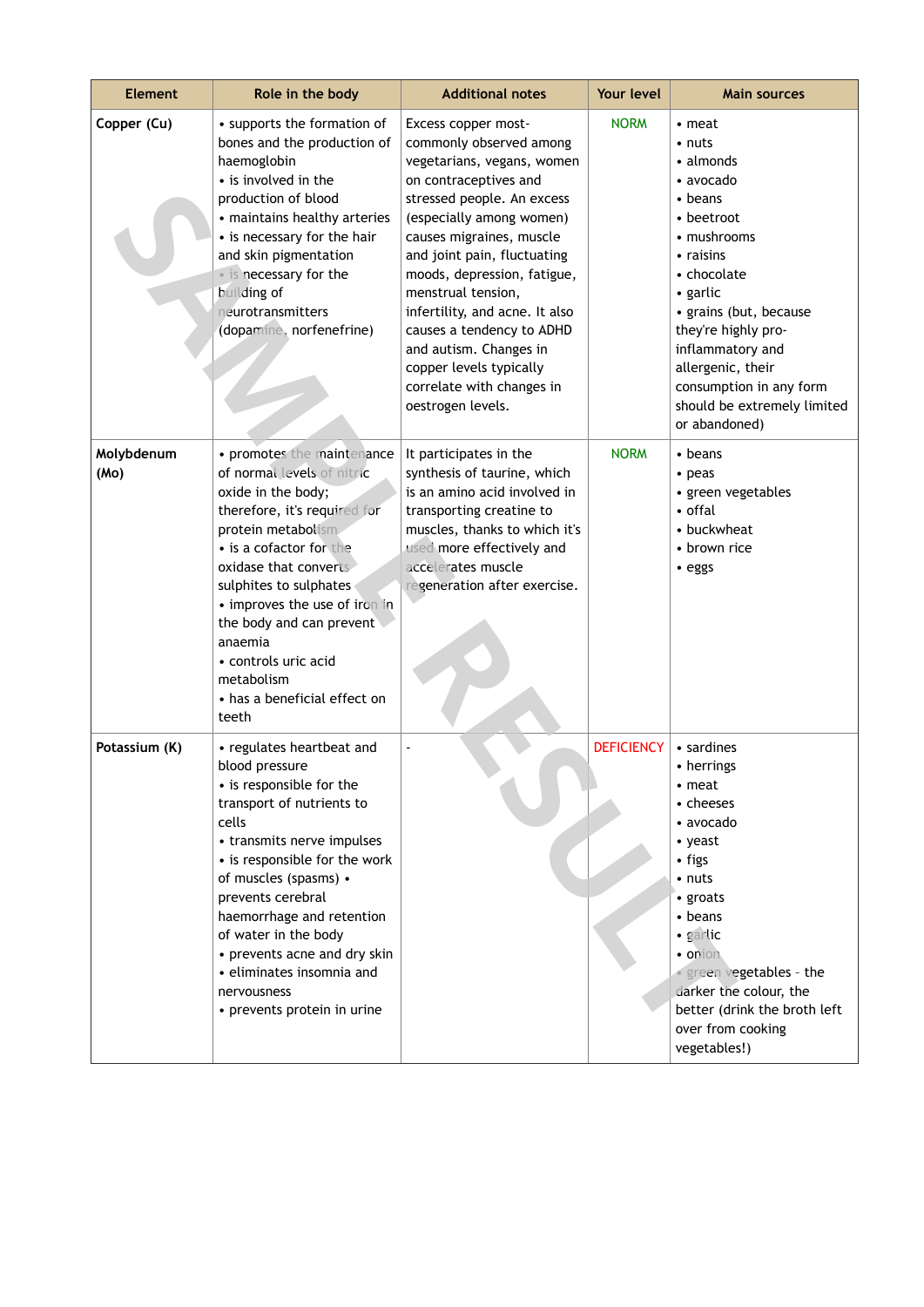| <b>Element</b> | Role in the body                                                                                                                                                                                                                                                                                                                                                                                                                                    | <b>Additional notes</b>                                                                                                                                                                                                                                                                                                                                                                                                                      | Your level        | <b>Main sources</b>                                                                                                                                                                     |
|----------------|-----------------------------------------------------------------------------------------------------------------------------------------------------------------------------------------------------------------------------------------------------------------------------------------------------------------------------------------------------------------------------------------------------------------------------------------------------|----------------------------------------------------------------------------------------------------------------------------------------------------------------------------------------------------------------------------------------------------------------------------------------------------------------------------------------------------------------------------------------------------------------------------------------------|-------------------|-----------------------------------------------------------------------------------------------------------------------------------------------------------------------------------------|
| Selenium (Se)  | • together with vitamin E, it<br>protects the heart,<br>pancreas, liver, breasts and<br>prostate gland from<br>inflammation and cancer,<br>impaired growth and<br>physical and mental<br>impairments in children,<br>infections, infertility and<br>poor skin elasticity<br>· stimulates thyroid<br>function<br>• is involved in the synthesis<br>of proteins, detoxification<br>of mercury and cadmium,<br>and in the production of<br>glutathione | Selenium deficiency in food<br>means that it must be<br>supplemented. As many as<br>90% of people show a<br>deficiency. Assuming,<br>however, that there was an<br>excess of selenium in the<br>body and, at the same time,<br>heavy metal poisoning and<br>jaundice are ruled out,<br>typical symptoms will<br>include hair loss, yellowing<br>or pale skin, and a metallic<br>taste in the mouth.                                          | <b>DEFICIENCY</b> | • meat<br>• liver<br>• eggs<br>• yeast<br>• onion<br>• garlic<br>• Brazil nuts<br>• dandelion<br>• parsley<br>• nettle                                                                  |
| Sulfur (S)     | • necessary for the digestive<br>process<br>• helps detoxify the liver<br>and blood<br>• facilitates the absorption<br>of nutrients<br>• maintains the proper<br>condition of skin, hair, nails<br>and joints<br>• protects against the side<br>effects of radiation<br>• is involved in the<br>production of collagen, and<br>the formation of bone tissue<br>and tendons                                                                          | A vegetarian diet (especially<br>vegan), if it doesn't include<br>products of animal origin<br>(particularly egg yolks), is<br>unable to provide the<br>required amount of sulphur.<br>Consequently, all processes<br>that it's a part of are limited<br>or impossible to carry out.<br>In addition, vegetarians<br>often have copper<br>accumulated in the liver.<br>Sulphur also plays its part in<br>the elimination of excess<br>copper. | <b>EXCESS</b>     | • meat<br>• eggs<br>• fish (only the smallest<br>ones - sardines, sprats,<br>herrings)<br>• garlic<br>• onion<br>• horseradish<br>• cabbage<br>• beans<br>• sprouts<br>• cranberries    |
| Sodium (Na)    | • regulates blood pressure<br>and the elimination of<br>carbon dioxide<br>· ensures adequate<br>permeability and flexibility<br>of cell membranes<br>• prevents fatigue and<br>electrolyte disturbance                                                                                                                                                                                                                                              |                                                                                                                                                                                                                                                                                                                                                                                                                                              | <b>NORM</b>       | • rock salt<br>• sea salt (never<br>evaporated!)<br>• olives<br>• eggs<br>• butter<br>• fish (only the smallest<br>ones - sardines, sprats,<br>herrings)<br>• sea algae<br>• vegetables |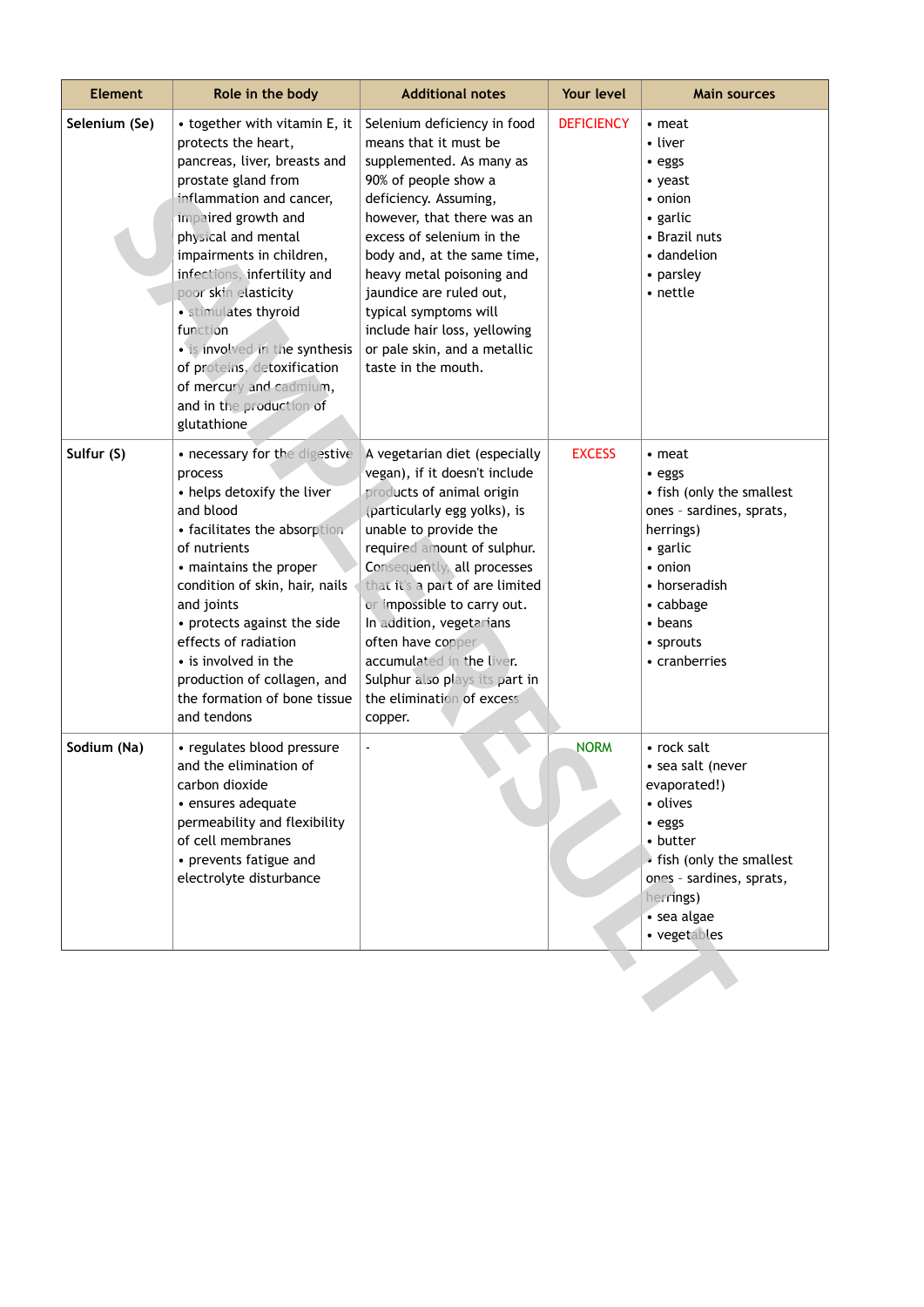| <b>Element</b> | Role in the body                                                                                                                                                                                                                                                                                                             | <b>Additional notes</b>                                                                                         | Your level        | <b>Main sources</b>                                                                                                                                                                                                                                                                       |
|----------------|------------------------------------------------------------------------------------------------------------------------------------------------------------------------------------------------------------------------------------------------------------------------------------------------------------------------------|-----------------------------------------------------------------------------------------------------------------|-------------------|-------------------------------------------------------------------------------------------------------------------------------------------------------------------------------------------------------------------------------------------------------------------------------------------|
| Silver (Ag)    | · silver in colloidal form<br>(that doesn't penetrate the<br>cell membrane) can prevent<br>viral, fungal and bacterial<br>infections (protecting<br>against more than 600<br>strains of bacteria)                                                                                                                            |                                                                                                                 | <b>NORM</b>       | • silver in the form of<br>nanoparticles is<br>controversial. It occurs<br>mostly in the form pseudo-<br>medications whose effects<br>have not been definitively<br>evaluated through research.<br>The only proven and sure<br>form of silver<br>supplementation is its<br>colloidal form |
| Vanadium (V)   | . the function it plays in the<br>body remains a mystery to<br>science (it's believed to be<br>involved in the production<br>of hormones, and the<br>control of blood sugar<br>levels)                                                                                                                                       | Vanadium is present in<br>almost every food product<br>and that's why<br>supplementation is not<br>recommended. | <b>DEFICIENCY</b> | • seafood (not<br>recommended due to high<br>toxicity)<br>• pepper<br>• parsley                                                                                                                                                                                                           |
| Calcium (Ca)   | · regulates cell membrane<br>permeability to control<br>nerve impulses and the work<br>of muscles<br>· regulates heartbeat, blood<br>pressure, cell division and<br>hormone secretion<br>• is responsible for the level<br>of blood clotting<br>• together with amino acids,<br>it's involved in the building<br>of proteins |                                                                                                                 | <b>EXCESS</b>     | $\cdot$ meat<br>• eggs<br>• fish (only the smallest<br>ones - sardines, sprats,<br>herrings)<br>• green vegetables (the<br>darker the colour, the<br>better)<br>• sea algae<br>• sprouts<br>• unpasteurised milk<br>• cheese<br>• almonds<br>• dandelion<br>• clover<br>$\cdot$ chamomile |
| Iron (Fe)      | • essential for energy<br>production in cells, and<br>transporting oxygen in the<br>blood<br>• participates in the<br>detoxification of cells<br>• prevents anaemia<br>(especially in women with<br>heavy menstrual flow and in<br>children who often consume<br>junk food).                                                 | Excess iron promotes the<br>growth of tumour cells, as<br>well as bacterial and fungal<br>infections.           | <b>DEFICIENCY</b> | • meat<br>• offal (liver)<br>• eggs<br>• green vegetables (the<br>darker the colour, the<br>better)<br>• avocado<br>• beetroot<br>• capsicum<br>· almonds<br>· nettle<br>· liquorice<br>• wild rose                                                                                       |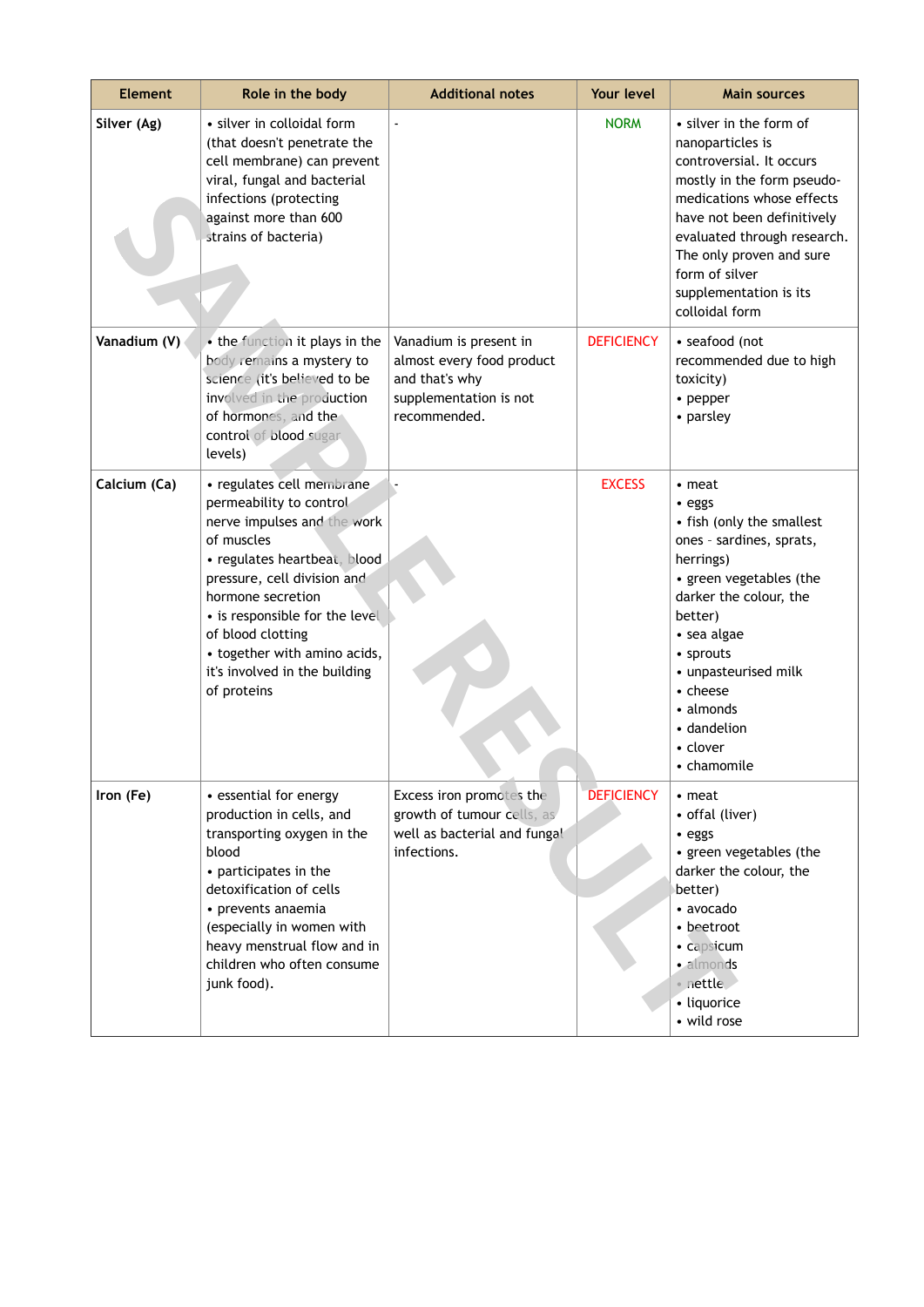| Element    | Role in the body                                                                                                                                                                                                                                                                                                                                                                                                                                                                                                         | <b>Additional notes</b>                                                                                                                                                                                                                                                                                                                                                                                                                                                                                                                                 | Your level        | <b>Main sources</b>                                                                                                                                                                                                                        |  |
|------------|--------------------------------------------------------------------------------------------------------------------------------------------------------------------------------------------------------------------------------------------------------------------------------------------------------------------------------------------------------------------------------------------------------------------------------------------------------------------------------------------------------------------------|---------------------------------------------------------------------------------------------------------------------------------------------------------------------------------------------------------------------------------------------------------------------------------------------------------------------------------------------------------------------------------------------------------------------------------------------------------------------------------------------------------------------------------------------------------|-------------------|--------------------------------------------------------------------------------------------------------------------------------------------------------------------------------------------------------------------------------------------|--|
| lodine (I) | • It is necessary for the<br>proper functioning of the<br>thyroid, pancreas and<br>proper skin condition.<br>. It protects the breast and<br>prostate from changing.<br>. It is important in the<br>treatment of cancer.<br>. It slows down the brain<br>function.<br>· It defends the body<br>against fibromyalgia.<br>· It causes irritability,<br>hyperactivity and even<br>depression.<br>· It leads to dysregulation of<br>menstrual cycles.<br>· It plays a huge role for<br>pregnant and breast-feeding<br>women. | • There is a much less<br>cancer deseases in Japan,<br>because of the fact that an<br>average Japanese has 100<br>times more iodine in his/her<br>body than European or<br>American.<br>• As a general rule,<br>potassium iodide<br>supplementation is<br>recommended, and not<br>iodine in its pure form,<br>which only prevents the<br>absorption of radioactive<br>iodine into the cells.<br>• Bromine, chlorine and<br>potassium derivatives block<br>the absorption of iodine.<br>Up to 95% of the<br>population suffer from<br>iodine deficiency. | <b>DEFICIENCY</b> | · eggs, from hens from<br>ecological farms<br>• seafood from unpolluted<br>areas<br>• small fish<br>• hazelnuts<br>• broccoli, spinach, carrot<br>carrot (preferably from<br>regions adjacent to the sea)<br>• seaweed<br>• cottage cheese |  |
|            |                                                                                                                                                                                                                                                                                                                                                                                                                                                                                                                          |                                                                                                                                                                                                                                                                                                                                                                                                                                                                                                                                                         |                   |                                                                                                                                                                                                                                            |  |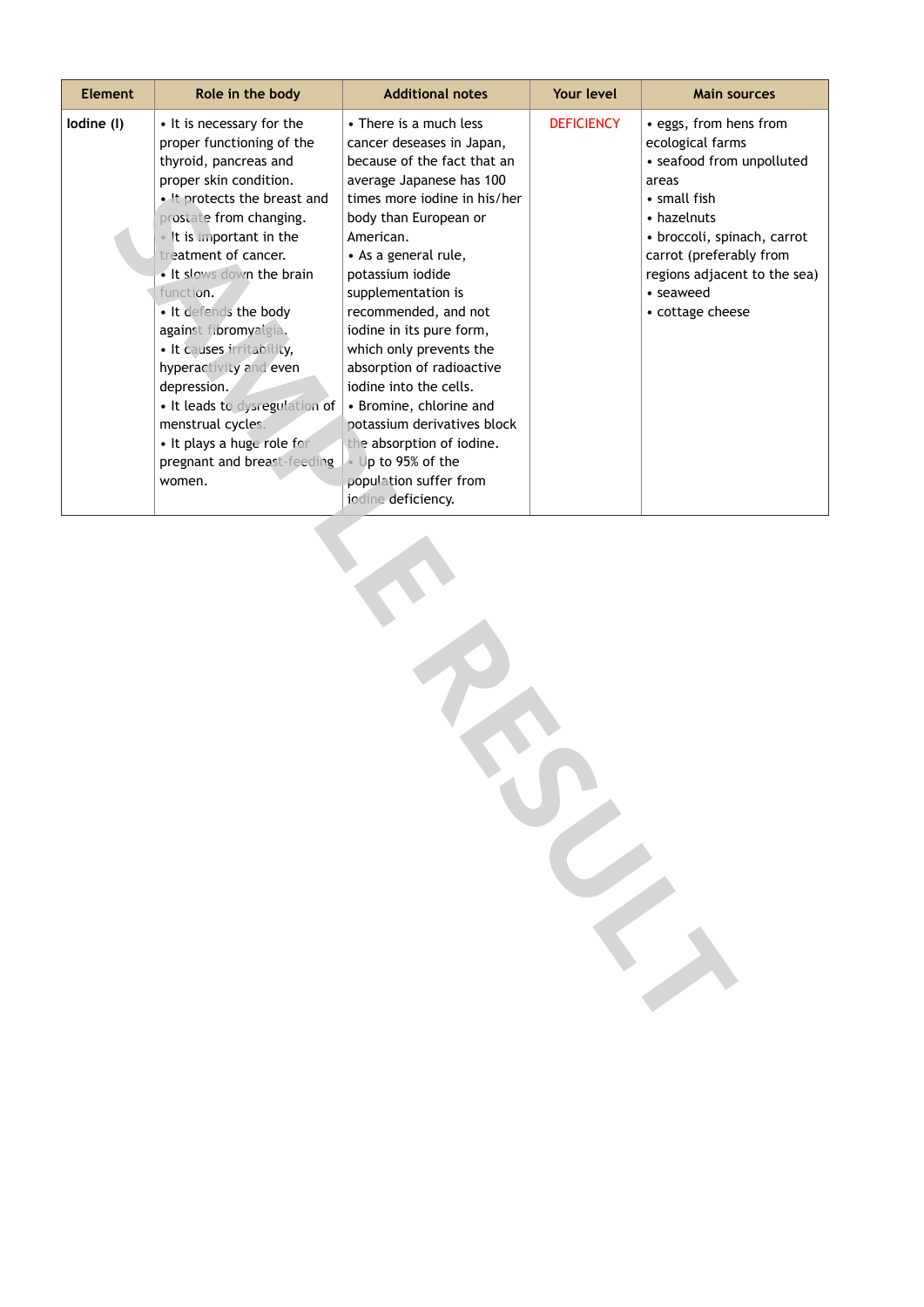The excessive amount of toxic minerals in the environment can be described as a civilisational tragedy, because they're the main cause of ageing, disease, genetic changes and premature death. Water, food, air, cosmetics, and most inorganic chemicals contribute to these daily. Toxic minerals aren't the only ones poisoning us. There are other, similarly toxic chemical compounds, mainly petroleum derivatives (pesticides, perfumes, plastics), shampoos, toothpastes, hair dyes, nail polish, mascara, creams and dozens of other everyday products with the tendency to accumulate in the bodies of humans, animals and plants. In 2003, toxicologists from the Mount Sinai School of Medicine in the USA even demonstrated how many substances in the bodies of those studied – as many as 76 out of 167 – can cause cancer, 94 can cause diseases of the nervous system, and 79 can cause infertility, as well as physical and mental disabilities among children.

What may surprise you as well is that in addition to being potentially deadly, toxic minerals can also be 'spark plugs' for biochemical processes. This is true when there is a lack or deficiency of 'good' minerals. Although this type of mineral substitution should not be the norm, it affects approximately 80% of people! It's those who consume foods with low or no nutritional value whatsoever, and disregard dietary supplements. Indeed, these are the people who usually have serious health issues.

'Good' minerals are antagonists for toxic ones. This means that if they are in sufficient quantities and ratios, they neutralise, prevent the accumulation of, or even eliminate toxic minerals from the body. This is one of the reasons why the 'good' minerals are a protective barrier against the dangers of toxic minerals, which can temporarily help you, but, more often than not, seriously harm or even kill you.

To summarise, toxic minerals in amounts permissible for you (while there are so-called norms or acceptable limits, everyone has a different tolerance threshold!) are not really a problem. The much-more-serious problem is the body's inability to eliminate them. In turn, their elimination may prove impossible if your 'good' mineral reserves are non-existent or too low.

It's crucial that you are aware that 'good' minerals (e.g. calcium, manganese, chromium, iron, etc.) can cause similar reactions to toxic ones. This usually occurs when they are taken in a primitive form (e.g. oxides). If the body lacks the appropriate enzymes, it's unable to process and eliminate them.

There's one other thing you should know – the need to eliminate toxic minerals. We'll go into more detail below, but here we'd like to mention glutathione, which is a tri-enzyme that nature has equipped your liver with and that protects you against the toxicity of the environment. People susceptible to serious illness usually have low glutathione. So it's worth looking into the correct one. You can, as recommended by doctors, take N-acetyl-cysteine, which is difficult to get in Poland, or replace it with a liquid herbal preparation with a similar effect - Alveo. Doses are determined based on one kilogram of body weight. This is important information, especially for children being vaccinated with vaccines containing a preservative derived from mercury – thimerosal. They are as much as '27 times more likely to develop autism than those who receive thimerosal-free versions' (three-time exposure to thimerosal – Centers For Disease Control Safety Datalink). minerals agent the only one possionis us. There are other, similarly touch colemnation components, mainty the control of the case of the case of the case of the case of the case of the case of the case of the case of the c

As mentioned above, toxic minerals can replace the 'good' ones on enzyme receptors. This produces enzyme chaos, and it'll significantly decrease your enzymatic activity. In practice, this means a deterioration of organs, glands and entire systems. Unfortunately, as a result, your susceptibility to bacterial, viral and fungal infections increases proportionately. This trend affects not only you, but millions of others, especially children. This is mainly those whose zinc receptors are blocked by mercury, cadmium and lead. We're extremely pleased that you decided to check whether this type of mineral blockage or low zinc levels also applies to you.

## Don't forget the lymphatic system

An unobstructed lymphatic system is crucial for detoxification, which is removing toxic elements from the body; it's responsible for eliminating all kinds of pollutants, and organic and inorganic metabolites from the body. In the case of cancer, metastases depend on how clean the lymphatic system is.

## Use BIO cosmetics that are free from heavy metals

And there's one other very important thing: to avoid getting toxified by harmful substances, use BIO cosmetics that don't contain them. The cosmetics industry is the least regulated on the market. Its portfolio includes over 10 000 substances, most of which are toxic to some degree. Their main consumers – women – are the most vulnerable to a variety of side effects that they bring. These range from thyroid disease (especially caused by toxic toothpaste with fluoride and triclosan) and kidney disorders, to immune, endocrine, and neurological diseases. Given that women regularly use 10-12 different cosmetics (shampoo, hair dye, face and body cream, lipstick, lip gloss, deodorant, perfume, perfumed soap, hair spray, nail polish, removers, eye shadow and mascara, shower gels, and intimate washes), each of which usually contains several toxic substances, we're talking about approximately 150 substances being absorbed by the skin, of which only approximately 2% have been tested for safety. So, you should use BIO cosmetics that, unlike the ones that are traditional, popular and widely available in all chemists, don't contain toxic substances that could get into your body.

# Effects of heavy metal toxicity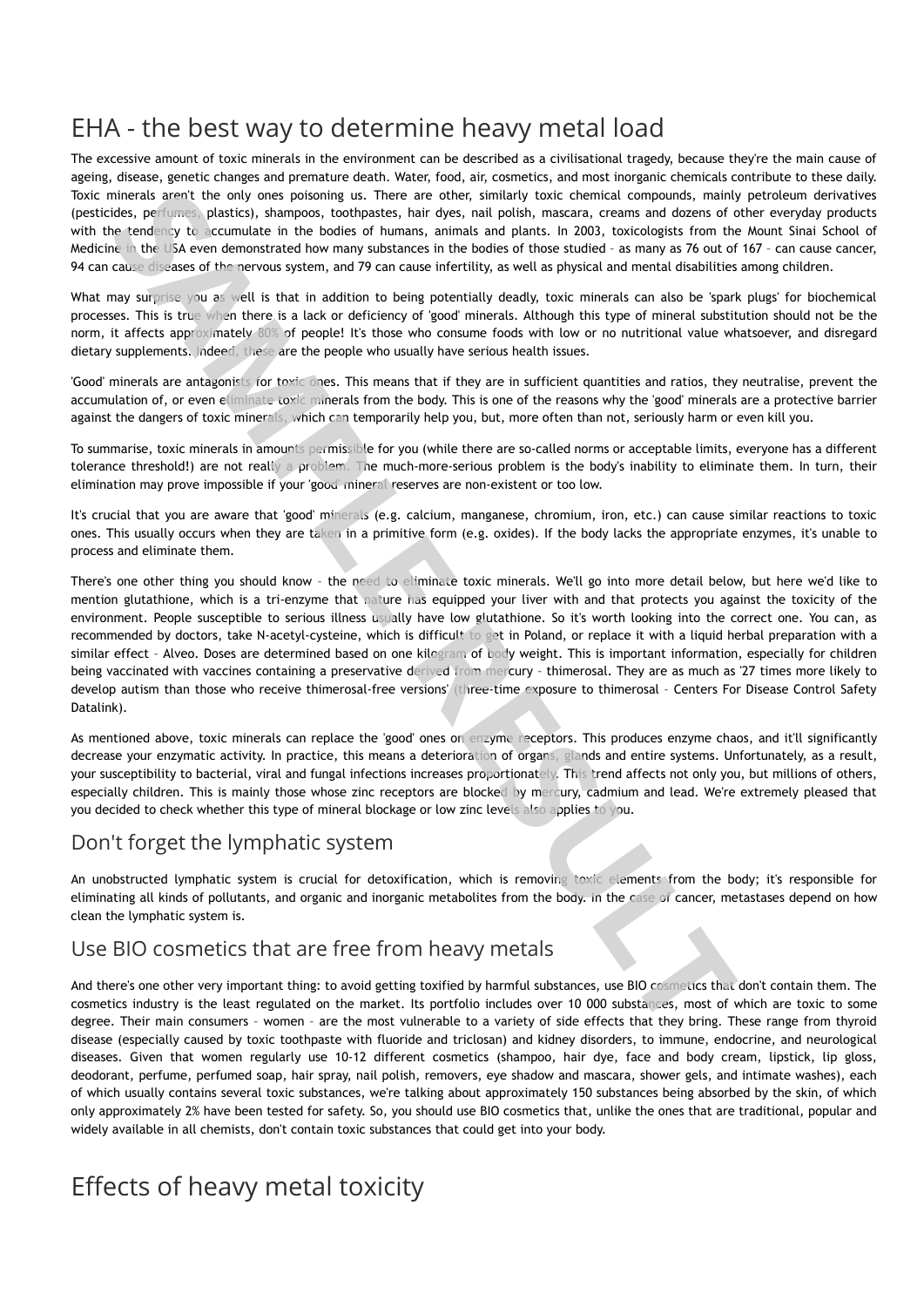## What are the effects heavy metals have on the body?



Consequences of heavy metal toxicity or loss of mineral ratios.

## Main sources of toxic mineralsh

The sources of both 'good' and toxic minerals are water, air and food. All of these are poisoned to such an extent that, these days, your level of 'good' minerals is several times lower, while your level 'bad' minerals is tens of times higher than the level of our ancestors. The manipulation of food (pesticides, synthetic fertilisers, preservatives, flavourings, vegetable oils, margarine, dyes, microwave ovens, etc.) as well as the industrial breeding of cattle, poultry and fish cause the biggest disturbances to the 'good' minerals. This type of chaos is also caused by popular cosmetics, plastics, fumes from foundries, steel plants and waste incinerators, products from the telephone, electronics, tobacco, pharmaceutical, automotive and shipbuilding industries, and foundries and metal smelters. Simply put, it comes down to civilisation's "progress", which has caused civilisational diseases. So now you know where your toxic minerals come from? EHA will confirm this. Your task is to eliminate the sources.

**Your EHA result shows the level of harmful elements in the body.**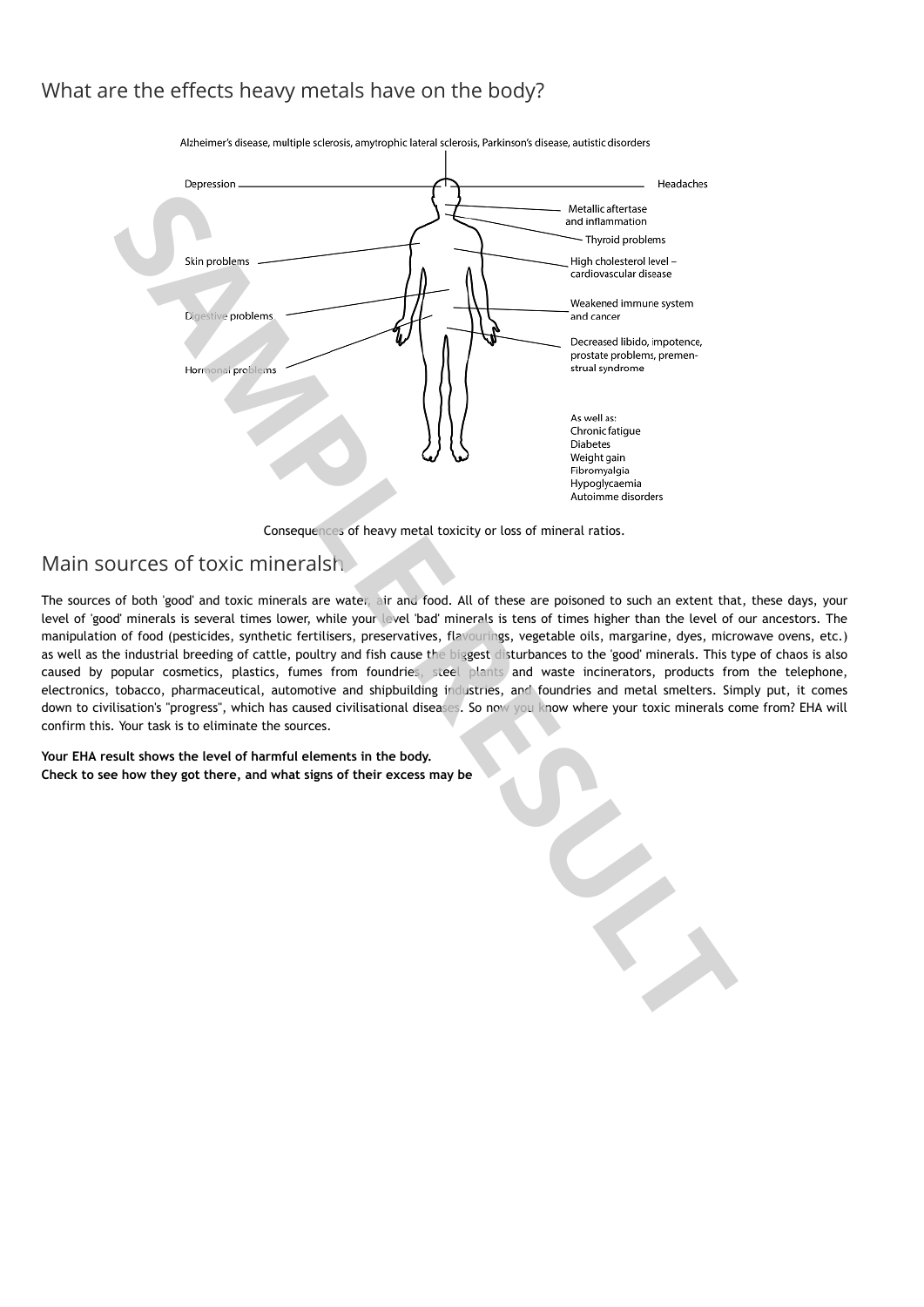| <b>Toxic</b><br>element | <b>Potential sources</b>                                                                                                                                                                                                                                                                                         | Amount in your body | Typical symptoms/effects of excess                                                                                                                                                                                                                                                                                                                                                                                                                    |
|-------------------------|------------------------------------------------------------------------------------------------------------------------------------------------------------------------------------------------------------------------------------------------------------------------------------------------------------------|---------------------|-------------------------------------------------------------------------------------------------------------------------------------------------------------------------------------------------------------------------------------------------------------------------------------------------------------------------------------------------------------------------------------------------------------------------------------------------------|
| Arsenic (As)            | • pesticides<br>• tap water<br>• evaporated salt<br>• beer<br>• cosmetics<br>• pigments<br>• glass and mirror factories<br>· construction timber<br>· fungicides<br>· insecticides<br>contaminated food                                                                                                          | <b>NORM</b>         | • stomach pain<br>• dizziness and headache<br>• diarrhoea<br>$\cdot$ fever<br>• weakness<br>• limb tremors<br>• swelling<br>• fluid loss<br>• balding<br>• inflammation of the throat, stomach<br>and intestines<br>• dermatitis<br>• pale skin<br>• difficulty in healing wounds<br>• herpes<br>• enzyme blockage<br>• failure to absorb folic acid<br>• muscle spasms<br>• goitres<br>$\bullet$ anorexia<br>• jaundice<br>• liver and kidney damage |
| Barium (Ba)             | • tap water<br>• landfills                                                                                                                                                                                                                                                                                       | <b>EXCESS</b>       | • barium combined with sulphur and<br>carbon can cause breathing problems,<br>paralysis, and even death<br>• forms of barium that are water<br>soluble may cause cerebral oedema<br>and liver enlargement, heart and renal<br>damage, high blood pressure,<br>arrhythmia or muscle weakness                                                                                                                                                           |
| Aluminium (Al)          | • cooking pots<br>• beer and canned drinks<br>• evaporated salt<br>• baking powder<br>• tap water<br>• preparations for hyperacidity<br>• deodorants<br>• shampoos<br>• vaccines<br>• bleached flour<br>• processed cheese<br>• exposure in your profession<br>• waste incineration plants<br>• some medications | <b>NORM</b>         | • anaemia and other blood disorders<br>• colic<br>• chronic fatigue<br>• tooth decay<br>abnormal thyroid function<br>• abnormal liver function<br>• abnormal kidney function<br>· neurological problems<br>· rickets<br>· scoliosis<br>· memory loss<br>• Alzheimer's disease<br>· Parkinson's disease                                                                                                                                                |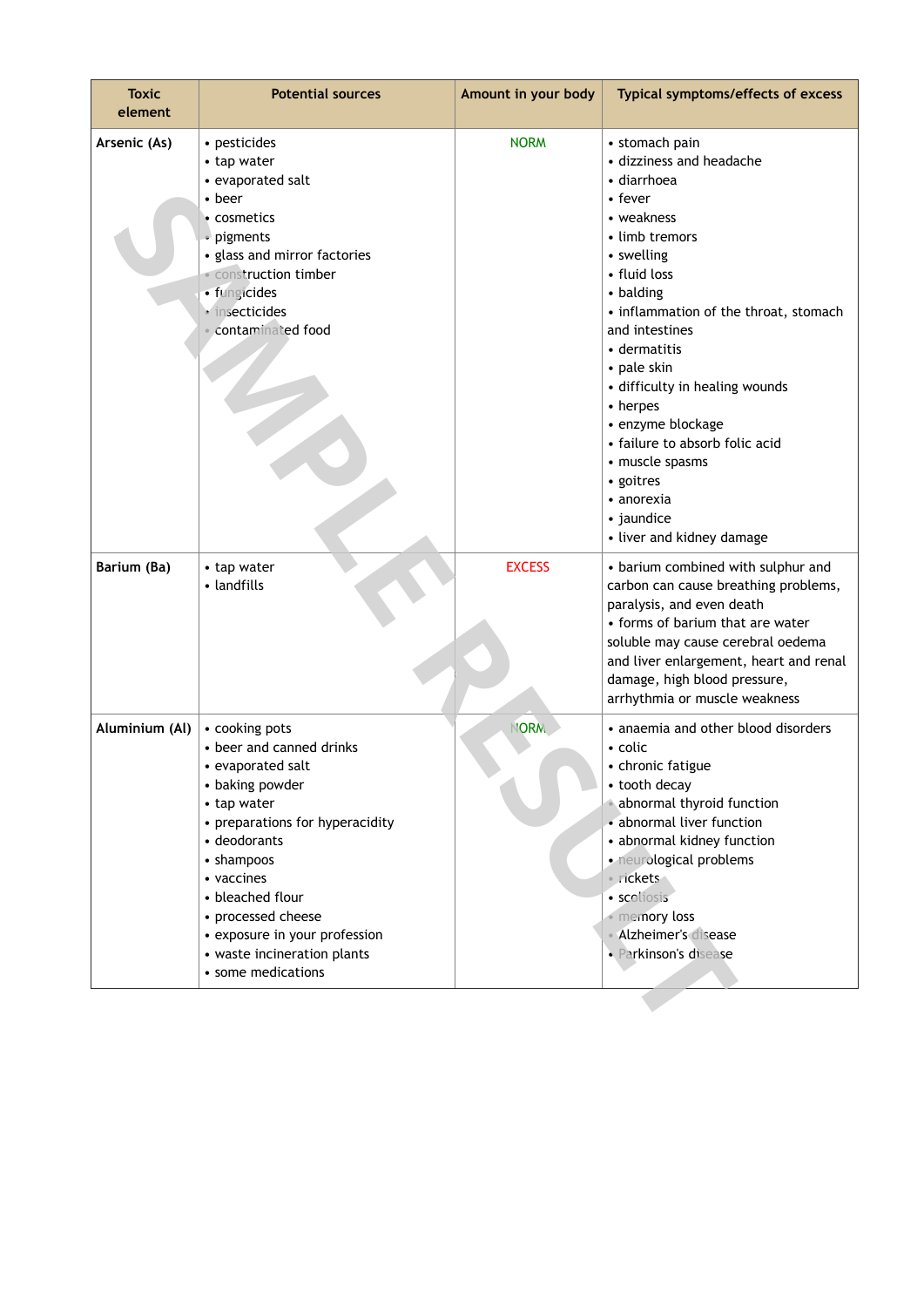| <b>Toxic</b><br>element | <b>Potential sources</b>                                                                                                                                                                                                                         | Amount in your body | Typical symptoms/effects of excess                                                                                                                                                                                                                                                              |  |  |
|-------------------------|--------------------------------------------------------------------------------------------------------------------------------------------------------------------------------------------------------------------------------------------------|---------------------|-------------------------------------------------------------------------------------------------------------------------------------------------------------------------------------------------------------------------------------------------------------------------------------------------|--|--|
| Cadmium (Cd)            | • refined foods<br>· seafood<br>• large fish<br>• tap water<br>· cigarettes<br>• car fumes<br>galvanised pipes<br>· cadmium pots and containers<br>· waste incineration plants<br>· factories that use cadmium in<br>production (e.g. oil mills) | <b>NORM</b>         | • diabetes<br>• low sugar<br>• headaches<br>• arthritis<br>• poor bone healing<br>• osteoporosis<br>• cardiovascular diseases<br>• high blood pressure<br>• heart attacks<br>• anaemia<br>• atherosclerosis<br>• cancers<br>• cirrhosis<br>• infertility<br>• schizophrenia<br>• kidney disease |  |  |
| Nickel (Ni)             | • cooking pots<br>· hydrogenated vegetable oils<br>• margarine<br>• seafood<br>• water<br>$\bullet$ air<br>• cigarettes<br>• galvanising plants                                                                                                  | <b>NORM</b>         | • dermatological problems<br>• vomiting<br>• bleeding<br>• low blood pressure<br>• abnormal kidney function<br>· depression<br>• colorectal cancer<br>• heart attacks<br>• muscle tremors and muscle<br>• hypocalcaemia                                                                         |  |  |
|                         |                                                                                                                                                                                                                                                  |                     |                                                                                                                                                                                                                                                                                                 |  |  |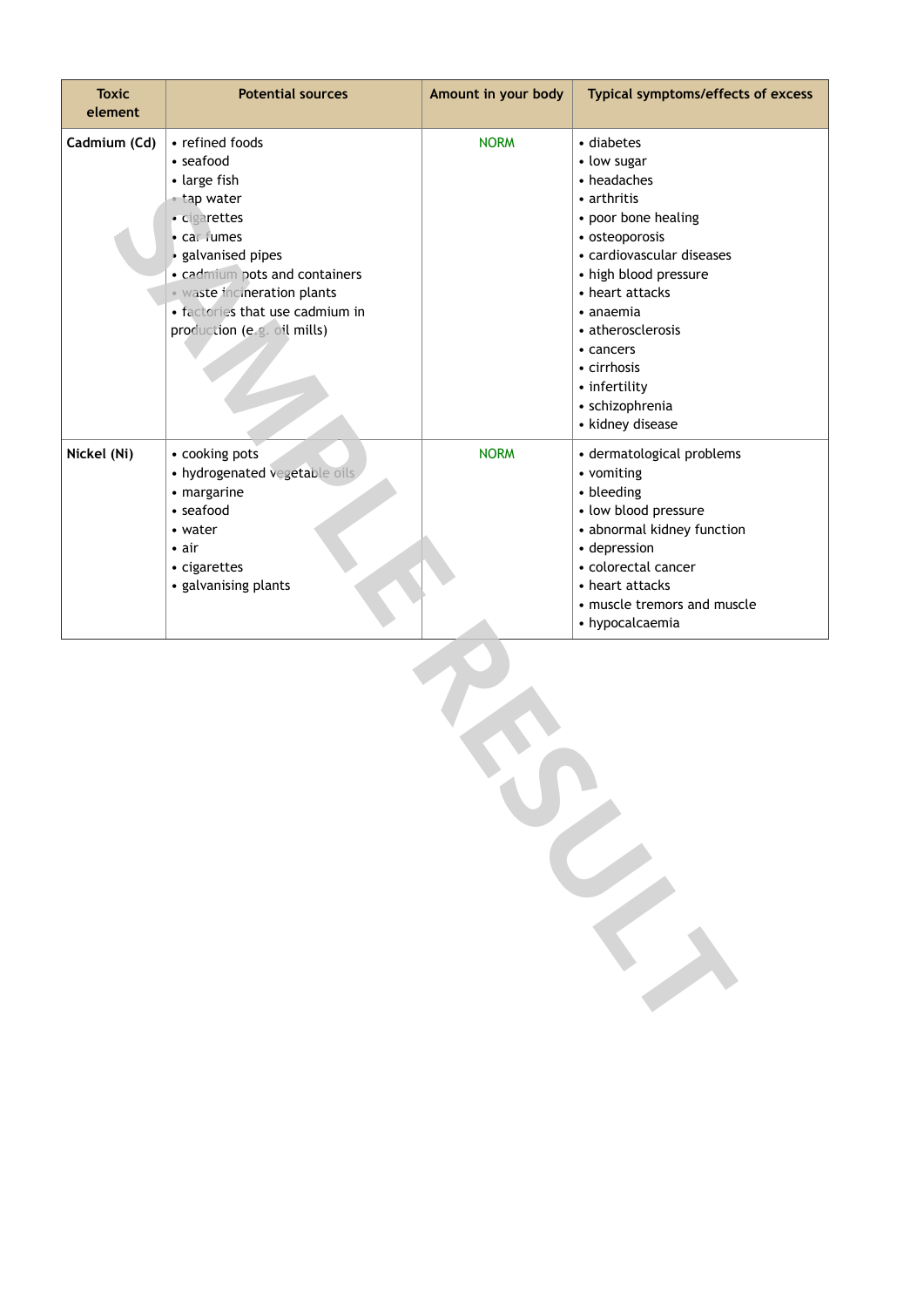| <b>Toxic</b><br>element | <b>Potential sources</b>                                                                                                                                                                                                                    | Amount in your body | Typical symptoms/effects of excess                                                                                                                                                                                                                                                                                                                                                                                                                                                                                                    |
|-------------------------|---------------------------------------------------------------------------------------------------------------------------------------------------------------------------------------------------------------------------------------------|---------------------|---------------------------------------------------------------------------------------------------------------------------------------------------------------------------------------------------------------------------------------------------------------------------------------------------------------------------------------------------------------------------------------------------------------------------------------------------------------------------------------------------------------------------------------|
| Lead (Pb)               | • hair dye<br>• lipstick<br>• ink (including mascara)<br>· pesticides<br>• tap water<br>industrial paints<br>• battery factories<br>· metal alloys<br>· varnishes<br>. fish (the smaller they are, the less<br>contaminated they are)       | <b>NORM</b>         | $\bullet$ anaemia<br>• migraine<br>• stomach pain<br>• tooth decay<br>• inflammation<br>• abnormal production of thyroid<br>hormones<br>• arthritis<br>• back problems<br>• atherosclerosis<br>• depression<br>• psychosis<br>· distraction<br>• fatigue<br>• hallucinations<br>• convulsions<br>• epilepsy<br>• constipation<br>• gout<br>· glycogen management<br>• impotence<br>• infertility<br>· decreased libido<br>• kidney disease<br>• adrenal weakness<br>• loss of sight<br>• diabetes<br>• multiple sclerosis<br>• cancer |
| Mercury (Hg)            | · "silver" fillings<br>• fish (the smaller they are, the less<br>contaminated they are)<br>• seafood<br>• vegetables<br>$\bullet$ air<br>• mines<br>• paper mills<br>· diuretics, chlorine<br>• adhesives<br>• laundry softeners<br>• waxes | <b>NORM</b>         | • hair loss<br>• tremors<br>• dizziness and headache<br>• redness of the skin<br>• dermatitis<br>• hyperactivity<br>· mood changes<br>· insomnia<br>• anxiety<br>depression<br>ó.<br>· schizophrenia<br>· memory loss<br>· weakening of the immune system<br>· muscle weakness<br>· limb pain, numbriess and tingling<br>• hearing loss<br>· visual disturbances<br>• abnormal thyroid function<br>• abnormal adrenal function<br>• kidney damage<br>• anorexia<br>• psycho-physical disabilities in<br>newborns                      |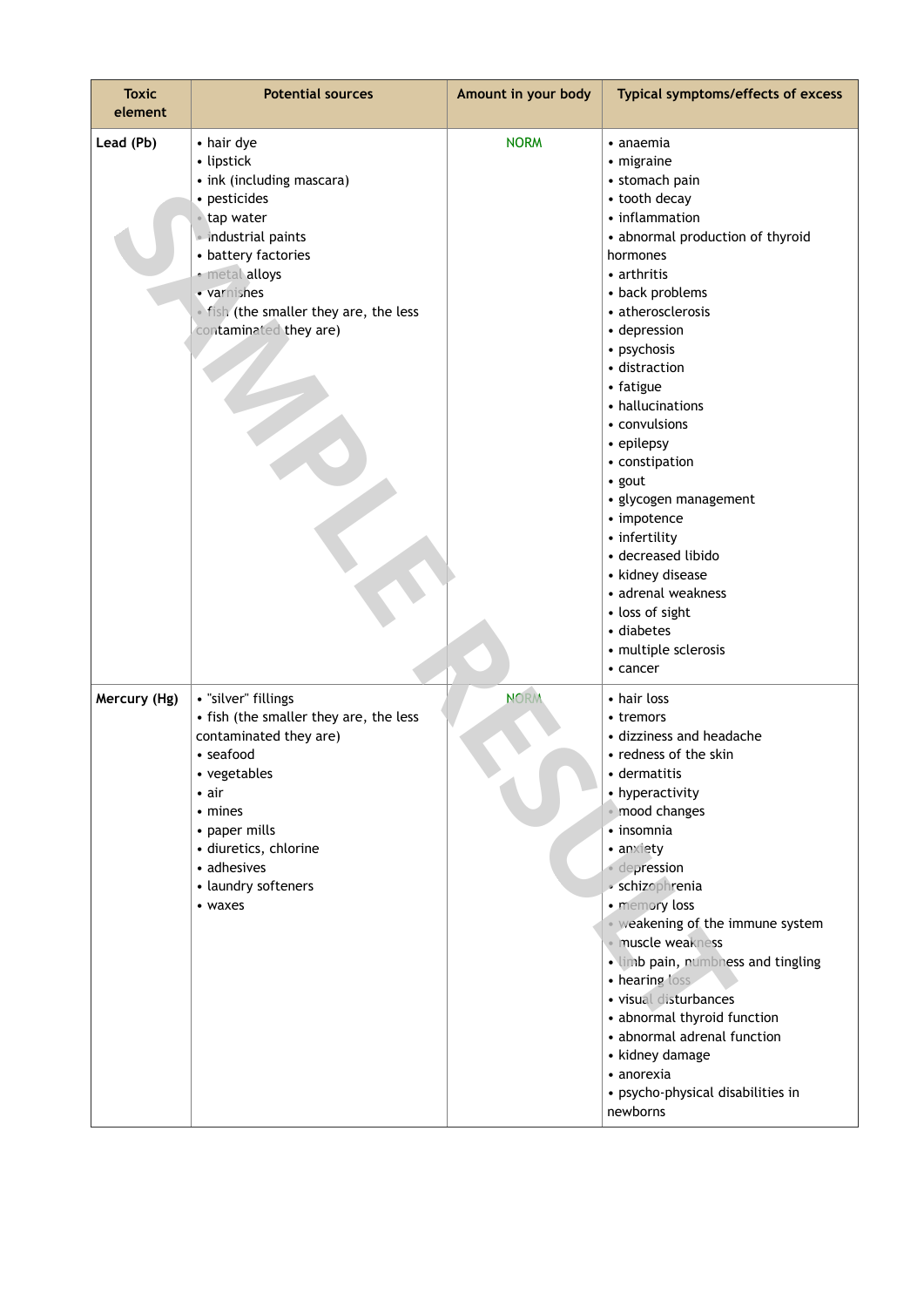| <b>Toxic</b><br>element | <b>Potential sources</b>                                                                                                                                                                         | Amount in your body | Typical symptoms/effects of excess                                                                  |
|-------------------------|--------------------------------------------------------------------------------------------------------------------------------------------------------------------------------------------------|---------------------|-----------------------------------------------------------------------------------------------------|
| Strontium (Sr)          | • in radioactive form, the main sources<br>of strontium are water, air and food<br>(the highest concentrations are found<br>in cereals, leafy vegetables, dairy<br>products, onions and oranges) | <b>NORM</b>         | • strontium in harmful form is<br>dangerous to health and may cause<br>cancer (usually lung cancer) |
| Thallium (TI)           | • industrial water contaminated by the<br>electronics and pharmaceutical<br>industries                                                                                                           | <b>NORM</b>         | • hair loss<br>• bowel problems<br>• kidney problems<br>• changes in blood composition              |
|                         |                                                                                                                                                                                                  |                     |                                                                                                     |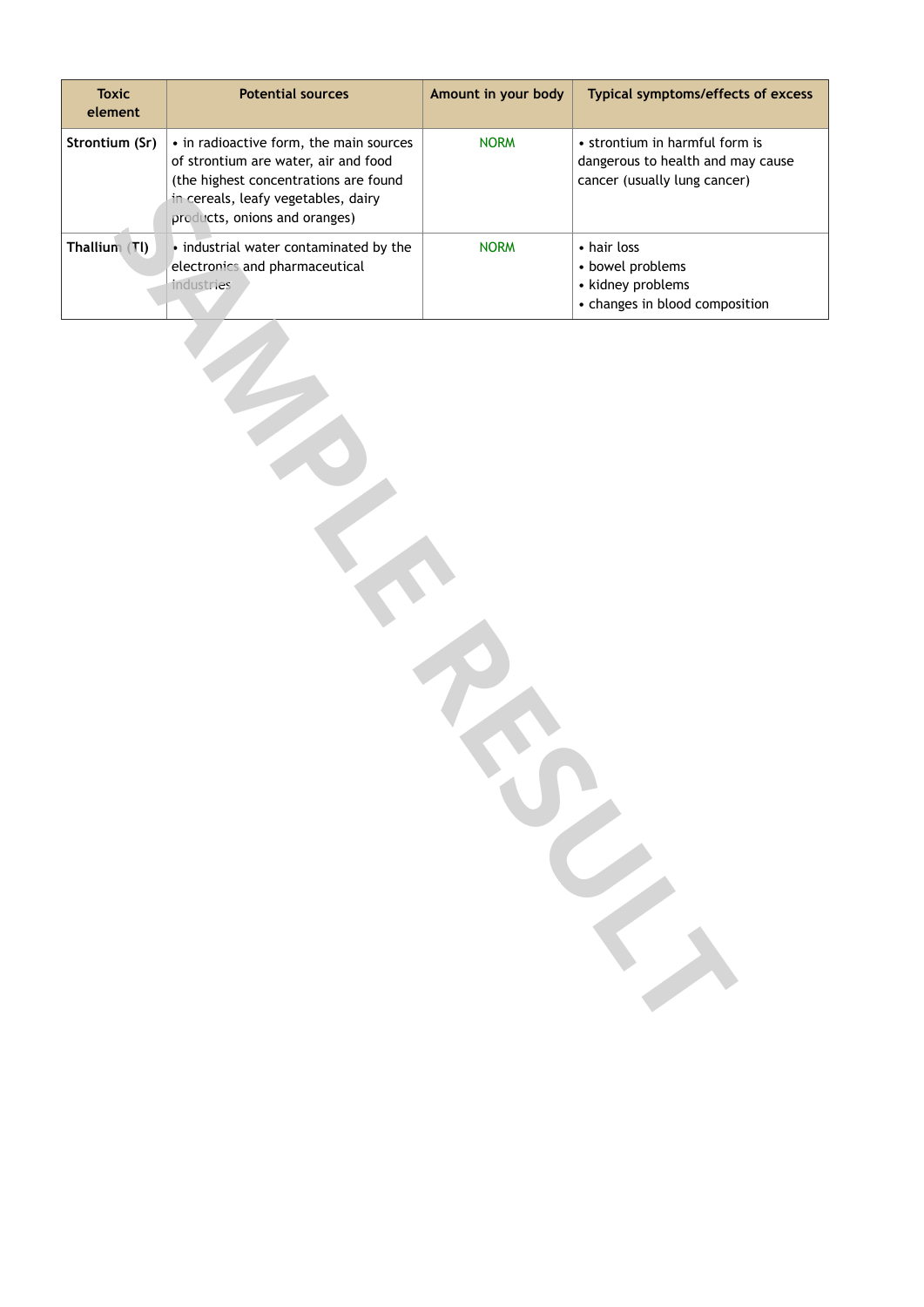| <b>Toxic element</b><br>in EXCESS | <b>Potential sources</b>                                                                                                                                                                                                             | Amount in your body | Typical symptoms/effects of excess                                                                                                                                                                                                                                                                                                                                                                                                                                                                                                                                                                                                                                                                                                                                                                                               |
|-----------------------------------|--------------------------------------------------------------------------------------------------------------------------------------------------------------------------------------------------------------------------------------|---------------------|----------------------------------------------------------------------------------------------------------------------------------------------------------------------------------------------------------------------------------------------------------------------------------------------------------------------------------------------------------------------------------------------------------------------------------------------------------------------------------------------------------------------------------------------------------------------------------------------------------------------------------------------------------------------------------------------------------------------------------------------------------------------------------------------------------------------------------|
| Copper (Cu)                       | • "silver" fillings<br>• water pipes<br>• tap water<br>• swimming pools<br>pesticides<br>. mines and a copper smelters<br>• vegan diet<br>· Vegetarian diet<br>• contraceptive tablets and inserts<br><b>Weakened adrenal glands</b> | <b>NORM</b>         | $\bullet$ acne<br>• allergies<br>• balding<br>• yeast overgrowth (Candida albicans)<br>• frequent infections<br>• headaches<br>• inflammation<br>• tooth decay<br>• vitamin C deficiency<br>• high cholesterol<br>· elevated oestrogen<br>• premenstrual tension<br>• hyperactivity and/or lethargy<br>• apathy<br>• fatigue<br>• insomnia<br>• soreness<br>• nervousness<br>• anxiety attacks<br>• depression<br>• panic attacks<br>· schizophrenia<br>• decreased libido<br>• arthritis<br>• bone fragility<br>• osteoporosis<br>• autism<br>• fibroids<br>• cancer<br>• diabetes<br>• anaemia<br>• hypertension<br>• blood diseases associated with iron<br>levels<br>• heart attacks<br>• hypothyroidism<br>kidney and liver diseases<br>• overactive adrenal glands<br>· underactive adrenal glands<br>· multiple sclerosis |
| etician.                          |                                                                                                                                                                                                                                      |                     | arning! If you have an excess of or deficiency in any of the above elements, it's recommended that you consult your doctor or                                                                                                                                                                                                                                                                                                                                                                                                                                                                                                                                                                                                                                                                                                    |
|                                   | 1ineral ratios - balance means health                                                                                                                                                                                                |                     |                                                                                                                                                                                                                                                                                                                                                                                                                                                                                                                                                                                                                                                                                                                                                                                                                                  |
| ow to interpret the EHA           |                                                                                                                                                                                                                                      |                     | ke all living beings, you also exist thanks to the principles that govern balance. Here, balance means health, and imbalance me<br>sease. The balance formula also applies to minerals, which means the correct quantitative ratios between them. That's why evaluatior                                                                                                                                                                                                                                                                                                                                                                                                                                                                                                                                                          |

## Mineral ratios - balance means health

### **How to interpret the EHA**

Like all living beings, you also exist thanks to the principles that govern balance. Here, balance means health, and imbalance means disease. The balance formula also applies to minerals, which means the correct quantitative ratios between them. That's why evaluation of a set of 'mineral pairs' is the most-important part of the EHA. Of course, the 'ideal' result is what you're after. Anything beyond – above or below – describes your trends and tendencies, and even their intensity.

Regular analysis of the level of the 'spark plugs' (recommended to be done twice a year) will allow you to monitor progress on the road to biochemical (and mental) homeostasis and, if necessary, make appropriate adjustments. This is important because even a deficiency or excess of vitamins consumed on a daily basis (from food and/or supplements) may upset your mineral balance. An example of this is a deficiency of vitamins A, C and B2. In this case, you can expect to have an iron deficiency (potential anaemia). It is similar and opposite with zinc: a deficiency will prevent your liver from releasing vitamin A. On the other hand, an excess of vitamin C may cause copper deficiency, although it will definitely improve your absorption of iron, zinc and magnesium. On the flip side, excess copper will increase your need for vitamin C and zinc.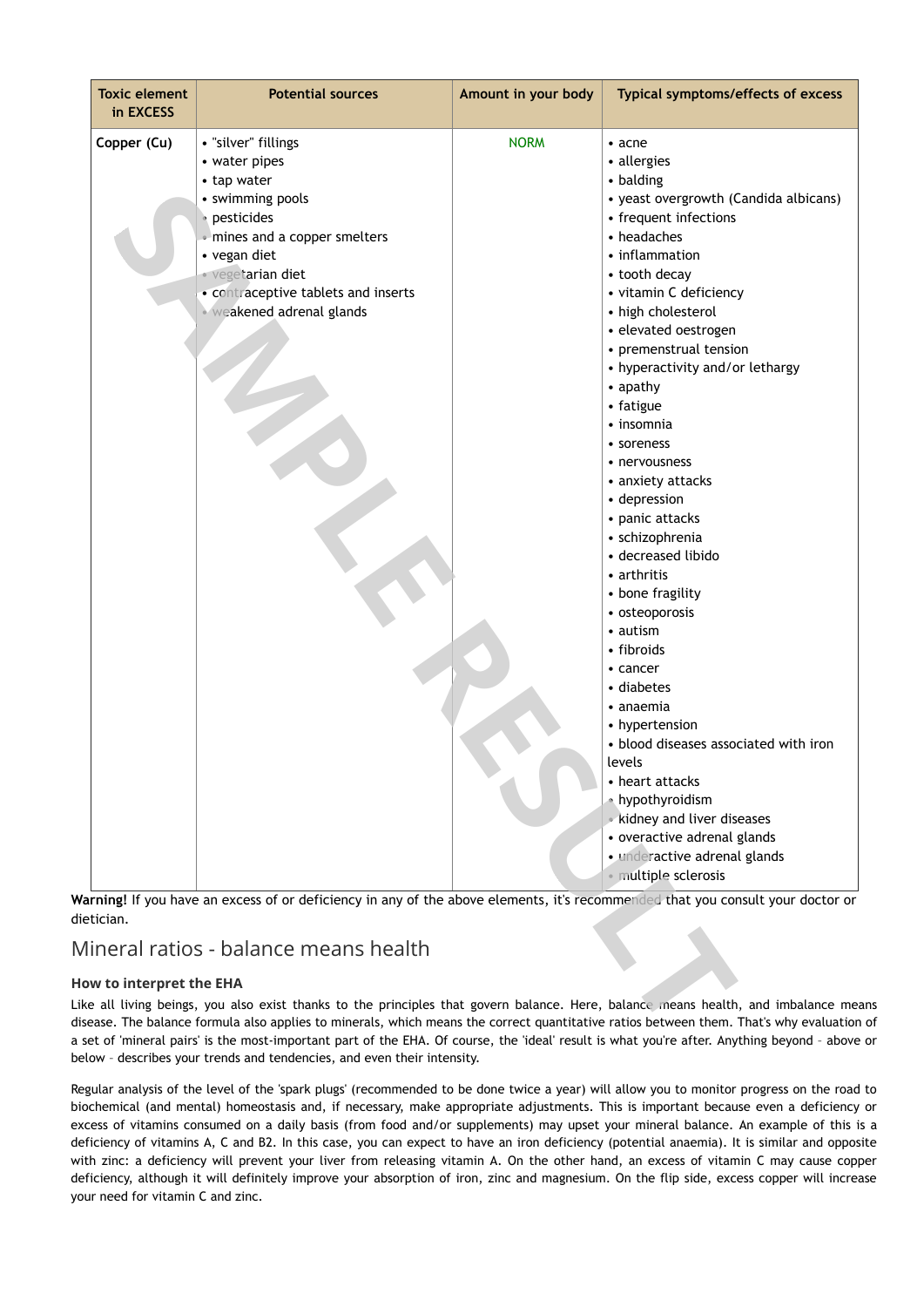### **The most-important 'mineral pairs'**

EHA examines 14 ratios for each pair of your elements. They are all interrelated. One ratio affects the other and vice versa. They must all be assessed to define the following set of five 'mineral pairs' that are treated as the core set, based on which and in comparison with others you can determine your own trends and tendencies:

- Calcium/Magnesium Ca/Mg
- Sodium/Potassium Na/K
- Calcium/Potassium Ca/K
- Sodium/Magnesium Na/Mg
- Zinc/Copper Zn/Cu

# Check your trends and tendencies, i.e. what the basic ratios of the elements mean in your specific case

## Calcium to Magnesium – Ca/Mg

| • Sodium/Potassium - Na/K<br>• Calcium/Potassium - Ca/K<br>· Sodium/Magnesium - Na/Mg<br>• Zinc/Copper - $Zn/Cu$ |                                                                                                                                                                                                                                                                      |
|------------------------------------------------------------------------------------------------------------------|----------------------------------------------------------------------------------------------------------------------------------------------------------------------------------------------------------------------------------------------------------------------|
| alcium to Magnesium – Ca/Mg                                                                                      | heck your trends and tendencies,<br>e. what the basic ratios of the elements mean in your specific cas                                                                                                                                                               |
| ease.                                                                                                            | th minerals are regulated by the parathyroid, thyroid, oestrogen, and kidneys. Their ratio shows the condition of the parathyro<br>ncreas and adrenal glands. Calcium releases insulin from the pancreas. Magnesium maintains calcium in liquid form and limits insu |
| <b>Norm</b><br>Calcium/Magnesium                                                                                 | $5.60 - 8.40$                                                                                                                                                                                                                                                        |
| Your ratio                                                                                                       | 13.21                                                                                                                                                                                                                                                                |
| Ratio                                                                                                            | <b>EXCESS</b>                                                                                                                                                                                                                                                        |
| Limit intake of                                                                                                  | Calcium                                                                                                                                                                                                                                                              |
| Increase intake of                                                                                               | Magnesium                                                                                                                                                                                                                                                            |
|                                                                                                                  | Check the trends and tendencies for your Ca/Mg ratio                                                                                                                                                                                                                 |
| Ratio over 16                                                                                                    | Associated with mental and emotional disturbances.                                                                                                                                                                                                                   |
| <b>Ratio 12-16</b>                                                                                               | Limited tolerance of carbohydrates, strong sensitivity to sugar.                                                                                                                                                                                                     |
| Ratio 7-12                                                                                                       | Problem with controlling sugar (hypoglycaemia - I w blood glucose), dominance of parathyroid<br>hormones, hyperactivity of the pancreas (increased levels of insulin).                                                                                               |
| Ratio 2-7                                                                                                        | The adrenal glands are producing excess cortisol, pancreatic function is reduced (decreased<br>insulin levels).                                                                                                                                                      |
| Ratio less than 2                                                                                                | Associated with mental and emotional disturbances.                                                                                                                                                                                                                   |
|                                                                                                                  |                                                                                                                                                                                                                                                                      |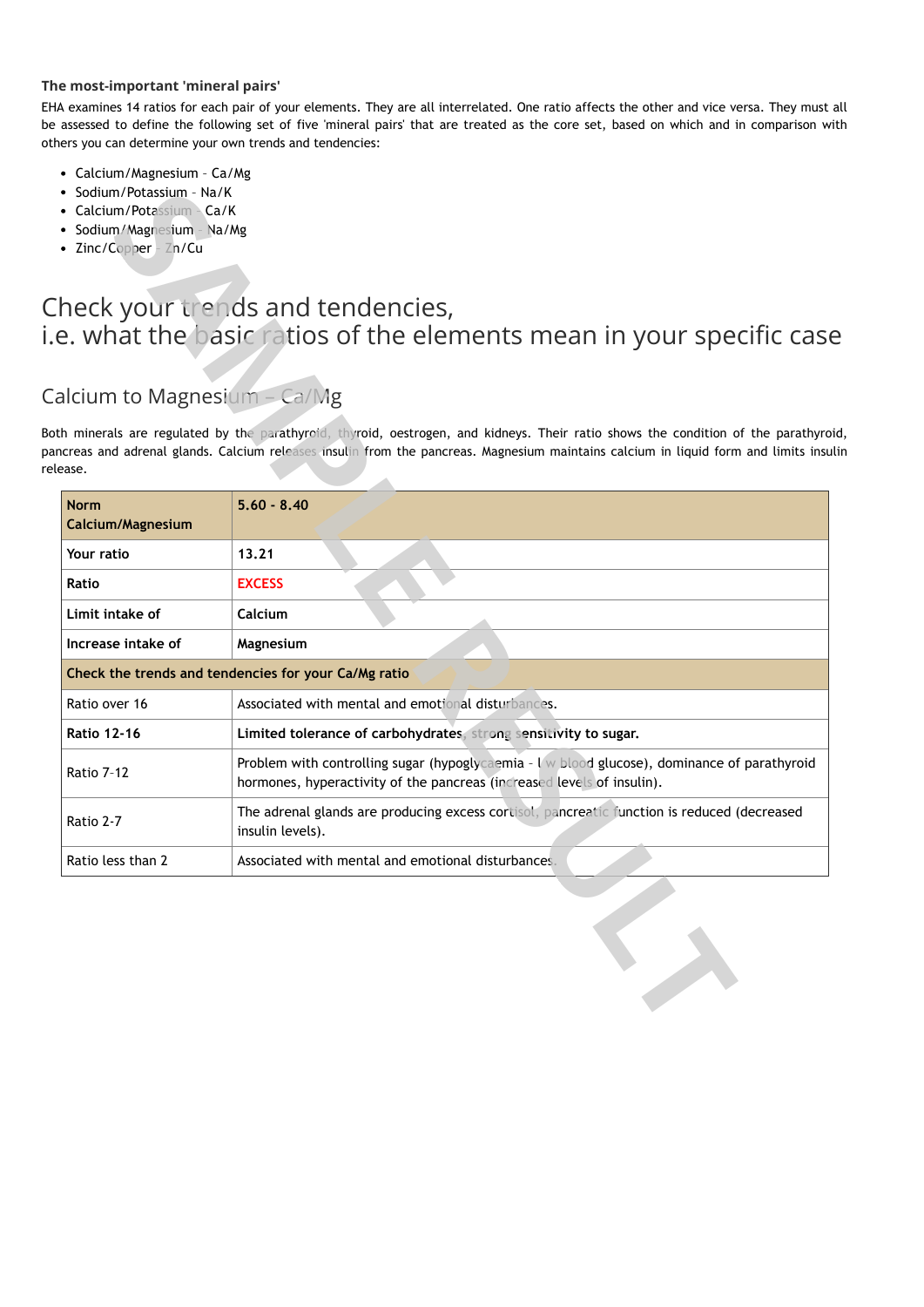## Sodium to Potassium – Na/K

It's believed that the ratio of these minerals is one of the most critical. Therefore, it's often referred to as the 'life and death' ratio due to its control of the electrical potential of cells. This is one of the reasons why imperfect ratios between them indicate an impairment of many physiological functions and, therefore, a tendency to developing many serious diseases.

In an imperfect configuration, these elements have a direct and/or indirect influence, among others, on the development of immune and inflammatory conditions (precursors for almost all illnesses), as well as on the quality of adrenal, kidney, liver and heart function. Toxic minerals (e.g. lead and cadmium) disrupt the ratio of both minerals, causing a similar effect – disorders in the production of adrenal hormones (aldosterone and cortisone). The greater the discrepancy of the Na/K reading (above 6), the higher the probability of magnesium and zinc deficiency.

| Norm Sodium/Potassium | $1.92 - 2.88$                                                                                                                                                                                                 |  |  |
|-----------------------|---------------------------------------------------------------------------------------------------------------------------------------------------------------------------------------------------------------|--|--|
| Your ratio            | 3.02                                                                                                                                                                                                          |  |  |
| Ratio                 | <b>EXCESS</b>                                                                                                                                                                                                 |  |  |
| Limit intake of       | Sodium                                                                                                                                                                                                        |  |  |
| Increase intake of    | Potassium                                                                                                                                                                                                     |  |  |
|                       | Check the trends and tendencies for your Na/K ratio                                                                                                                                                           |  |  |
| Ratio 4 - 6           | Inflammation, increased susceptibility to mental stress, adrenal hormone imbalance. A high<br>level (although this is preferred a low level) is also associated with allergies, asthma and liver<br>problems. |  |  |
| Ratio 2.4 - 4         | Tendency towards the development of inflammatory conditions.                                                                                                                                                  |  |  |
| Ratio 2.0 - 2.4       | The beginning of the adrenal fatigue process.                                                                                                                                                                 |  |  |
| Ratio 1.0 - 2.0       | Disturbance in liver and kidney function, arthritis, asthma, allergies, adrenal fatigue,<br>hydrochloric acid deficiency, problems with the digestive system, neurological disorders.                         |  |  |
| Ratio less than 1.0   | Arthritis, liver and kidney disease, heart attack, tumours.                                                                                                                                                   |  |  |
|                       |                                                                                                                                                                                                               |  |  |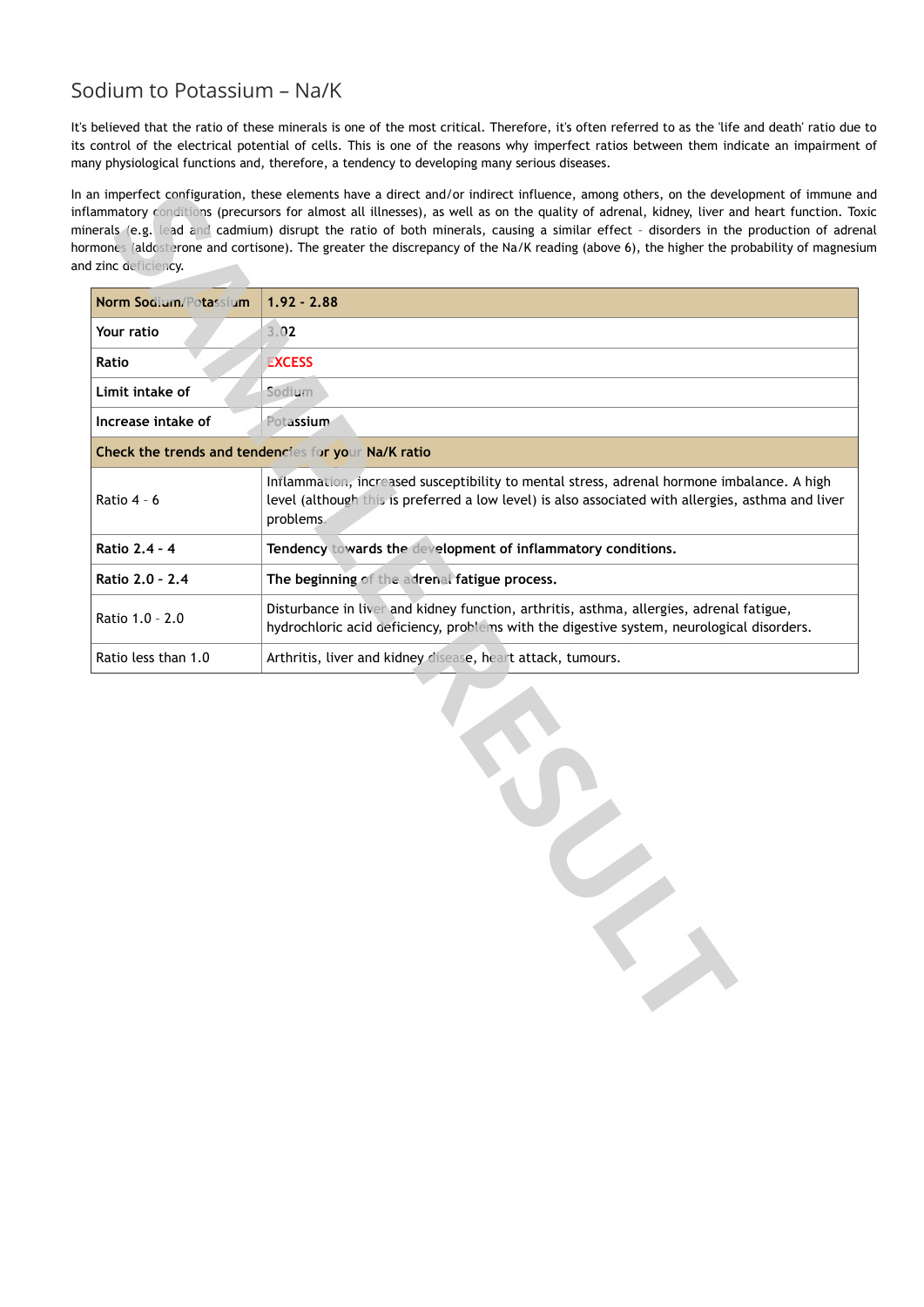## Calcium to Potassium – Ca/K

Calcium and potassium are minerals, whose importance in thyroid activity can be considered as paramount. It's not without reason that their relationship is referred to as 'the thyroid one'. So, both minerals have a huge impact on your individual metabolism (read the next chapter: 'Who am I metabolically?'). This is one of the reasons why, when evaluating thyroid function, you don't rely solely on a blood test, but also take into account your EHA result. It's extremely common that blood test results indicate correct thyroid function, while the ratio of calcium to potassium clearly shows an underactive or overactive thyroid. And if you're intending to correct the problem through diet and/or supplementation, it's prudent to remain open minded on this issue. Especially since the Ca/K result often confirms typical clinical symptoms associated with both diseases.

| Norm Calcium/Potassium | $3.20 - 4.80$                                       |
|------------------------|-----------------------------------------------------|
| Your ratio             | 22.07                                               |
| Ratio                  | <b>EXCESS</b>                                       |
| Limit intake of        | Calcium                                             |
| Increase intake of     | Potassium.                                          |
|                        | Check the trends and tendencies for your Ca/K ratio |
| Ratio over 30          | Severe hypothyroidism.                              |
| Ratio 15 - 30          | Moderate hypothyroidism.                            |
| Ratio 7 - 15           | Mild hypothyroidism.                                |
| Ratio 4 - 7            | Insignificant hypothyroidism.                       |
| Ratio 2 - 4            | Insignificant hyperthyroidism.                      |
| Ratio 1 - 2            | Moderate hyperthyroidism.                           |
| Ratio less than 1      | Severe hyperthyroidism.                             |
|                        |                                                     |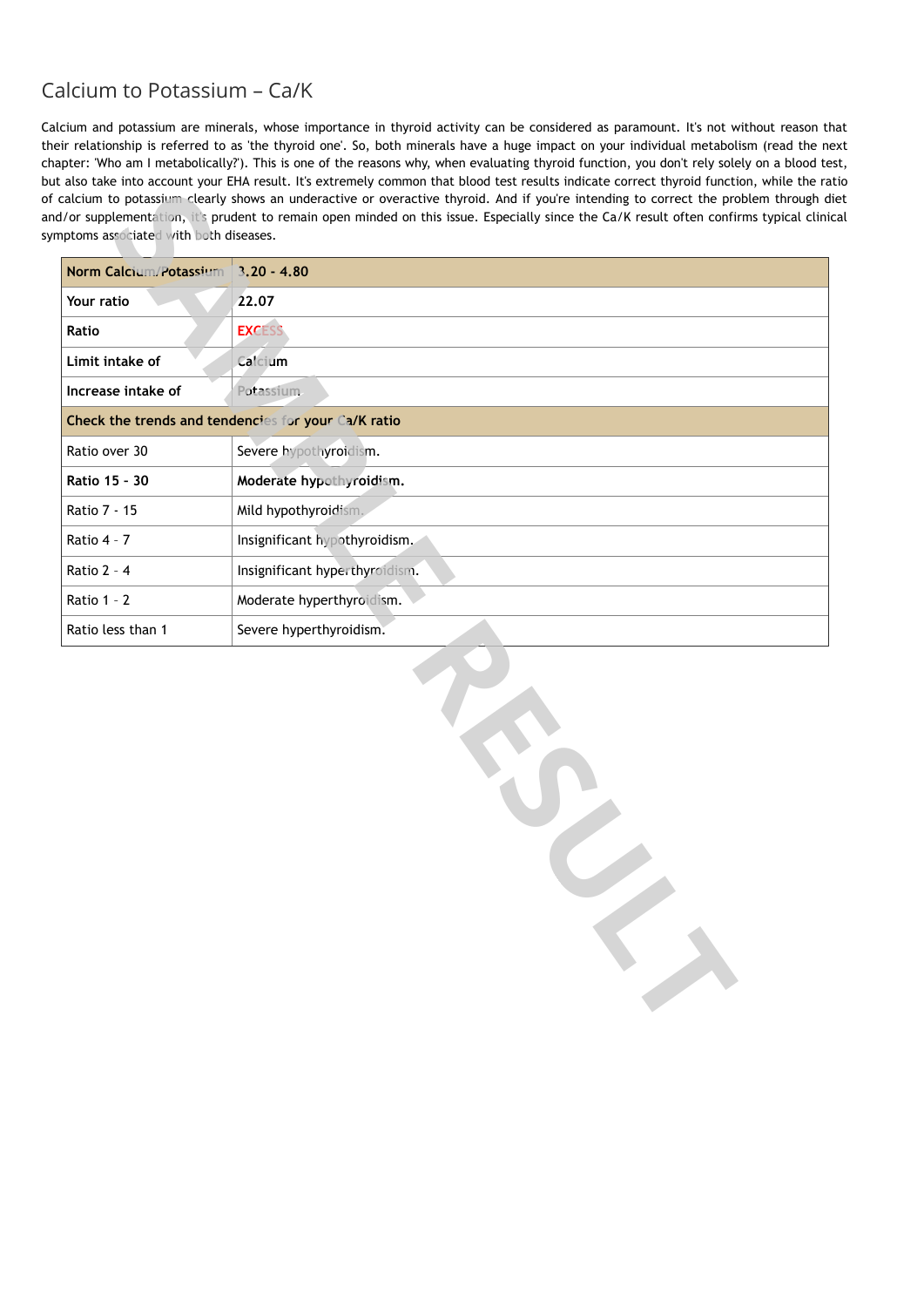## Sodium to Magnesium – Na/Mg

This is often it referred to as 'the adrenal ratio' because of the direct relationship of sodium and aldosterone, a hormone whose level in the body largely depends on the level of sodium. This means that the higher the level of aldosterone, the more sodium is in the body, so the ratio of sodium to magnesium is also higher. When assessing the level of sodium to determine adrenal performance, the level of iron, nickel, copper, cadmium and mercury must be noted. Excessive amounts can temporarily increase the level of sodium, which doesn't mean that the adrenal glands are exhibiting hyperactivity.

From an analytical and medical point of view, it is, again, not smart to consider the condition of the adrenal glands without taking into account the condition of the thyroid (Ca/K). This is because both glands behave like bicycle wheels – they always turn together, regardless of the direction. Therefore, their common task is to regulate energy and metabolism, as well as control emotions and stress.

Unfortunately, when 'thyroid' diagnoses are given, the state of the adrenal glands is often not assessed. If it's assessed at all, it's based on a blood analysis. However, such results are often inconsistent with symptoms typical of abnormal adrenal function. The EHA result is the opposite. It usually confirms this. It's worth noting that the adrenal glands and thyroid (together – not separately) determine states of aggression or apathy, vigour or fatigue, failure to control excess weight or allergies, hypertension or hypoglycaemia, poor digestion or diabetes, cancer or cardiovascular diseases.

| <b>Norm</b><br>Sodium/Magnesium | $3.28 - 4.92$                                        |
|---------------------------------|------------------------------------------------------|
| Your ratio                      | 1.81                                                 |
| Ratio                           | <b>EXCESS</b>                                        |
| Limit intake of                 | Magnesium                                            |
| Increase intake of              | Sodium                                               |
|                                 | Check the trends and tendencies for your Na/Mg ratio |
| Ratio over 15                   | Severe adrenal hyperfunction.                        |
| Ratio 7 - 15                    | Moderate adrenal hyperfunction.                      |
| Ratio 4.1 - 7                   | Mild adrenal hyperfunction.                          |
| Ratio 2 - 4.1                   | Mild adrenal hypofunction.                           |
| <b>Ratio 1 - 2</b>              | Moderate adrenal hypofunction.                       |
| Ratio less than 1               | Severe adrenal hypofunction.                         |
|                                 |                                                      |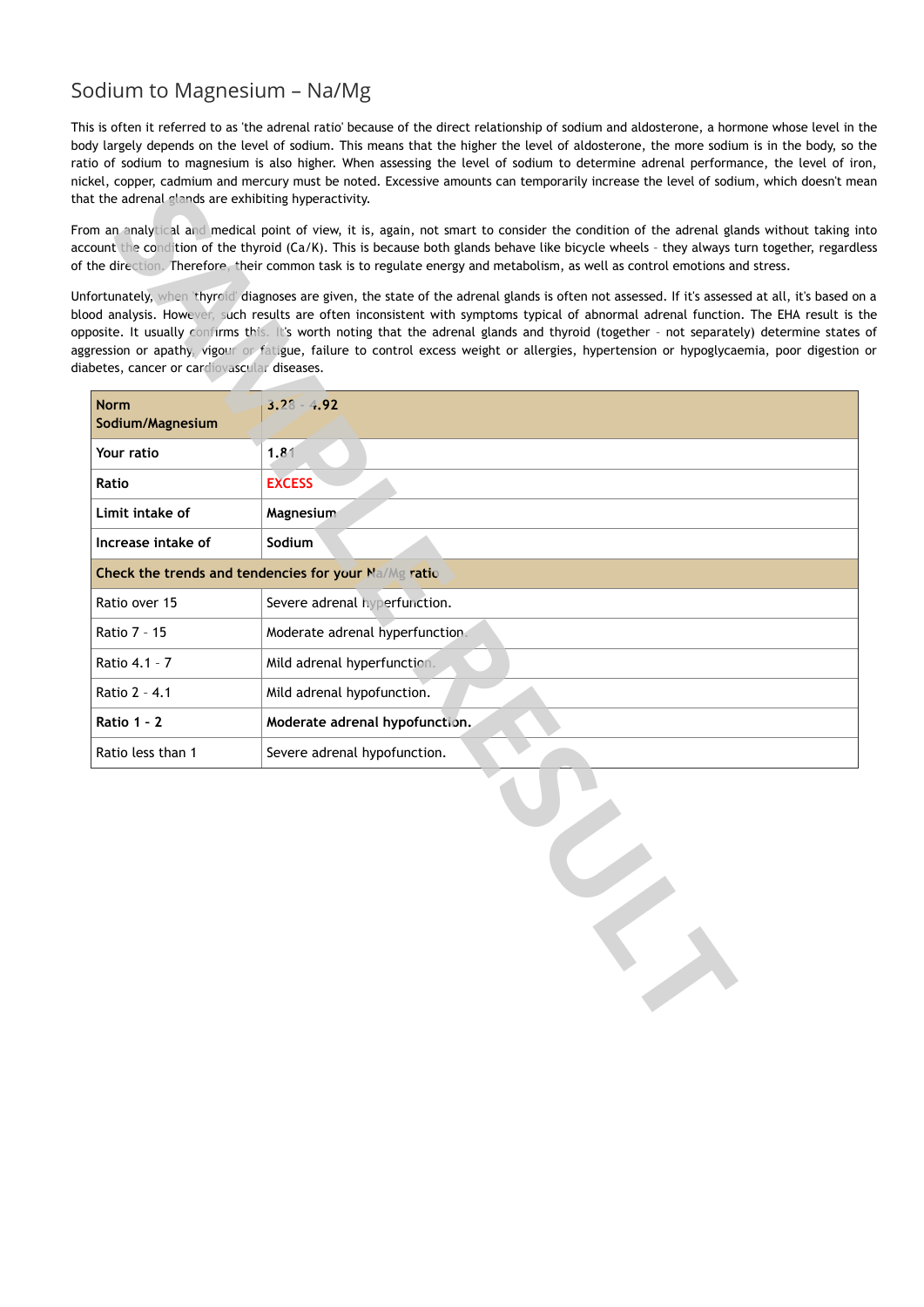## Zinc to Copper – Zn/Cu

Zinc and copper have different tasks – some more and some less important. This doesn't mean that either one is better or worse. Both are important. They initiate and determine the course of a number of physiological processes. They also affect the availability of steroid hormones, which, in turn, affect them. While zinc is essential in the production of progesterone and testosterone, copper is essential in the production of oestrogen. Copper also stimulates norepinephrine and dopamine (nerve transmitters); thus, if present in excess, it leads to their dysfunction. The final result is mental disturbances manifested by a tendency to violent mood swings, panic attacks and anxiety.

|                                            | their dysfunction. The final result is mental disturbances manifested by a tendency to violent mood swings, panic attacks and anxiety.                                                                                                                                                                                                                                                                                                                                                                                           |
|--------------------------------------------|----------------------------------------------------------------------------------------------------------------------------------------------------------------------------------------------------------------------------------------------------------------------------------------------------------------------------------------------------------------------------------------------------------------------------------------------------------------------------------------------------------------------------------|
|                                            | c is an antagonist to copper. Usually, however, due to chronic zinc deficiency in humans, it can't reveal its activity. In fact, we all ne<br>supplement it. Especially men who have problems with the prostate, or orgasm more than once a week. Zinc supplementation should<br>ermined based on the ratio of sodium to potassium rather than on the level of zinc in the hair. This is true especially if you wash y<br>r with toxic shampoos, which have zinc as one of their many ingredients.                               |
| worth learning about the most-common ones. | cause symptoms and diseases in which an incorrect ratio between copper and zinc plays an important role occur extremely frequen                                                                                                                                                                                                                                                                                                                                                                                                  |
| izophrenia and poor wound healing.         | ow level of zinc relative to copper is associated with infertility, liver diseases (fatty liver and cirrhosis, Wilson's disease), hair lo<br>nopausal symptoms, loss of the sense of taste and smell, acne, eczema, impotence, psoriasis, inflammation of the prosta                                                                                                                                                                                                                                                             |
| Norm Zinc/Copper                           | $6.40 - 9.60$                                                                                                                                                                                                                                                                                                                                                                                                                                                                                                                    |
| Your ratio                                 | 15.79                                                                                                                                                                                                                                                                                                                                                                                                                                                                                                                            |
| Ratio                                      | <b>EXCESS</b>                                                                                                                                                                                                                                                                                                                                                                                                                                                                                                                    |
| Limit intake of                            | Zinc                                                                                                                                                                                                                                                                                                                                                                                                                                                                                                                             |
| Increase intake of                         | Copper                                                                                                                                                                                                                                                                                                                                                                                                                                                                                                                           |
|                                            | Check the trends and tendencies for your Zn/Cu ratio                                                                                                                                                                                                                                                                                                                                                                                                                                                                             |
| Ratio over 15                              | Severe copper deficiency.                                                                                                                                                                                                                                                                                                                                                                                                                                                                                                        |
| Ratio 8 - 15                               | Copper deficiency.                                                                                                                                                                                                                                                                                                                                                                                                                                                                                                               |
| Ratio 4 - 8                                | Copper toxicity.                                                                                                                                                                                                                                                                                                                                                                                                                                                                                                                 |
| Ratio less than 4                          | Severe copper toxicity.                                                                                                                                                                                                                                                                                                                                                                                                                                                                                                          |
|                                            | cause copper toxicity is often hidden, when analysing the EHA result it is advisable to pay attention to other indicators (read the n<br>ipter: 'Who am I metabolically?'), and among them the level of copper (greater than 25 ppm), calcium (greater than 600 ppm), the ra<br>sodium to potassium - Na/K (below 3) and the level of mercury (greater than 0.03 ppm).                                                                                                                                                           |
| HA and hormones                            |                                                                                                                                                                                                                                                                                                                                                                                                                                                                                                                                  |
|                                            | y does your result say a lot about hormones? Because hormones are the best indicator of biochemical changes, trends and tendenci<br>ey are directly linked to minerals. What's more, they affect both the level and ratios of minerals. So, it's important that you take note<br>minerals that are, at the time, essential to the hormonal glands or, in a sense, are an obstacle that gets eliminated into the hair.                                                                                                            |
|                                            | en hormones are in balance, they fulfil the tasks put before them. However, this doesn't mean that they work together smoothly. Insu<br>ien in excess) can disrupt the levels of thyroid and adrenal hormones, increase oestrogen, and decrease progesterone. It's the same w<br>athyroid hormones, which are, in a sense, opposing the thyroid ones. Hormonal chaos is metabolic chaos. This in turn means a trend a<br>dency to the development of metabolic diseases. So, controlling 'spark plug' levels becomes a priority. |
|                                            |                                                                                                                                                                                                                                                                                                                                                                                                                                                                                                                                  |

Because copper toxicity is often hidden, when analysing the EHA result it is advisable to pay attention to other indicators (read the next chapter: 'Who am I metabolically?'), and among them the level of copper (greater than 25 ppm), calcium (greater than 600 ppm), the ratio of sodium to potassium - Na/K (below 3) and the level of mercury (greater than 0.03 ppm).

# EHA and hormones

Why does your result say a lot about hormones? Because hormones are the best indicator of biochemical changes, trends and tendencies. They are directly linked to minerals. What's more, they affect both the level and ratios of minerals. So, it's important that you take note of the minerals that are, at the time, essential to the hormonal glands or, in a sense, are an obstacle that gets eliminated into the hair.

When hormones are in balance, they fulfil the tasks put before them. However, this doesn't mean that they work together smoothly. Insulin (when in excess) can disrupt the levels of thyroid and adrenal hormones, increase oestrogen, and decrease progesterone. It's the same with parathyroid hormones, which are, in a sense, opposing the thyroid ones. Hormonal chaos is metabolic chaos. This in turn means a trend and tendency to the development of metabolic diseases. So, controlling 'spark plug' levels becomes a priority.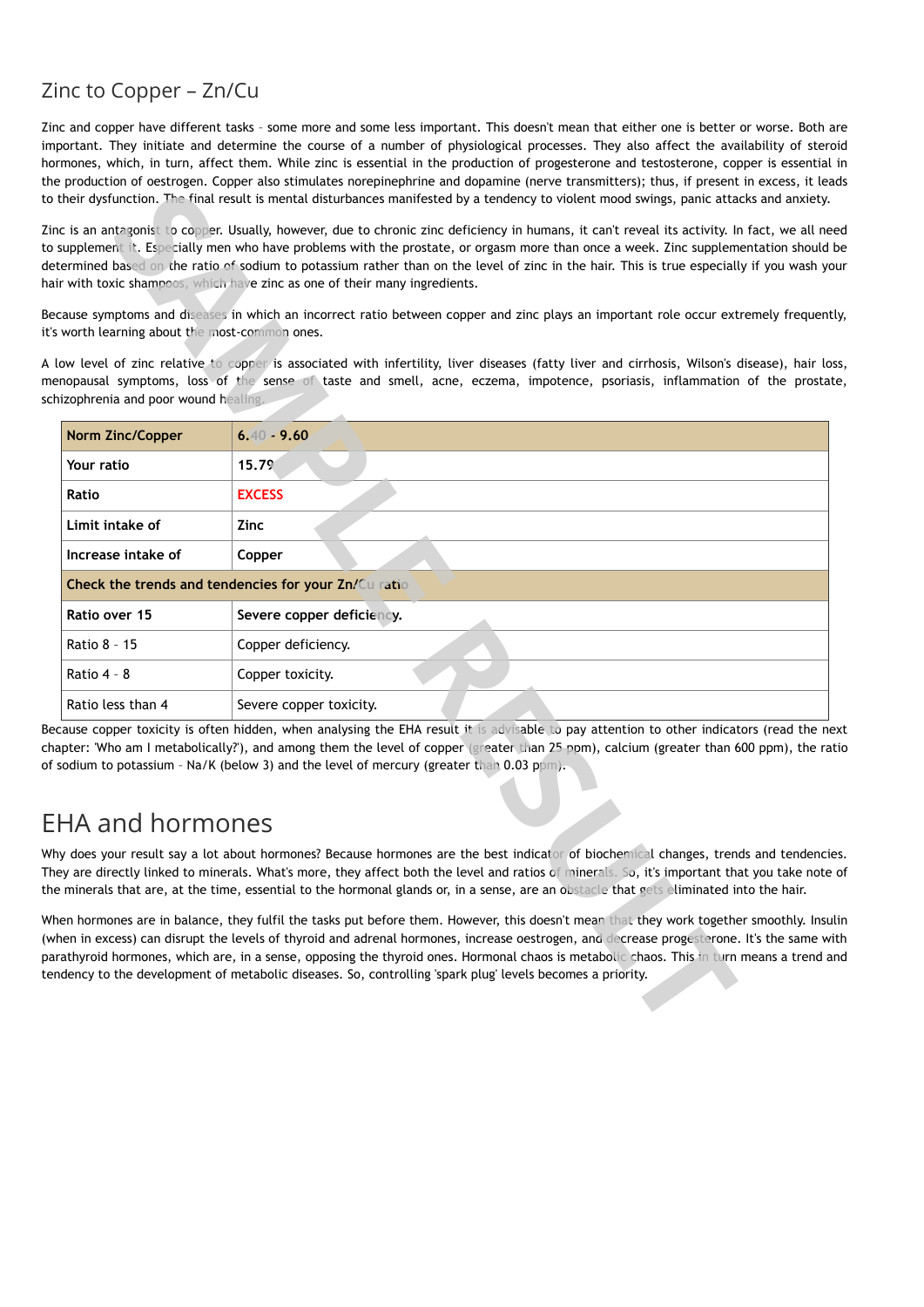## **The concentration of elements in your body and how your hormones work**

| Gland/<br>hormone | <b>Intensively eliminated</b><br>into your hair<br>('YES' means an excess of the element for the<br>correct functioning of the gland/hormone) |                                            | Retained in your body<br>('YES' means a deficiency of the element for the<br>correct functioning of the gland/hormone) |                                                                                          |
|-------------------|-----------------------------------------------------------------------------------------------------------------------------------------------|--------------------------------------------|------------------------------------------------------------------------------------------------------------------------|------------------------------------------------------------------------------------------|
| Thyroid           | Copper (Cu)<br>Calcium (Ca)<br>Magnesium (Mg)                                                                                                 | $\blacksquare$<br><b>YES</b><br><b>YES</b> | Potassium (K)<br>Sodium (Na)<br>Manganese (Mn)<br>Phosphorus (P)<br>Iron (Fe)                                          | <b>YES</b><br>$\blacksquare$<br><b>YES</b><br>$\blacksquare$<br><b>YES</b>               |
| Pancreas          | Iron (Fe)<br>Manganese (Mn)<br>$\mathbb{Z}$ inc (Zn)<br>Phosphorus (P)<br>Chromium (Cr)<br>Potassium (K)                                      | ÷,<br>$\overline{\phantom{a}}$<br>÷,       | Copper (Cu)<br>Calcium (Ca)                                                                                            | $\overline{\phantom{a}}$<br>$\overline{\phantom{a}}$                                     |
| Adrenal<br>glands | Magnesium (Mg)<br>Copper (Cu)<br>Calcium (Ca)<br>Chromium (Cr)                                                                                | <b>YES</b><br>ä,<br><b>YES</b><br>ä,       | Phosphorus (P)<br>Manganese (Mn)<br>Iron (Fe)<br>Sodium (Na)<br>Potassium (K)                                          | L.<br><b>YES</b><br><b>YES</b><br>$\overline{a}$<br><b>YES</b>                           |
| Parathyroid       | Magnesium (Mg)<br>Sodium (Na)<br>Potassium (K)<br>Phosphorus (P)<br>Iron (Fe)<br>Chromium (Cr)                                                | <b>YES</b>                                 | Copper (Cu)<br>Calcium (Ca)                                                                                            | $\overline{\phantom{a}}$<br>$\blacksquare$                                               |
| Progesterone      | Calcium (Ca)<br>Copper (Cu)                                                                                                                   | YE                                         | Zinc $(2n)$<br>Iron (Fe)<br>Sodium (Na)<br>Magnesium (Mg)<br>Phosphorus (P)<br>Potassium (K)                           | $\overline{a}$<br><b>YES</b><br>$\blacksquare$<br>$\overline{\phantom{a}}$<br><b>YES</b> |
| Oestrogen         | Zinc $(Zn)$<br>Magnesium (Mg)<br>Sodium (Na)<br>Iron (Fe)<br>Potassium (K)<br>Phosphorus (P)<br>Manganese (Mn)                                | <b>YES</b><br>÷,<br>$\blacksquare$<br>÷,   | Calcium (Ca)<br>Copper (Cu)                                                                                            |                                                                                          |
|                   |                                                                                                                                               |                                            |                                                                                                                        |                                                                                          |

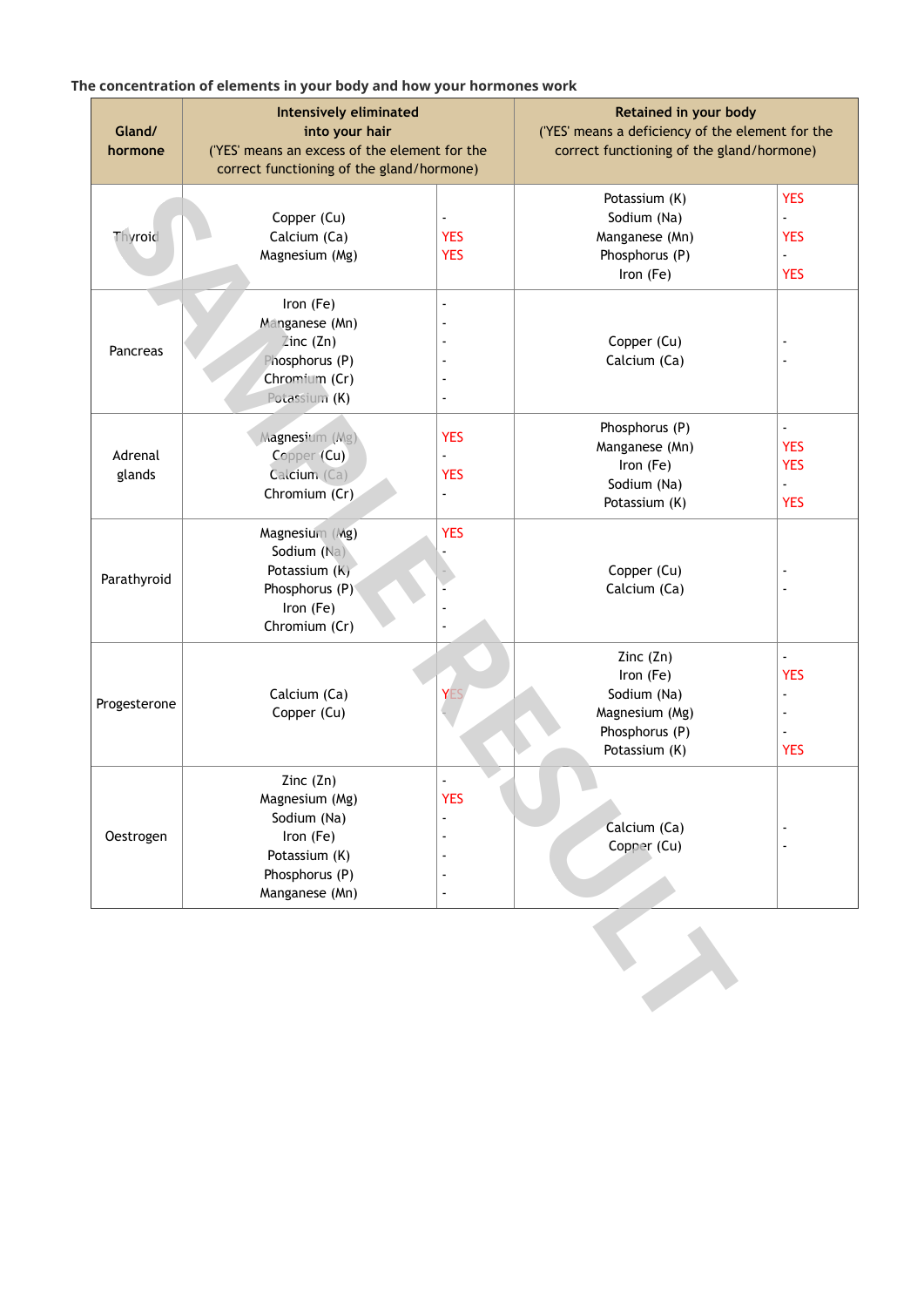## **The ratios of elements in your body and how your hormones work**

This analogy also applies to the mineral ratios contained in the following list. Both lists are designed to help you choose the right nutrients and their supplements so as not to disturb mineral levels and ratios. Of course, this takes account of your metabolic predispositions (read the next chapter: 'Who am I metabolically?').

| Gland/<br>hormone | <b>Decreased ratio</b><br>('YES' means an impaired ratio of elements for the<br>correct functioning of the gland/hormone)                                                                                                                                                                                                                                                                                                                                                                                                                                                                                                                                                                                                                                                                                                                                                                                                                         |                                            | Increased ratio<br>('YES' means an impaired ratio of elements for the<br>correct functioning of the gland/hormone)                                       |                                                                    |
|-------------------|---------------------------------------------------------------------------------------------------------------------------------------------------------------------------------------------------------------------------------------------------------------------------------------------------------------------------------------------------------------------------------------------------------------------------------------------------------------------------------------------------------------------------------------------------------------------------------------------------------------------------------------------------------------------------------------------------------------------------------------------------------------------------------------------------------------------------------------------------------------------------------------------------------------------------------------------------|--------------------------------------------|----------------------------------------------------------------------------------------------------------------------------------------------------------|--------------------------------------------------------------------|
| Thyroid           | Calcium (Ca) / Phosphorus (P)<br>Calcium (Ca) / Potassium (K)                                                                                                                                                                                                                                                                                                                                                                                                                                                                                                                                                                                                                                                                                                                                                                                                                                                                                     | $\overline{\phantom{a}}$<br>$\blacksquare$ | Iron (Fe) / Copper (Cu)<br>Sodium (Na) / Magnesium (Mg)                                                                                                  |                                                                    |
| Pancreas          | Iron (Fe) / Copper (Cu)<br>Zinc (Zn) / Copper (Cu)                                                                                                                                                                                                                                                                                                                                                                                                                                                                                                                                                                                                                                                                                                                                                                                                                                                                                                | $\blacksquare$                             | Calcium (Ca) / Sodium (Na)<br>Calcium (Ca) / Magnesium (Mg)<br>Calcium (Ca) / Potassium (K)<br>Calcium (Ca) / Iron (Fe)<br>Calcium (Ca) / Phosphorus (P) | <b>YES</b><br><b>YES</b><br><b>YES</b><br><b>YES</b><br><b>YES</b> |
| Adrenal<br>glands | Calcium (Ca) / Sodium (Na)<br>Calcium (Ca) / Phosphorus (P)<br>Calcium (Ca) / Potassium (K)                                                                                                                                                                                                                                                                                                                                                                                                                                                                                                                                                                                                                                                                                                                                                                                                                                                       | $\blacksquare$                             | Sodium (Na) / Potassium (K)<br>Iron (Fe) / Copper (Cu)<br>Calcium (Ca) / Magnesium (Mg)<br>Sodium (Na) / Magnesium (Mg)                                  | <b>YES</b><br><b>YES</b>                                           |
| Parathyroid       | Iron (Fe) / Copper (Cu)                                                                                                                                                                                                                                                                                                                                                                                                                                                                                                                                                                                                                                                                                                                                                                                                                                                                                                                           |                                            | Calcium (Ca) / Magnesium (Mg)<br>Calcium (Ca) / Sodium (Na)<br>Calcium (Ca) / Iron (Fe)<br>Calcium (Ca) / Potassium (K)                                  | <b>YES</b><br><b>YES</b><br><b>YES</b><br><b>YES</b>               |
| Progesterone      | Sodium (Na) / Potassium (K)<br>Calcium (Ca) / Potassium (K)                                                                                                                                                                                                                                                                                                                                                                                                                                                                                                                                                                                                                                                                                                                                                                                                                                                                                       | $\blacksquare$<br>$\blacksquare$           | Iron (Fe) / Copper (Cu)<br>Zinc (Zn) / Copper (Cu)                                                                                                       | <b>YES</b>                                                         |
| Oestrogen         | Iron (Fe) / Copper (Cu)<br>Zinc (Zn) / Copper (Cu)                                                                                                                                                                                                                                                                                                                                                                                                                                                                                                                                                                                                                                                                                                                                                                                                                                                                                                | $\blacksquare$                             | Sodium (Na) / Potassium (K)<br>Calcium (Ca) / Magnesium (Mg)<br>Calcium (Ca) / Potassium (K)<br>Calcium (Ca) / Iron (Fe)                                 | <b>YES</b><br><b>YES</b><br><b>YES</b><br><b>YES</b>               |
|                   | Vho am I metabolically? Find out!<br>eady back in the days of Hippocrates, doctors and scientists tried to find the answer to the question of 'what is the reason for<br>ferences?' There were many proposed answers - some were more useful and some less, and some more controversial, and some le<br>ce medical terms such as anabolism and catabolism (metabolism phases) were introduced, individual metabolic predispositions w<br>termined based on the condition of the thyroid, blood type, anatomy of the body, genes, behaviour, etc. Although these types<br>easures were heading in the right direction, there was still no universal formula that could precisely define the relationship betwe<br>ttabolism and diseases, behaviours, emotions, and even ways of thinking. Finally, three medical geniuses - Dr. Watson, Dr. Eck and<br>ce discovered that the metabolism can be fast, slow or mixed (closer to the fast or slow). |                                            |                                                                                                                                                          |                                                                    |
|                   | is break down explains why we have:                                                                                                                                                                                                                                                                                                                                                                                                                                                                                                                                                                                                                                                                                                                                                                                                                                                                                                               |                                            |                                                                                                                                                          |                                                                    |
|                   | • different reactions to the same food,<br>• varying requirements for and absorption of specific nutrients,<br>• varying tolerance to environmental factors,<br>• varying susceptibility to pathogens,<br>• varying reactions to stressful situations.                                                                                                                                                                                                                                                                                                                                                                                                                                                                                                                                                                                                                                                                                            |                                            |                                                                                                                                                          |                                                                    |

# Who am I metabolically? Find out!

Already back in the days of Hippocrates, doctors and scientists tried to find the answer to the question of 'what is the reason for our differences?' There were many proposed answers - some were more useful and some less, and some more controversial, and some less. Once medical terms such as anabolism and catabolism (metabolism phases) were introduced, individual metabolic predispositions were determined based on the condition of the thyroid, blood type, anatomy of the body, genes, behaviour, etc. Although these types of measures were heading in the right direction, there was still no universal formula that could precisely define the relationship between metabolism and diseases, behaviours, emotions, and even ways of thinking. Finally, three medical geniuses - Dr. Watson, Dr. Eck and Dr. Price discovered that the metabolism can be fast, slow or mixed (closer to the fast or slow).

### **This break down explains why we have:**

- different reactions to the same food,
- varying requirements for and absorption of specific nutrients,
- varying tolerance to environmental factors,
- varying susceptibility to pathogens,
- varying reactions to stressful situations.

These same doctors also observed that minerals are a great indicator of metabolic processes, directly affecting their quality.

The EHA showed that your metabolism is slow.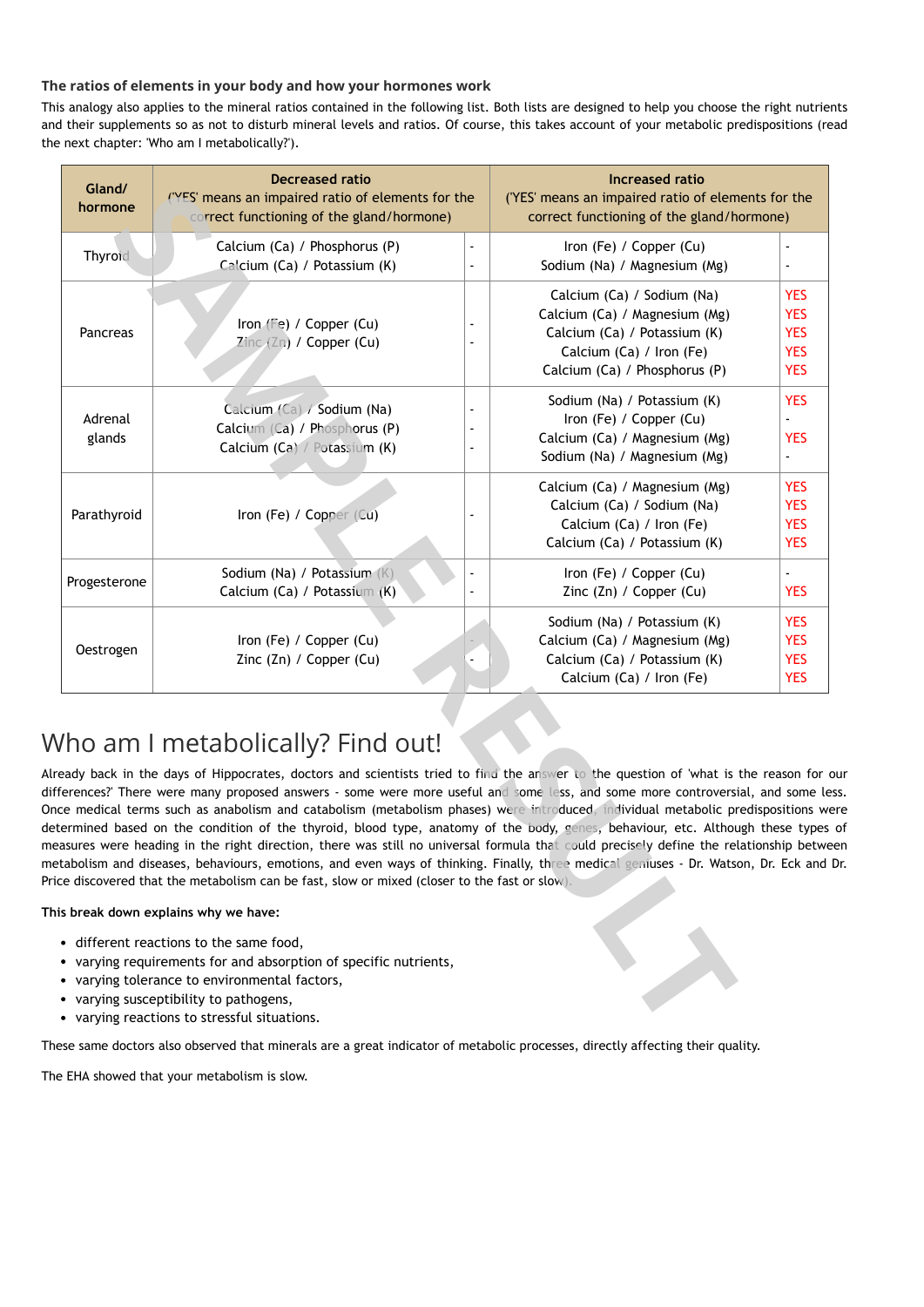## Metabolic type 2 – slow metabolism

A slow metabolism (slow burning) is not a natural process and indicates a slowdown in thyroid and adrenal gland function. Based on clinical observations, it's believed that a slow metabolism affects over 80% of people, and the majority of them don't have a clue! They usually find out after a long time, when their clinical symptoms are so obvious that they cannot remain unnoticed. They're the ones who are often in a physical and mental crisis, to the extent that the 'fight or flight' response (sympathetic nervous system) is no longer normal for them. Energy flows are sporadic and short-lived. In other words, they would like to continue using the sympathetic nervous system; however, deficiency of many nutrients (especially the 'good' minerals) in mitochondria, immune weakening of the organs and physiological systems means that they're living with the assistance of the parasympathetic nervous system. This is a system that's responsible for digestion and relaxation, not the 'fight or flight' response. The changeover from one system to the other is, of course, a substitute that can only mean a slippery slope. What's worse, these days, this slippery slope doesn't even bypass children.

| Ratió<br>emen                 | Slow metabolism | Your metabolism |
|-------------------------------|-----------------|-----------------|
| <b>Calcium/Potassium Ca/K</b> | higher than 4   | 22.07           |
| Sodium/Magnesiul<br>'Mg       | lower than 4.1  | 1.81            |

|                                                                                                                                                                                                                                                                                                                                                                                                 | netabolism, the lower your energy reserves, and the greater your nutrient deficiencies. |                 |  |  |
|-------------------------------------------------------------------------------------------------------------------------------------------------------------------------------------------------------------------------------------------------------------------------------------------------------------------------------------------------------------------------------------------------|-----------------------------------------------------------------------------------------|-----------------|--|--|
| Ratio of elements                                                                                                                                                                                                                                                                                                                                                                               | <b>Slow metabolism</b>                                                                  | Your metabolism |  |  |
| Calcium/Potassium Ca/K                                                                                                                                                                                                                                                                                                                                                                          | higher than 4                                                                           | 22.07           |  |  |
| Sodium/Magnesium Na/Mg                                                                                                                                                                                                                                                                                                                                                                          | lower than 4.1                                                                          | 1.81            |  |  |
| elow are the symptoms characteristic of a slow metabolism. Of course, you may not have all of these symptoms.<br>ometimes, only one of the elements may cause a slow metabolism.                                                                                                                                                                                                                |                                                                                         |                 |  |  |
| Symptoms that you may have to a greater or lesser degree.                                                                                                                                                                                                                                                                                                                                       |                                                                                         |                 |  |  |
| Depression, pessimism.                                                                                                                                                                                                                                                                                                                                                                          |                                                                                         |                 |  |  |
| Apathy, being withdrawn, feeling lost.                                                                                                                                                                                                                                                                                                                                                          |                                                                                         |                 |  |  |
| Continuous fatigue.                                                                                                                                                                                                                                                                                                                                                                             |                                                                                         |                 |  |  |
| Discontent, suicidal thoughts.                                                                                                                                                                                                                                                                                                                                                                  |                                                                                         |                 |  |  |
| Reluctance to set and pursue ambitious goals.                                                                                                                                                                                                                                                                                                                                                   |                                                                                         |                 |  |  |
| Bowel movement once a day or less often.                                                                                                                                                                                                                                                                                                                                                        |                                                                                         |                 |  |  |
| Dry hair and skin.                                                                                                                                                                                                                                                                                                                                                                              |                                                                                         |                 |  |  |
| Poor blood circulation with a tendency to cold hands and feet.                                                                                                                                                                                                                                                                                                                                  |                                                                                         |                 |  |  |
| Tendency to low blood sugar and, hence, frequent cravings for sweet and occasionally salty flavours (tired adrenal glands<br>and low levels of aldosterone cause excessive elimination of sodium and potassium).                                                                                                                                                                                |                                                                                         |                 |  |  |
| Blood pressure 120/80 or lower (e.g. due to low levels of sodium and potassium).                                                                                                                                                                                                                                                                                                                |                                                                                         |                 |  |  |
| Tendency towards the development of atherosclerosis (arterial calcification) with age, and high blood pressure.                                                                                                                                                                                                                                                                                 |                                                                                         |                 |  |  |
| Occasional or no sweating (decreased metabolism generates less energy).                                                                                                                                                                                                                                                                                                                         |                                                                                         |                 |  |  |
| Craving for white meat from chicken, fish, rabbit or turkey, and vegetable protein because of their lower levels of fat (red<br>meat and fats slow down the metabolism more).                                                                                                                                                                                                                   |                                                                                         |                 |  |  |
| Pear-shaped body, with a tendency to accumulate fat on the thighs, buttocks and abdomen (dominance of oestrogen over<br>progesterone). Excess fat on the hips, abdomen and buttocks, is only a visual symptom. Another symptom is the inability<br>to regenerate the body's energy. This ailment usually leads to emotional and mental disorders, and many health-related<br>physical problems. |                                                                                         |                 |  |  |

### **Control your metabolism – how can you speed it up?**

Based on the EHA results, a proper diet and supplementation will allow you to control your own metabolism. The slow pace of metabolic processes will be sped up by controlling or eliminating the following factors.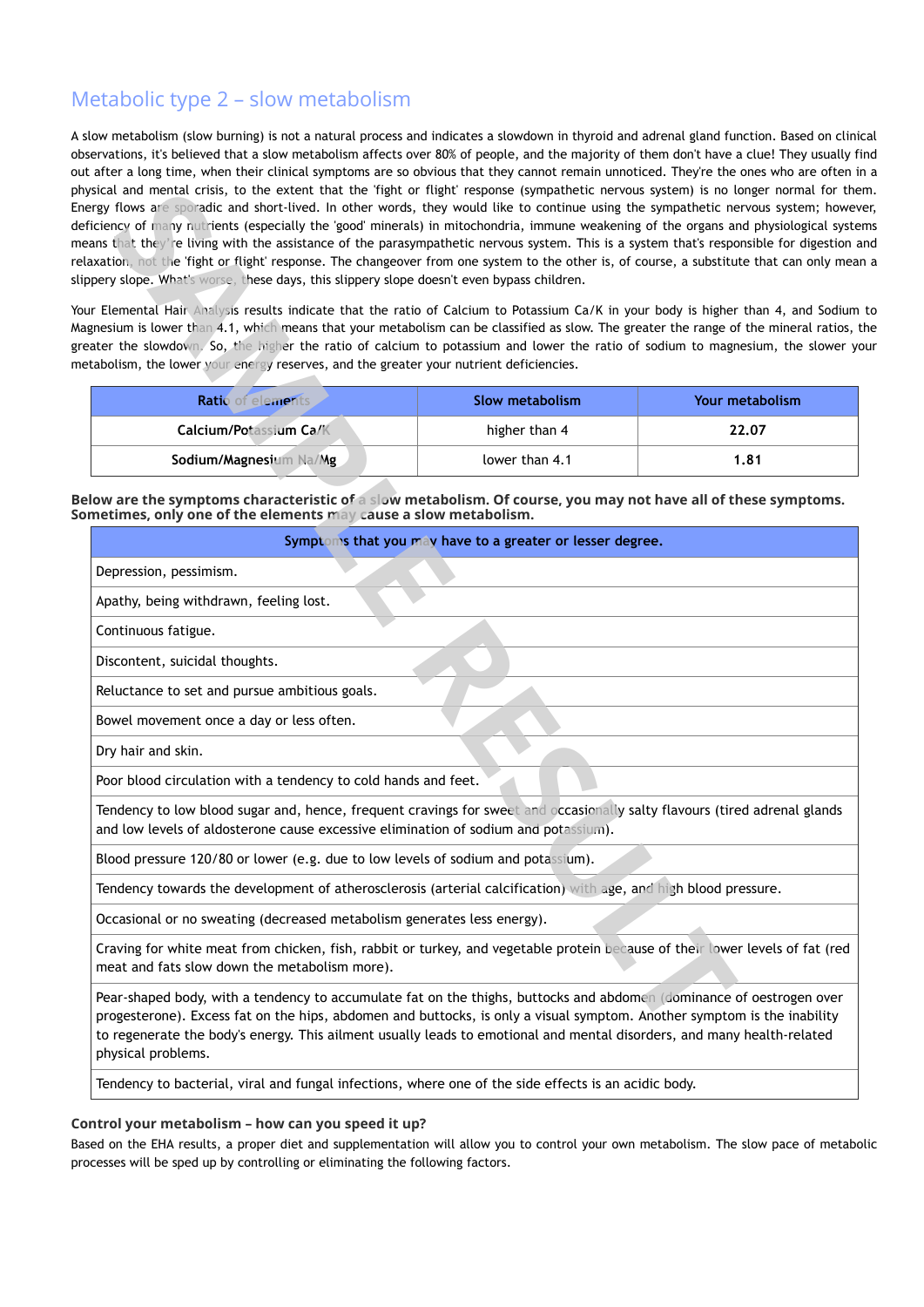|                                                                                                                                                                                                                                                                                                                                                                                                                                                                                       | <b>Factor</b>                                    | How to control or eliminate the factor                                                                                                                                                                                                                                                                                                                                                                                                                                                                                                                      |  |  |  |
|---------------------------------------------------------------------------------------------------------------------------------------------------------------------------------------------------------------------------------------------------------------------------------------------------------------------------------------------------------------------------------------------------------------------------------------------------------------------------------------|--------------------------------------------------|-------------------------------------------------------------------------------------------------------------------------------------------------------------------------------------------------------------------------------------------------------------------------------------------------------------------------------------------------------------------------------------------------------------------------------------------------------------------------------------------------------------------------------------------------------------|--|--|--|
|                                                                                                                                                                                                                                                                                                                                                                                                                                                                                       | <b>Excess</b><br>toxic<br>minerals,<br>chemicals | Check your levels of toxic minerals in your EHA results, and then eliminate their potential sources listed in<br>the chapter 'The main sources of toxic minerals'.                                                                                                                                                                                                                                                                                                                                                                                          |  |  |  |
|                                                                                                                                                                                                                                                                                                                                                                                                                                                                                       | <b>Excess</b><br>metal<br>oxides                 | Limit (reduce the dosage but don't completely exclude) the sources of copper, iron, selenium, chromium,<br>magnesium and calcium, and completely avoid sources of aluminium. (Be careful of low-quality<br>supplements, cosmetics and industrially processed food. Oxide accumulation is toxic to the thyroid, adrenal<br>glands, brain, and kidneys.)                                                                                                                                                                                                      |  |  |  |
|                                                                                                                                                                                                                                                                                                                                                                                                                                                                                       | Stressful<br>situations                          | Learn to cope with stress. Repeated reactions of the sympathetic nervous system to stressful 'fight or flight'<br>situations result in the loss of many nutrients, and this means many ailments and diseases.                                                                                                                                                                                                                                                                                                                                               |  |  |  |
|                                                                                                                                                                                                                                                                                                                                                                                                                                                                                       | <b>Fatigue and</b><br>hard<br>physical<br>work   | Take care of yourself and think positively. Being overworked, insomnia, anxiety, angry outbursts, financial<br>pressures, failures, lack of a vision for the future, etc. are harmful.                                                                                                                                                                                                                                                                                                                                                                      |  |  |  |
|                                                                                                                                                                                                                                                                                                                                                                                                                                                                                       | <b>Stimulants</b>                                | Eliminate coffee, sugar, hot spices, alcohol, psychotropic drugs, cigarettes, etc.                                                                                                                                                                                                                                                                                                                                                                                                                                                                          |  |  |  |
|                                                                                                                                                                                                                                                                                                                                                                                                                                                                                       | Infections                                       | Make sure that your body doesn't develop bacterial, viral or fungal infections and the accompanying<br>increased body temperature (sweating). To this end, first and foremost, avoid all forms of sugar.                                                                                                                                                                                                                                                                                                                                                    |  |  |  |
|                                                                                                                                                                                                                                                                                                                                                                                                                                                                                       | <b>Diseases</b>                                  | Get tested and prevent cancer, as well as cardiovascular, neurological, gastrointestinal, and other diseases.                                                                                                                                                                                                                                                                                                                                                                                                                                               |  |  |  |
|                                                                                                                                                                                                                                                                                                                                                                                                                                                                                       | <b>Medications</b>                               | Pay particular attention to taking thyroid and adrenal gland hormones. You shouldn't take increased doses of<br>thyroid hormone to control weight!                                                                                                                                                                                                                                                                                                                                                                                                          |  |  |  |
| Follow a diet that's compatible with your metabolic type<br>Perhaps you're surprised that doctors, dieticians and carefully selected proportions of proteins, fats and carbohydrates don't decide wh<br>goes from your plate to your cells. Your metabolic predispositions and mineral status are the key factors. There's no other option!<br>While the EHA will tell you who you are metabolically and what your mineral status is, it won't turn your kitchen upside down. Sure, i |                                                  |                                                                                                                                                                                                                                                                                                                                                                                                                                                                                                                                                             |  |  |  |
|                                                                                                                                                                                                                                                                                                                                                                                                                                                                                       | look like.                                       | change many of your most-important nutritional habits, which, really, decide who you are, and what your current trends and tendenci                                                                                                                                                                                                                                                                                                                                                                                                                         |  |  |  |
|                                                                                                                                                                                                                                                                                                                                                                                                                                                                                       |                                                  | In return, we expect that you'll drastically reduce or even eliminate junk products called "food". These are industrial products that a<br>refined through pasteurisation, synthetic fertilisers, pesticides, hormones and antibiotics, freezing, frying, grilling, etc. You may ask 'wh<br>Firstly, because such refined foods lack approximately 80% of the original ingredients that contribute to health. We won't even menti<br>their levels of toxicity. You're aware that all 'E' symbols are not vitamins, but preservatives destroying our health. |  |  |  |
|                                                                                                                                                                                                                                                                                                                                                                                                                                                                                       |                                                  | When setting your daily menu, don't count calories. You should focus instead on where they come from, what's better or worse, wh<br>promotes health and what promotes disease.                                                                                                                                                                                                                                                                                                                                                                              |  |  |  |
|                                                                                                                                                                                                                                                                                                                                                                                                                                                                                       |                                                  |                                                                                                                                                                                                                                                                                                                                                                                                                                                                                                                                                             |  |  |  |

# Follow a diet that's compatible with your metabolic type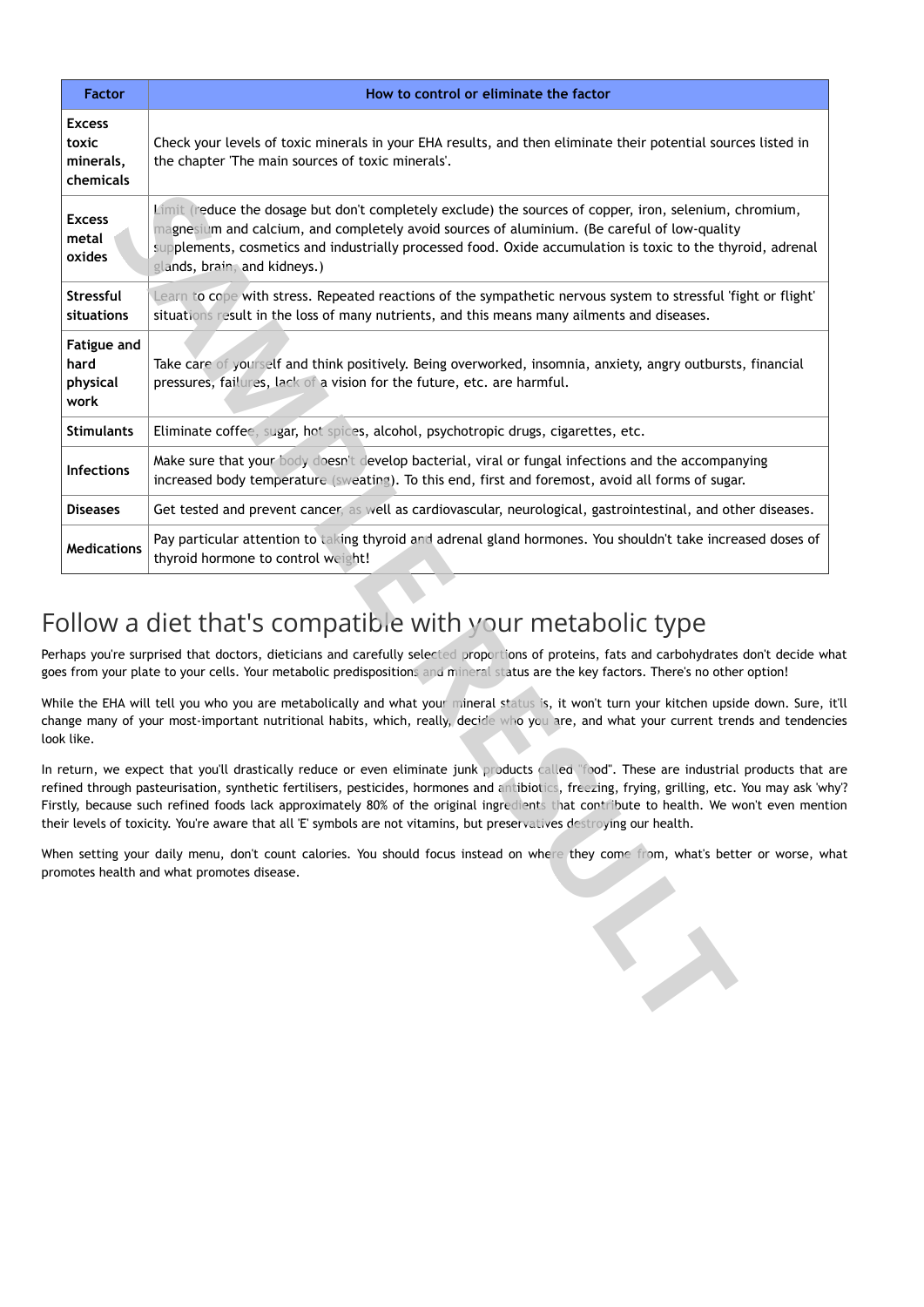## Diet for a slow metabolism

Your menu



Your daily menu and each dish should follow the proportions shown in the graph. If they don't, it's either because of traditions and habits, or a controversial food pyramid, created last century by food corporations, which don't value your health.

#### **High-quality protein, fats and oils 20%**

Your optimal source of protein is animal protein. Of course providing that the pig, cow, chicken or turkey are not fed 'humanly', but like their forefathers - organically. Other options include lamb, mutton, venison and rabbit. Don't be afraid of fat on the meat. This is saturated fat demonised by the food pyramid. This fat exists in large quantities in breast milk (it's essential for children's brain development), unless nature made another mistake ... You can also find it in butter, whole milk (best curdled and unpasteurised!) and eggs (yolk should always be consumed raw or in liquid form. You can have ten or more of these a week). Are you scared of high cholesterol? You should instead fear low cholesterol, because those who suffer from serious diseases have low cholesterol levels. It's another

matter when we're dealing with cancer, or chronic fungal or bacterial infection. Then, meat and eggs need to be limited due to high iron content - a promoter of these diseases. Eat almonds, nuts, and seeds. We don't recommend peanuts, which often contain carcinogenic aflatoxins.

We also don't recommend fish, unless it's once or twice a week, and only the smallest ones (sardines, sprats, herrings). This size of fish have a relatively low degree of toxicity. We definitely don't recommend tuna, shark, halibut, cod, salmon (particularly from Norway) or basa from Vietnam. They're poisoned by inorganic chemicals (especially mercury) and their toxicity is too high, hence the recommendation to avoid.

As for oils, we're definitely not talking about margarine or vegetable oils. The exceptions are olive and coconut oils. And they shouldn't be put in the frying pan (heat destroys their fatty acids and turns them into highly damaging trans fats), but into salads, so that you can absorb the fat-soluble vitamins (A, D, K and E) contained in vegetables. If you insist and want to use a frying pan, you can use clarified butter or lard. No aluminium foil or cooking bags. Because we all know what the effects of plastic (hormonal disorders), and aluminium are.

#### **Vegetables and vegetable juices 70%**

Vegetables should constitute nearly three-quarters of your meals. Don't be afraid to diversify the range of vegetables you eat. But remember not to eat cauliflower, broccoli, cabbage, radishes, brussel sprouts or swedes raw. They're fine when fermented or cooked. Eaten raw, they'll suppress and slow down your thyroid function even more. Lemon balm will do the same. Vegetables should accompany you at every meal, ideally in cooked or pickled form. In the era of damaged digestive tracts and difficulty digesting fibre, this is the optimal solution. Furthermore, minerals are released best in this form. You can top up what you need with unpasteurised homemade vegetable juice made from locally grown vegetables. Don't be afraid of sprouts, especially during winter. They contain up to 20 times more microelements and macroelements than vegetables do.

#### **Complex carbohydrates 5%**

These include all grain products (bread, pasta, crepes, cakes, dumplings), which you must avoid at all costs. Especially genetically modified spelt. This isn't at all about your potential allergy to gluten, but about insulin and sugar. In case you didn't know, cereal products ultimately convert into glucose in the body. Exactly like table sugar and alcohol. The amount specified above may include groats (buckwheat, millet), brown rice, amaranth, quinoa, etc. However, don't eat them with fatty protein. Protein goes hand in hand only with vegetables, and vegetables with complex carbohydrates, as described above. Not otherwise. In addition, don't eat proteins and vegetables with every meal. Let your digestive system have a break from time to time. Ultimately, approximately 60% of the nutritional value of food is used for digestion (including production of stomach acid and digestive enzymes). Instead, eat a meal made only from cooked, native vegetables made to your liking. **Solution** and the particular system and the particular proteins. The two sets that the set of the particular proteins and the particular proteins and the particular proteins and the particular proteins and the particular

#### **Fruits, fruit juices and simple sugars 5%**

Once again, to assure you that we haven't made a mistake. Contrary to standard dietary advice from "experts" (i.e. against your biological individuality), your diet doesn't include a lot of fruit (especially avoid exotic fruit containing pesticides prohibited in Europe and America), fruit juices, honey, syrups (don't use glucose-fructose syrup). Don't use sugar and sweeteners (aspartame), bars, cakes and cookies, chocolate, sweets or alcohol in any form. Stevia or xylitol may be used in small amounts.

Don't add fruit to vegetable salads. As you know, sugar (in this case, fructose) means fermentation. Your digestive system doesn't need fermentation - it needs proper digestion.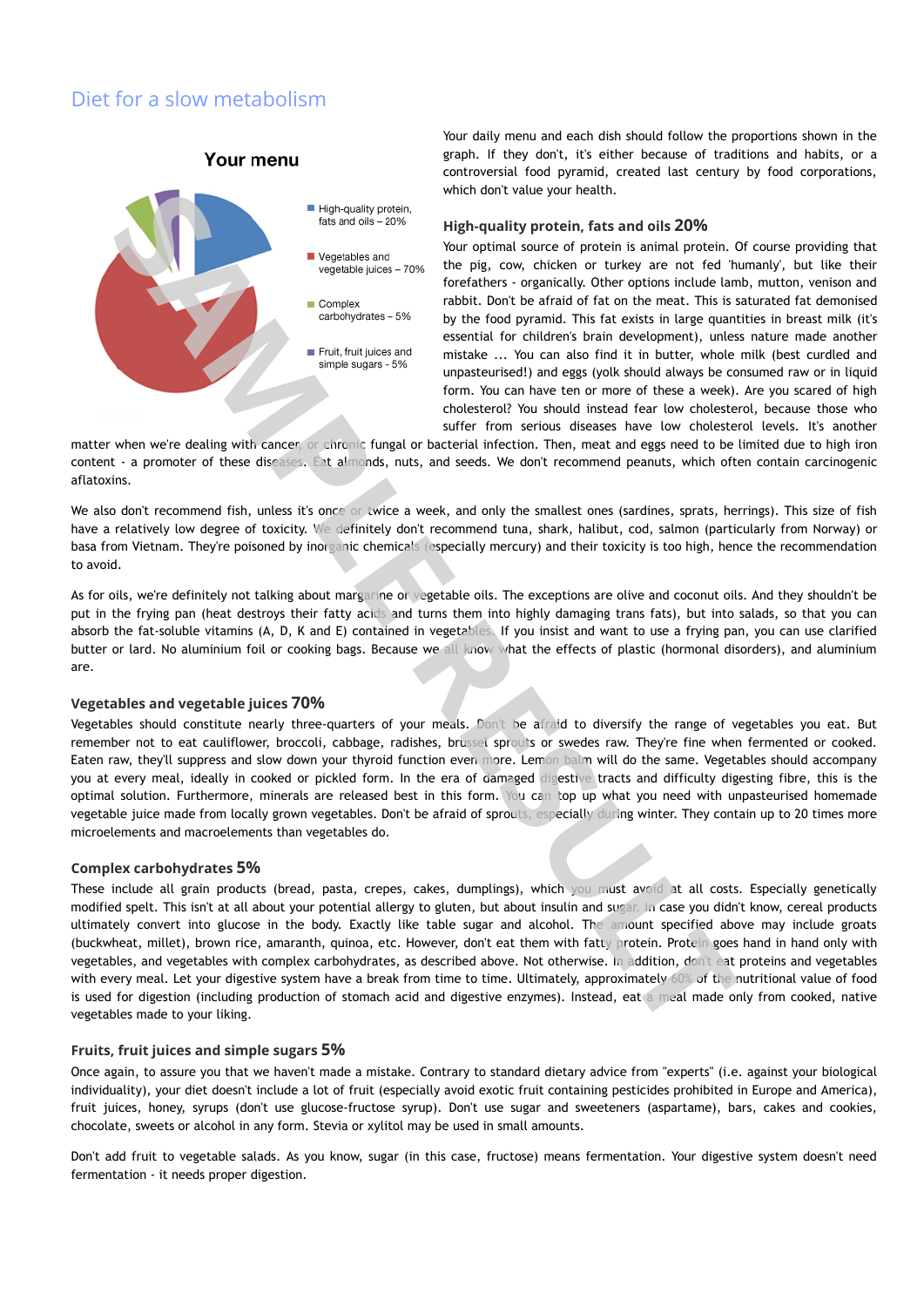You say that when you eat only fruit and vegetables, you feel good. You have the right to this opinion, because you used to indulge in sausages, grilled pork knuckle, pasteurised milk and cheese, or, after eating protein, you had apple cake or ice cream. This doesn't mean, however, that fruit agrees with you as much as you thought.

Remember, however, that you shouldn't eat junk food. It's tasty? Who cares, since its most obese and sick nations in the world because of it.

**SAMPLE RESULTS**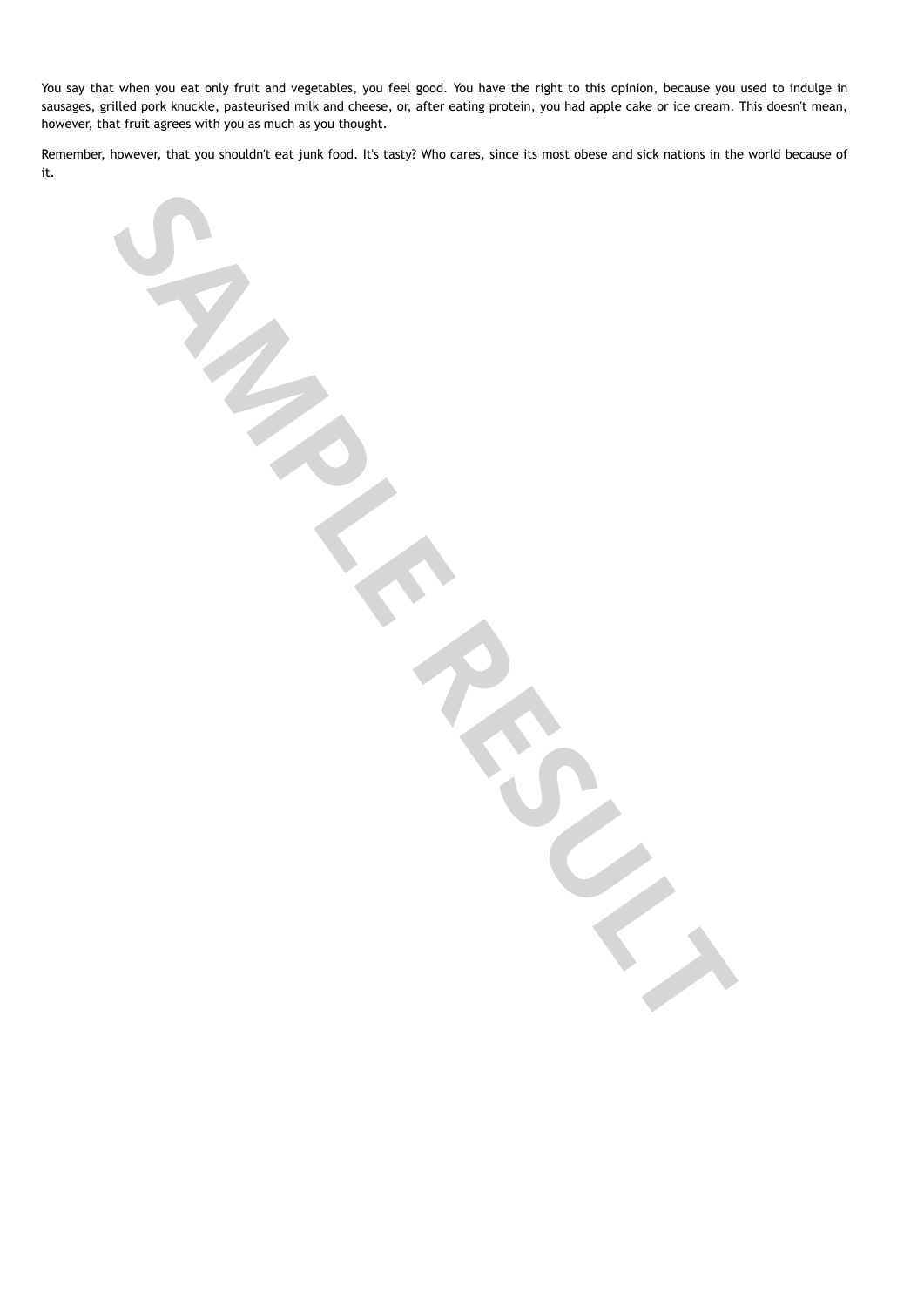| Diet for a slow metabolism                       |                                                                                                                                                                                                                                                                                                                                                                      |                                                                                                                                                                                                                                                                                                                                                                                                                                                                                                                                                                                                                                                                                                                             |  |
|--------------------------------------------------|----------------------------------------------------------------------------------------------------------------------------------------------------------------------------------------------------------------------------------------------------------------------------------------------------------------------------------------------------------------------|-----------------------------------------------------------------------------------------------------------------------------------------------------------------------------------------------------------------------------------------------------------------------------------------------------------------------------------------------------------------------------------------------------------------------------------------------------------------------------------------------------------------------------------------------------------------------------------------------------------------------------------------------------------------------------------------------------------------------------|--|
| <b>Type of food</b>                              | recommended products                                                                                                                                                                                                                                                                                                                                                 | products to avoid                                                                                                                                                                                                                                                                                                                                                                                                                                                                                                                                                                                                                                                                                                           |  |
| High-quality protein,<br>fats and oils: 20%      | • protein from organically<br>fed animals<br>$\cdot$ lamb<br>$\cdot$ mutton<br>• game<br>• rabbit<br>• butter<br>whole milk (preferably<br>curdled and unpasteurised)<br>· eggs (yolk always raw or<br>in liquid form)<br>· almonds<br>• nuts<br>· olive oit (for salads)<br>· coconut oil (for salads)<br>· clarified butter (for<br>frying)<br>· lard (for frying) | • limit meat and eggs (in the case of cancers or chronic fungal and<br>bacterial infections)<br>• peanuts<br>• tuna, shark, halibut, cod, salmon, basa (eat fish up to 1-2 times a<br>week, and only the smallest ones - sardines, sprats, herrings)<br>• margarine<br>• vegetable oils                                                                                                                                                                                                                                                                                                                                                                                                                                     |  |
| Vegetables and<br>vegetable juices:<br>70%       | • cooked vegetables<br>• fermented vegetables<br>· unpasteurised homemade<br>vegetable juices<br>• sprouts                                                                                                                                                                                                                                                           | • raw cauliflower<br>• raw broccoli<br><b>Traw cabbage</b><br>• raw radish<br>· raw brussel sprouts<br>• raw swede                                                                                                                                                                                                                                                                                                                                                                                                                                                                                                                                                                                                          |  |
| Complex<br>carbohydrates: 5%                     | • buckwheat<br>• millet<br>• brown rice<br>• amaranth<br>• quinoa                                                                                                                                                                                                                                                                                                    | • genetically modified spelt<br>• bread<br>· pasta<br>· crepes<br>• cakes<br>· dumplings                                                                                                                                                                                                                                                                                                                                                                                                                                                                                                                                                                                                                                    |  |
| Fruits, fruit juices<br>and simple sugars:<br>5% | • apples<br>• pears<br>• plums<br>• fruit juices<br>• syrups<br>• honey<br>• stevia<br>• xylitol                                                                                                                                                                                                                                                                     | • sugar<br>· sweeteners (aspartame)<br>• fruit (if you're fighting cancer, diabetes, or bacterial, viral or<br>fungal infection)<br>• fruit juice (if you're fighting cancer, diabetes, or bacterial, viral or<br>fungal infection)<br>• honey (if you're fighting cancer, diabetes, or bacterial, viral or<br>fungal infection)<br>• syrups (if you're fighting cancer, diabetes, or bacterial, viral or<br>fungal infection)<br>$\bullet$ bars<br>• cakes and cookies<br>• chocolate<br>• sweets<br>• alcohol<br>• stevia (if you're fighting cancer, diabetes, or bacterial, viral or<br>fungal infection)<br>• xylitol (if you're fighting cancer, diabetes, or bacterial, viral or<br>fungal infection)<br>• fast food |  |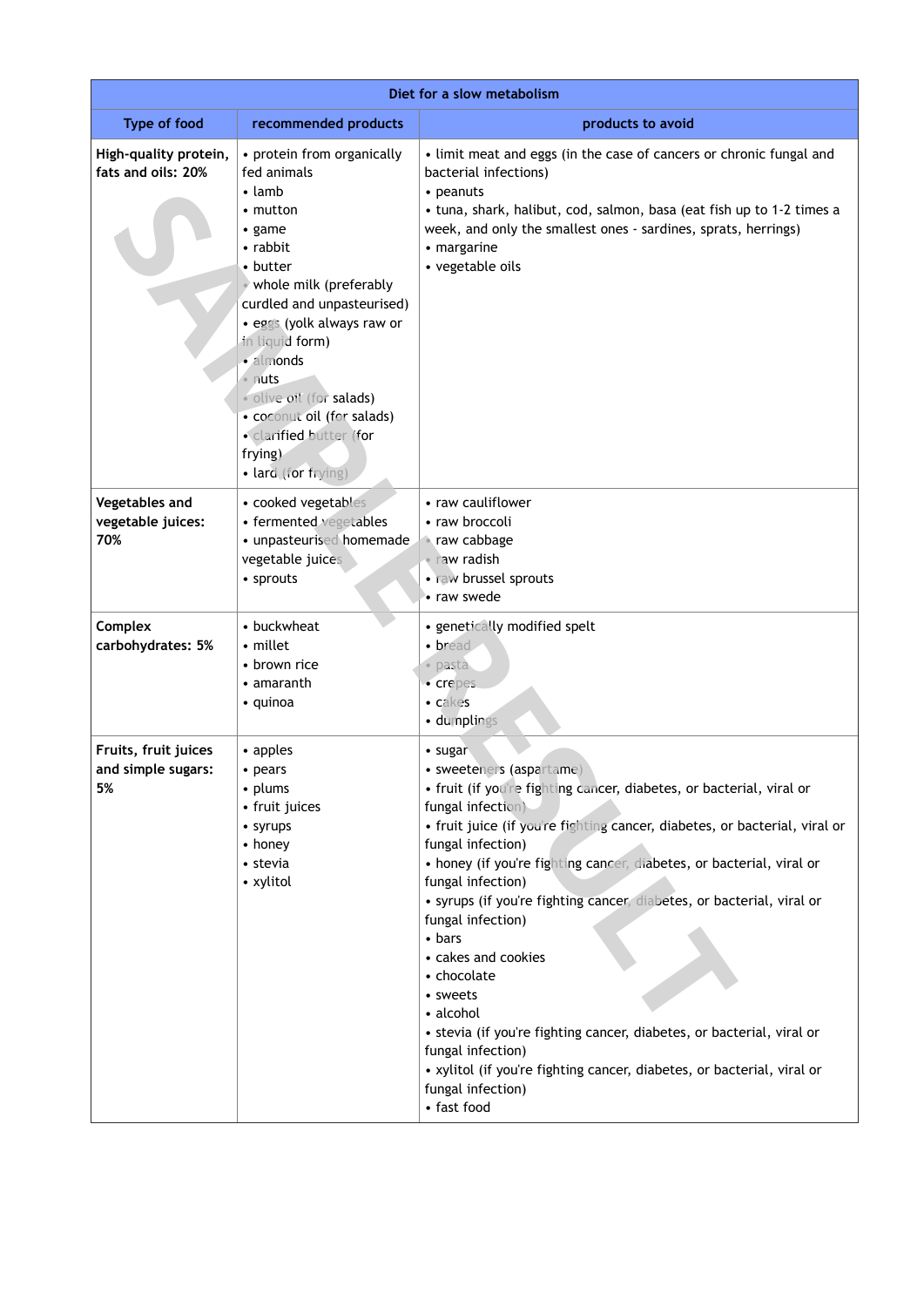#### **Additional notes**

#### **Salt**

Never use evaporated salt in the kitchen. On the other hand, don't be afraid of rock or sea salt, which have approximately 80 microelements and macroelements. This non-evaporated salt is made by Mother Nature (you can consume it in amounts up to 2,000mg/day). Non-evaporated salt doesn't raise blood pressure. Blood pressure increases from excess sodium compared with other minerals related to it - calcium, magnesium, phosphorus and potassium.

#### Water

Drink clean water. Never drink "natural" water from plastic bottles. Water filtered through reverse osmosis (with a pinch of rock or sea salt) or a carbon filter are good solutions. If you have a heavy metal burden, it's also good to drink distilled water for up to four weeks. Not for longer, because it binds and removes not only the 'bad' minerals, but also the 'good'.

Don't drink water half an hour before eating a meal with animal protein. Similarly, don't drink it while eating and for two hours after. Otherwise, you'll dilute the hydrochloric acid, inhibiting digestion. This causes low or no absorption of nutrients, especially minerals.

#### Check your dishes

Don't use a microwave or aluminium cookware, pots coated with stainless steel (they contain cadmium and nickel), or highly toxic Teflon. Instead, use ceramic or glass pots.

#### Whatever you eat, eat it slowly

Digestive enzymes already start working in the mouth (saliva). Give yourself time and make eating a pleasure - use it as an opportunity to talk with fellow banqueters. Aside from the nutrient-related aim of eating, this is another objective. Eat more often, even several meals a day.

#### Eat so that you don't feel completely full

The feeling of being full usually comes after half an hour, when the hormone telling you to eat (leptin) turns off, and the one that tells you to stop (ghrelin) turns on.

#### Don't avoid herbs and spices

Choose turmeric, dill, parsley, ginger, marjoram, garlic, oregano, sage, etc. Not only do they add flavour, they're also choc-full of microelements and macroelements. Never use artificial "vegetables", because they're also usually full, but of the harmful monosodium glutamate instead.

#### Don't forget to regularly detox your body

Detox the liver, intestines, skin, and especially the lymphatic system, which is responsible for removing everything from the body that should be. Coffee enemas once a month are okay, a sauna three times a week is great, just like it's great if you maintain the glutathione (referred to above) at a high level. However, it's the role of the lymphatic system to pass all impurities and metabolites to the kidneys and urine. So, make sure that your lymphatic system is fully functional. In the end, it's what causes tumour metastases, if any of the 600 lymph nodes are contaminated. When clean everts are the internal matrix water form plastic battles. When filtered to magnitude as more about the internal matrix and the internal matrix and the internal matrix and the internal matrix and the internal ma

#### In order to complete the diet apply the supplementation

If the food listed in the tables above has been the source of your minerals until recently, you should now start supplementing them. Unfortunately, these are the times we live in. There are more than 95 minerals; these include electrolytes, which are regarded as the most-important ones. They include magnesium, potassium, calcium, phosphorus, sodium and sulphur. If your EHA showed incorrect proportions between them, this means you have increased tendencies and trends to 'something'. Often, this 'something' is serious.

Supplementation depends on the type of food you eat. Pay special attention to the quality of supplements that you put into your body, because they are an essential complement to the food. Which supplements should you get? They should be in isotonic (liquid) form, because they're better absorbed than solid forms. Liquid supplements are absorbed approximately 95% (already in the mouth), while solid forms are absorbed from 5 to 18%\*, at best. This is according to scientists, whose research results have been published for doctors in the